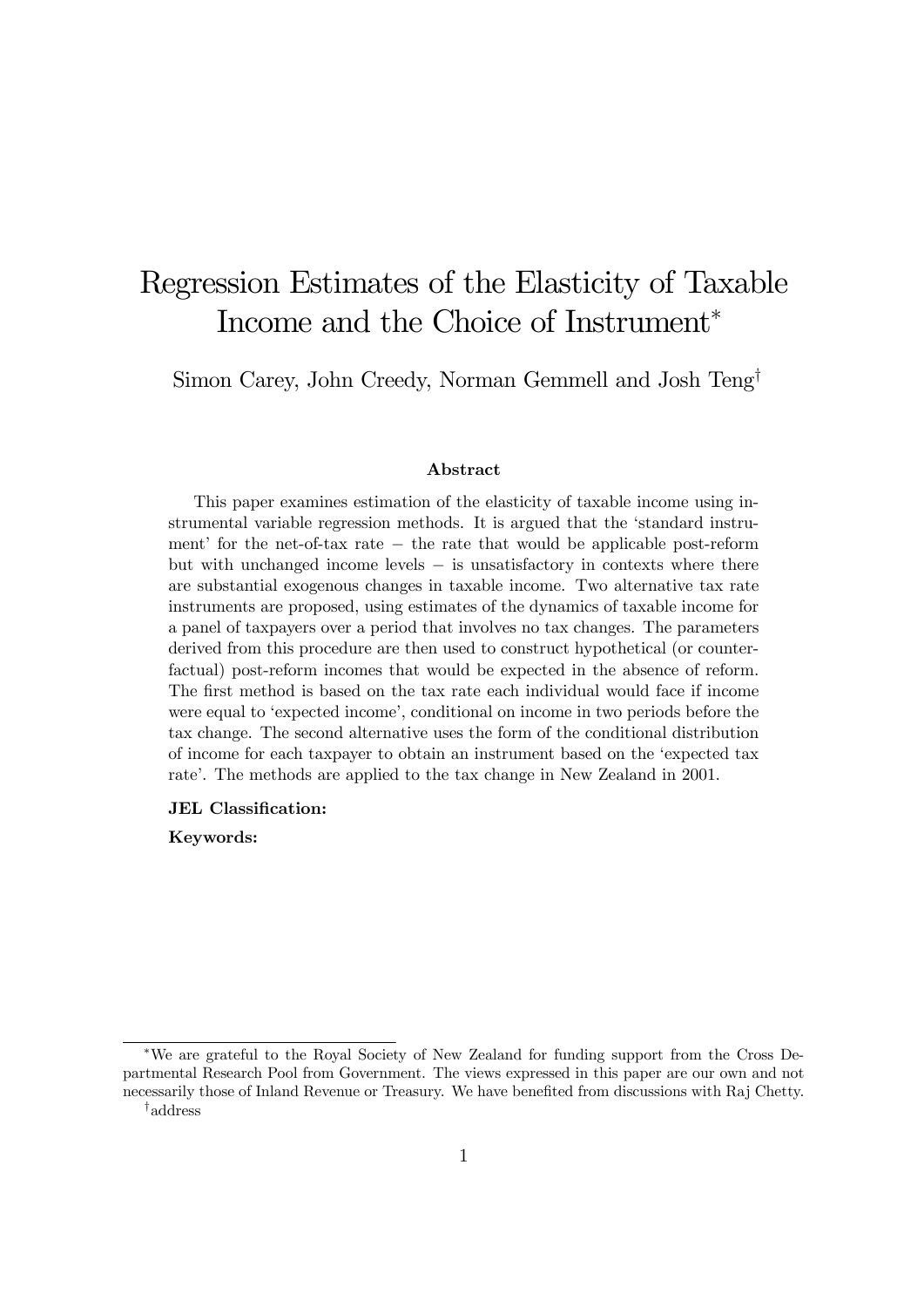### 1 Introduction

The 'elasticity of taxable income' (ETI) was proposed by Feldstein (1995) as a way of capturing the combined impact of various economic responses to changes in marginal income tax rates.<sup>1</sup> The elasticity is defined in terms of the response of taxable income to variations in the net-of-tax rate,  $1 - \tau$ , rather than the marginal tax rate,  $\tau$ , and is therefore expected to be positive. There has been a plethora of empirical estimates of the elasticity, mainly for the US and using a variety of methods. However, as the recent review by Saez et al. (2012) points out, estimation presents a number of challenges. In particular, Saez *et al.* (2012, p. 18, emphasis added) point out that, 'in order to isolate the effects of the net-of-tax rate, one would want to compare observed reported incomes after the tax rate change to the incomes that would have been reported had the tax change not taken place. Obviously, the latter are not observed and must be estimated'.

This paper has two main objectives. First, it examines the use of instrumental variable regression methods. It is argued that the 'standard instrument' for the net-oftax rate − the rate that would be applicable post-reform but with unchanged income levels − is unsatisfactory in contexts where there are substantial exogenous changes in taxable income.2 This is in addition to acknowledged problems associated with controlling for income changes as part of the regression specification. Two alternative tax rate instruments are proposed that, it is suggested, better approximate the desired tax rate. The approach advocated here to deal with the challenge posed by Saez et al. involves estimating the dynamics of taxable income for a panel of taxpayers, using data over a period that involves no tax changes. The parameters derived from this procedure are then used to construct hypothetical (or counterfactual) post-reform incomes that would be expected in the absence of reform. From the resulting probability distribution of income for each taxpayer, two alternative net-of-tax rate instruments

 $1<sup>1</sup>A$  key property of the elasticity is that it captures all responses to a change in the tax rate in a simple reduced-form specification and, under certain conditions, provides a convenient method of calculating the welfare effects of tax changes. See, for example, Seaz et al. (2012) for further discussion and Creedy (2010) for a technical introduction.

<sup>2</sup>Studies using the standard approach include, for example, Moffitt and Wilhelm (1998), Auten and Carroll (1999), Goolsbee (2000), Sillamaa and Veall (2000), Aarbu and Thoresen (2001), Gruber and Saez (2002), Selen (2002), Giertz (2004, 2007, 2010), Hansson (2004), Kopczuk (2005), Thomas  $(2007)$ , Auten *et al.*  $(2008)$ , Heim  $(2009)$ . Carroll  $(2008)$  is based on the tax rate evaluated at the average taxable income over a seven year period.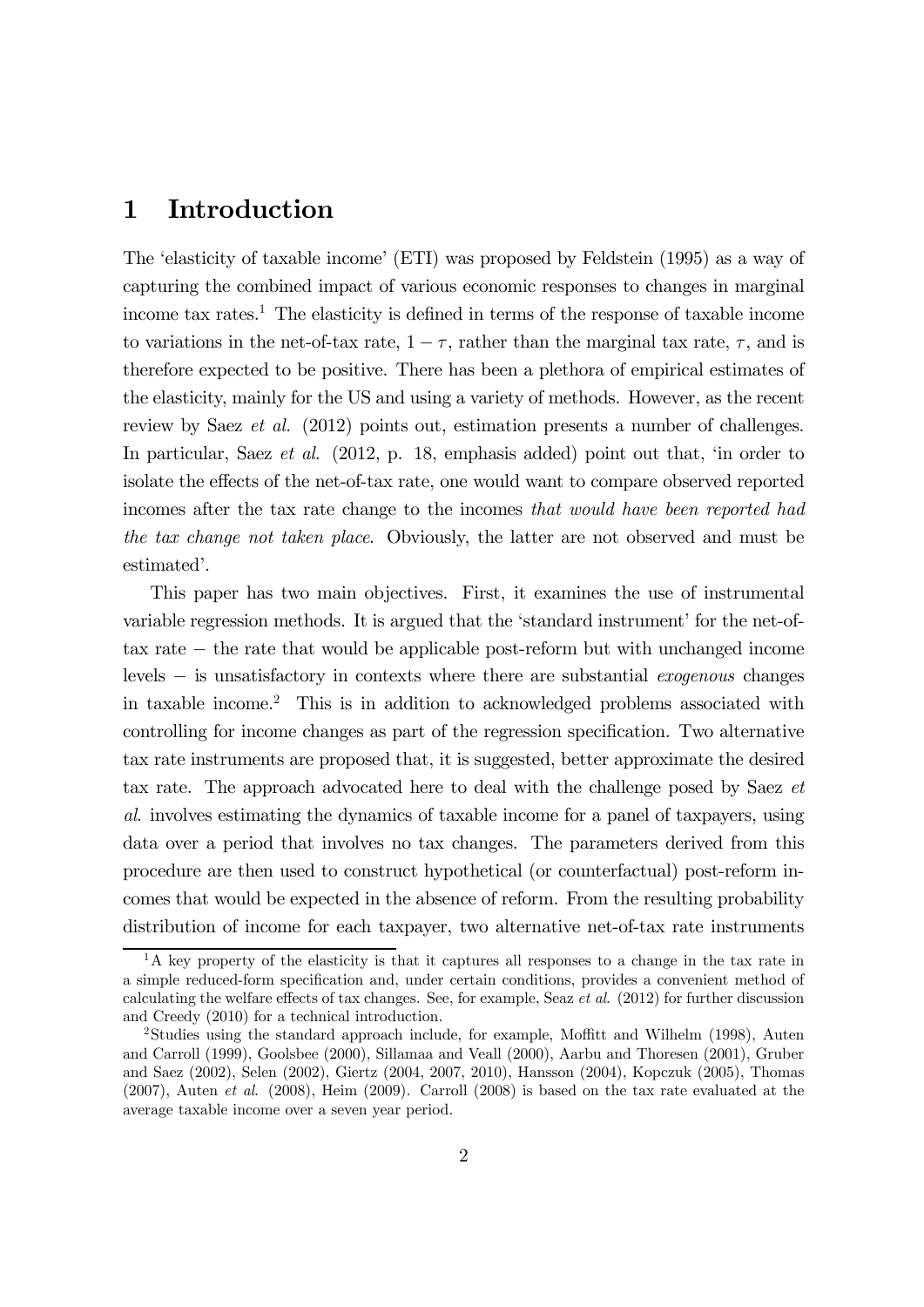may be obtained. One instrument is based on the tax rate each individual would face if their income were equal to 'expected income', conditional on income in the previous two periods and knowledge of the process of relative income dynamics. The preferred alternative uses the form of the conditional distribution of income for each taxpayer to obtain an instrument based on their 'expected tax rate'. The second objective is to use the proposed new instruments to estimate the elasticity of taxable income in New Zealand, using information about taxable incomes for a sample of taxpayers before and after the income tax rate changes in 2001. This reform provides an especially useful context in which to examine the performance of the three instruments, given the nature of that reform and the availability of suitable data to estimate 'no reform' income dynamics.

Following a brief review of existing estimates obtained using instrumental variable and other methods in section 2, section 3 summarises the basic instrumental variable specification. Section 4 compares some key properties of the 'standard instrument' and the two proposed alternatives. The construction of these alternatives is described in detail in Section 5. Section 6 applies the various instruments to a tax policy change in New Zealand in 2001 and discusses the resulting estimates of the elasticity of taxable income. Brief conclusions are provided in section 7.

# 2 Approaches to Estimation

In examining the elasticity of taxable income using regression methods, a constant elasticity specification is ubiquitous in the literature, whereby the logarithm of taxable income is expressed as a linear function of the logarithm of the net-of-tax rate. Fixed effects are generally eliminated by taking first-differences, so the form of equation to be estimated has the change in the logarithm of taxable income related to the change in the logarithm of the net-of-tax rate (these log-changes also providing approximations to the proportional changes), along with other available exogenous variables such as age. The approach therefore requires information about taxable income of a sample of individuals in at least two years (before and after a tax structure change), and the regression is cross-sectional.<sup>3</sup> In addition, some measure of initial or lagged income is

<sup>&</sup>lt;sup>3</sup>Time-series regressions have also been examined, especially for tests involving changes over time in the income shares of various segments of the taxpayer income distribution in association with tax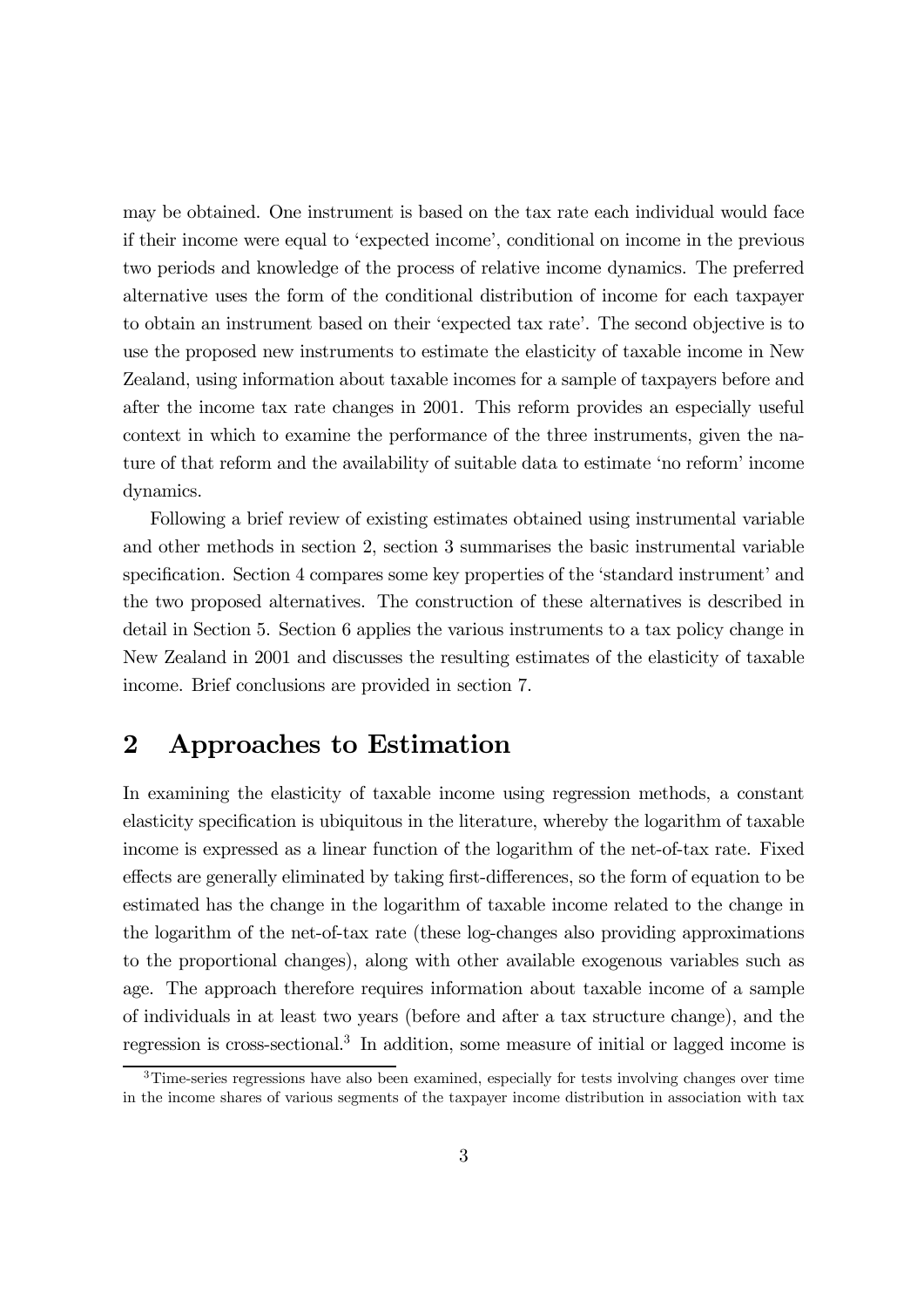often added as a regressor, to capture any tendency for proportional income changes to depend on income levels (that is, the existence of any regression towards or away from the mean). All the observed change in income is attributed to the tax change and the exogenous variables included in the regression.

The reduced-form specification faces the well known problem that, with a nonlinear income tax function reflecting marginal rate progression, the change in the net-of-tax rate is itself endogenous. To overcome this problem a number of authors have used an instrumental variable (equivalent to two-stage least squares) approach, in which the instrument is, for each individual, the marginal tax rate which would be faced in the second period if there were no change in income.<sup>4</sup> The first stage involves a regression of the change in the actual log-net-of-tax rate on the change in the log-net-of-tax rate that would apply with no change in income, and other exogenous variables. This is used to obtain 'predicted' values of the log-change in the net of tax rate. The latter is then used in the second stage regression (with the change in the logarithm of income as dependent variable) instead of the actual change. Hence, the most commonly adopted 'standard instrument' involves using the tax rate that would apply post-reform to the taxpayer's pre-reform income. Where comparisons involve a number of years, annual incomes are often adjusted for inflation.<sup>5</sup> Alternatively, in determining the individual's reformonly change in marginal tax rates, some studies have adopted a common intermediate income between pre- and post-reform levels.<sup>6</sup>

As is well-known, following Feldstein's (1995) relatively large estimates for the ETI (he found values between 1 and 3 for the 1986 and 1993 US tax reforms), subsequent studies have tended to find lower values. 'Typical' values are increasingly reported in the 02—06 range. These are often claimed to be more plausible, at least for the contexts in which they are estimated — mainly US taxpayers, often with high incomes. However, recent reviews of this literature by Giertz (2009) and Saez et al. (2012)

rate changes; see, for example, Saez (2004) and Saez et al. (2012).

<sup>&</sup>lt;sup>4</sup>See Giertz (2009) and Saez *et al.* (2012) and references cited there.

<sup>&</sup>lt;sup>5</sup>However, this is not an innocuous adjustment for estimates of ETI responses. Since tax liability is defined in nominal terms, a nominal income increase involving no real income change could nevertheless be associated with a tax-induced income response where nominal fiscal drag pushes the taxpayer into a higher tax bracket. Indeed this is the identification method adopted by Saez (2003) to obtain ETI estimates from 'bracket creep'.

 $6$ For example, Auten and Carroll (1999) use an average of pre- and post-reform incomes, while Blomquist and Selin (2009) use an intermediate year.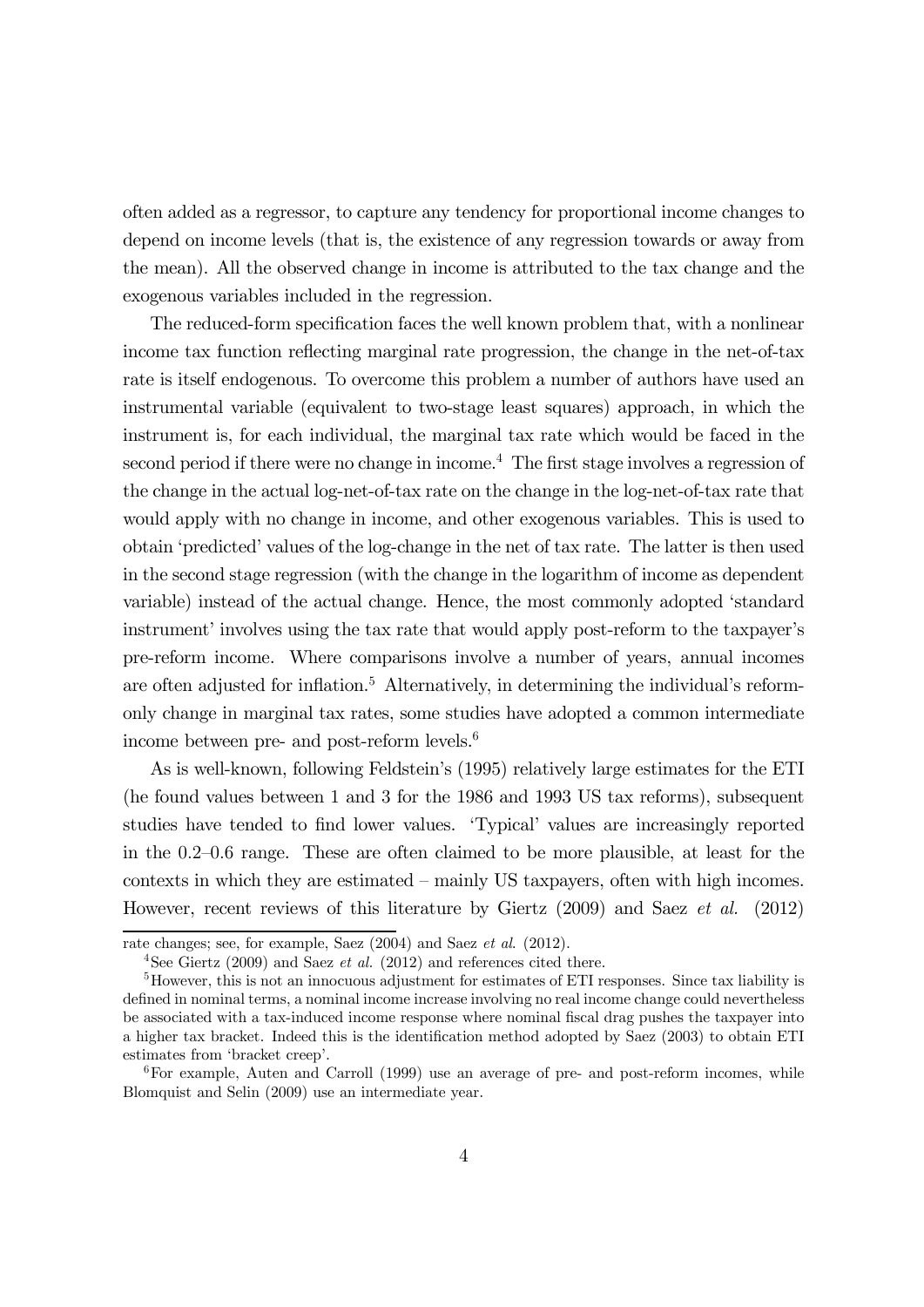have suggested that even the more rigorous recent studies, including those employing a variety of income controls, obtain a wide range of statistically significant ETI estimates including negative values.

| Tax Reform                 | <b>MTR</b> | Range of estimates |         |                                |             |  |
|----------------------------|------------|--------------------|---------|--------------------------------|-------------|--|
|                            | change     | A: Regressions     |         | <b>B:</b> Other                |             |  |
|                            |            | Low                | High    | Low                            | High        |  |
| Goolsbee (1999)            |            |                    |         |                                |             |  |
| 1924-25                    |            | 0.54               | 0.62    | 0.67                           | 1.24        |  |
| 1932                       |            | 0.21               | 0.27    | 0.24                           | 0.31        |  |
| 1935                       |            | $-0.83$            | $-0.50$ | $-0.46$                        | $-0.11$     |  |
| 1935 (high income)         |            | $-0.59$            | 0.28    |                                |             |  |
| 1950-51                    |            | 0.10               | 0.17    | 0.03                           | 0.44        |  |
| 1964                       |            | 0.00               | 0.04    | $-0.22$                        | 0.08        |  |
| $1971-72$ (high income)    |            | $-0.19$            | 0.22    |                                |             |  |
| 1985-86                    |            | 0.88               | 1.15    | 0.22                           | 2.07        |  |
| Saez et al. $(2012)$       |            |                    |         |                                |             |  |
| 1981 (top $1\% \& 9\%$ )   |            |                    |         | $9\%: 0.21$                    | $1\%: 0.60$ |  |
| 1986 (top $1\% \& 9\%$ )   |            |                    |         | $9\%: -0.20$                   | 1\%: 1.36   |  |
| 1993 (top $1\%$ )          |            |                    |         | $-0.39$                        | 0.45        |  |
| 1993 (next $9\%$ )         |            | $-0.37$            | 0.46    | without income controls        |             |  |
| 1993 (next $9\%$ )         |            | $-1.67$            | 2.42    | with income controls           |             |  |
| 1993 (next 49%)            |            | $-1.87$            | 3.35    | with and without inc. controls |             |  |
| 1960-2006 (top $1\%$ )     |            | 0.58               | 1.71    | with time controls             |             |  |
| 1960-2006 (next $9\%$ )    |            | $-0.05$            | 0.01    | with time controls             |             |  |
| Kopczuk (2005)             |            |                    |         |                                |             |  |
| 1980s                      |            | $-1.09$            | 1.38    | with and without inc. controls |             |  |
| Auten et al. (2008)        |            |                    |         |                                |             |  |
| 2001 and 2003              |            | 0.26               | 0.67    | with income controls           |             |  |
| Geirtz (2009)              |            |                    |         |                                |             |  |
| 1990 and 1993 (weighted)   |            | $-0.34$            | 0.54    | with income controls           |             |  |
| 1990 and 1993 (unweighted) |            | $-2.90$            | 0.23    | with income controls           |             |  |

Table 1: Regression Estimates for US Tax Reforms

Table 1 summarises results from five such studies: Goolsbee (1999), Kopczuk  $(2005)$ , Auten et al.  $(2008)$ , Giertz  $(2009)$  and Saez et al.  $(2012)$ , covering all major US tax reform episodes since 1924—25. Results are reported separately for regression-based (usually instrumental variable) and other methods. These reform episodes include both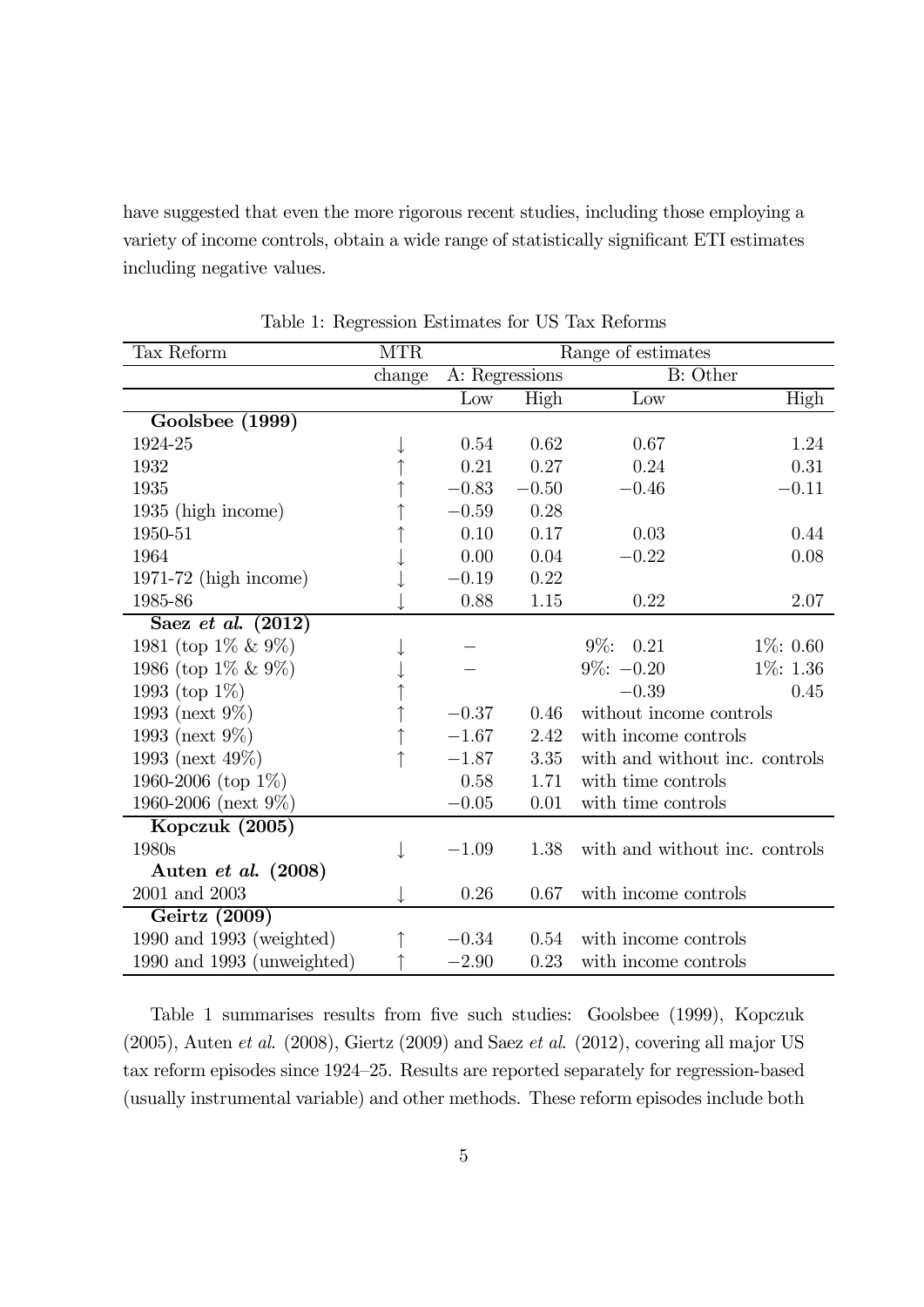tax increases and tax cuts, though the vast majority of ETI studies of tax reforms over the last 50—60 years involve marginal tax rate reductions. Table 1 shows that, with or without income controls, negative ETI estimates are not uncommon, and some large positive values continue to be reported.

These results serve to emphasise that, even where small positive and plausible ETI estimates are reported, they generally form part of a suite of results that include a much wider range of values, including 'wrongly' signed estimates. Partly in response to the varied findings, Giertz (2010) concludes that 'it is incredibly difficult to isolate responses to changes in tax rates from income changes due to a myriad of other complex factors. While flexible income controls are intended to control for both mean reversion and divergence within the income distribution, it is impossible to conclude that these problems are adequately mitigated'.

It is shown here that using the standard instrument is likely to involve a number of biases, the sign and size of which depend on the nature of the tax reform and the exogenous income changes that occur in association with it. Indeed, the new instruments proposed below were stimulated by finding a completely unrealistic value of the elasticity using the standard approach in the New Zealand context.

## 3 The Specification

Consider an income tax change between periods 1 and 2, involving changes in marginal rates,  $t_{j,k}$ , for periods  $j = 1, 2$ , and tax brackets  $k = 1, ..., K_j$ . The number of thresholds, in addition to various rates, may change from period 1 to 2. Information is available about the taxable income,  $y_{j,i}$  of  $i = 1, ..., N$  individuals in each period. Let  $\tau_{j,i}$  denote the marginal tax rate actually faced by individual i in period j. This is the appropriate rate, depending on  $y_{j,i}$ , from the set of rates  $t_{j,k}$ . Define:

$$
x_i = \log(1 - \tau_{2,i}) - \log(1 - \tau_{1,i})
$$
\n(1)

which is an approximation for the proportional change in the net-of-tax rate,  $1 - \tau$ . The proportional change in taxable income,  $q_i$ , is approximated by:

$$
q_i = \log y_{2,i} - \log y_{1,i} \tag{2}
$$

A simple constant elasticity relationship between taxable income and the net-of-tax marginal rate, ignoring for the moment exogenous variables which may influence income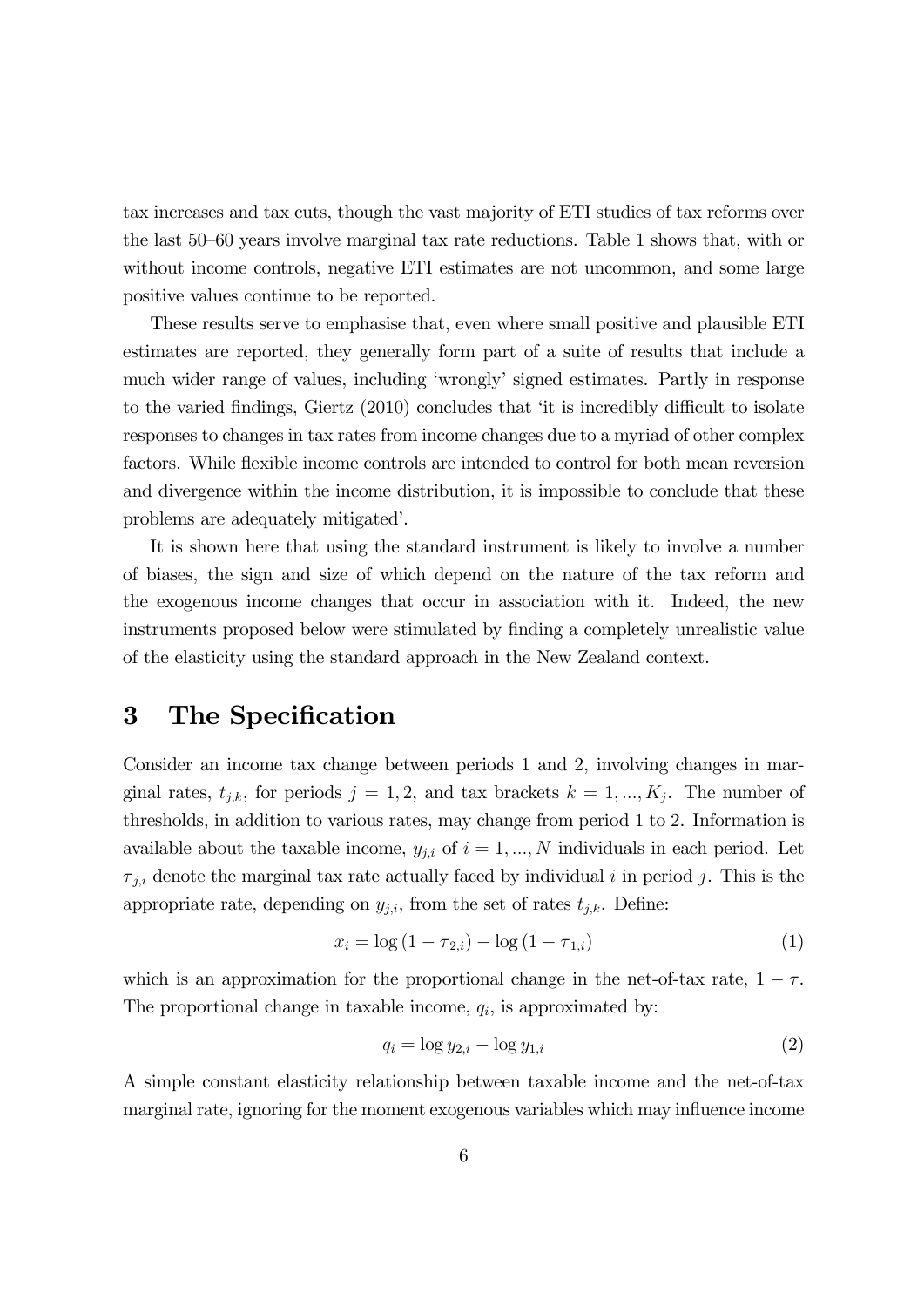changes, is:

$$
q_i = \alpha + \eta x_i + u_i \tag{3}
$$

where  $u_i$  is a random variable and  $\eta$  is the elasticity of taxable income.

There are inevitably income changes which would occur in the absence of tax changes. In general it is difficult to isolate groups of individuals who would otherwise experience the same pattern of income changes but where only one group faces a tax change. The challenge is thus to avoid attributing those exogenous income changes to the tax rate changes.<sup>7</sup>

Estimation of the form in (3), augmented by further exogenous variables, presents a fundamental problem because of the endogeneity of the change in the log-tax-rate. This means that ordinary least squares estimates are biased and inconsistent. In order to avoid this problem, researchers have used the following instrumental variable (or equivalently, a two-stage least squares) approach in which the instrument,  $z_i$ , is used, defined as:

$$
z_i = \log(1 - \tau_{2,i}^*) - \log(1 - \tau_{1,i})
$$
\n(4)

where  $\tau_{2,i}^*$  is the marginal tax rate that would be faced by the individual in period 2 if taxable income were to remain constant at  $y_{1,i}$ .

The first stage involves a linear regression of  $x_i$  on  $z_i$  and all the exogenous variables in the model, and the calculation of the 'predicted' values,  $\hat{x}_i$ , using the parameter estimates (also indicated by 'hats') so that, again ignoring the other exogenous variables discussed above for convenience:

$$
\hat{x}_i = \hat{\delta} + \hat{\theta} z_i \tag{5}
$$

The second stage then involves estimating the elasticity of taxable income,  $\eta$  using ordinary least squares on:

$$
q_i = \alpha + \eta \hat{x}_i + v_i \tag{6}
$$

The question examined here is whether this is a reliable approach, bearing in mind that for  $z$  to be a good instrument, it must be correlated with  $x$  but independent of the errors, and uncorrelated with q other than via any effects on  $x$ <sup>8</sup>.

<sup>&</sup>lt;sup>7</sup>The difference-in-difference approach, whether regression-based or not, essentially relies on being able to isolate 'treatment' and 'control' groups that can reasonably be regarded as otherwise identical (at least with respect to aspects relevant to the tax response under investigation).

<sup>&</sup>lt;sup>8</sup>The regression of x on z implies (in the absence of other exogenous variables) that for  $z_i = 0$ ,  $\hat{x}_i = \hat{\delta}$ . These different cases thus have values of  $q_i$  aligned along a straight line at  $\hat{x}_i = \hat{\delta}$ .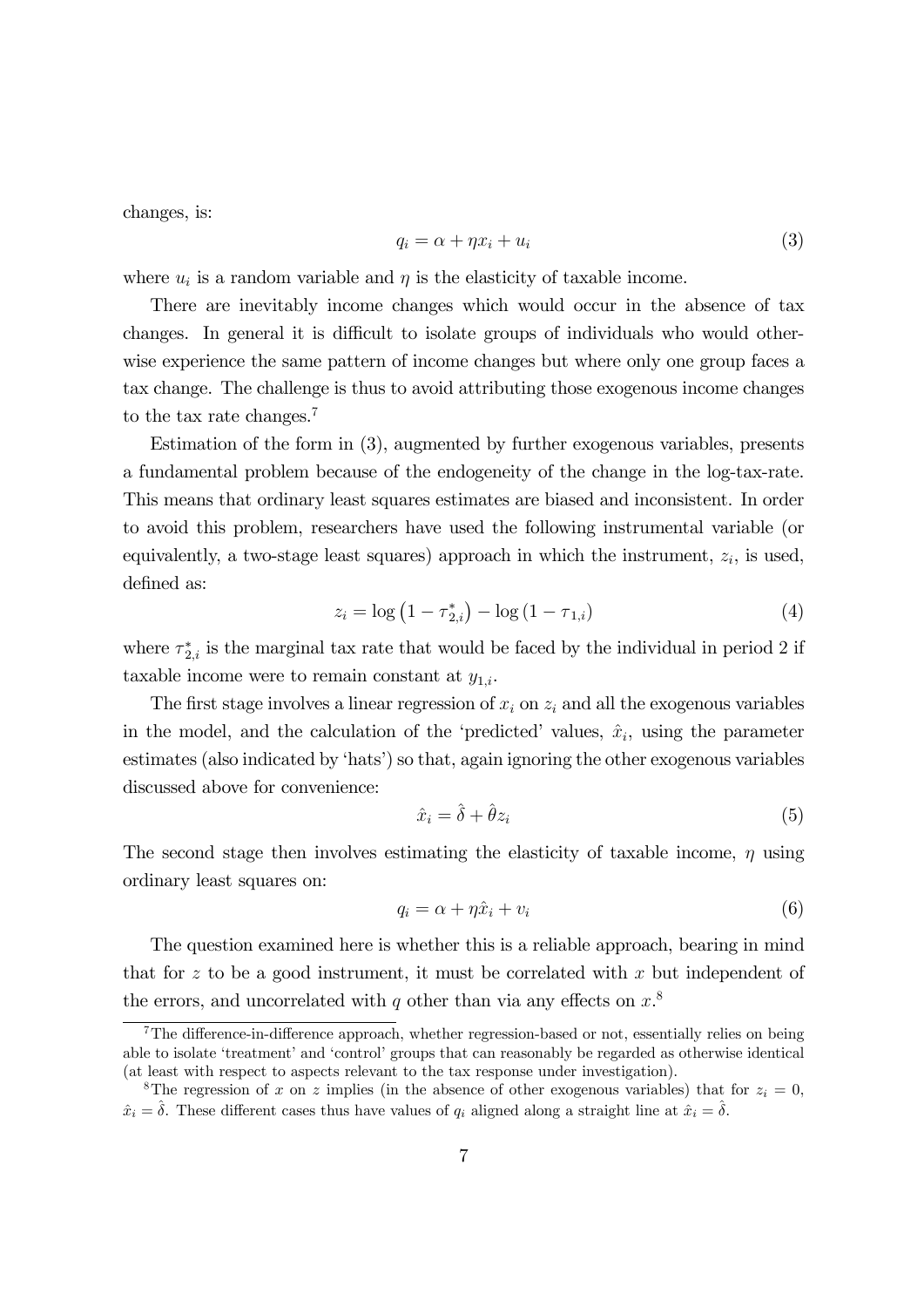### 4 Alternative Instruments

This section considers problems associated with the standard instrument and proposes two alternatives. It shows that with non-tax related income changes — a ubiquitous feature of the income dynamics of most taxpayers — it is not surprising that a tax rate instrument that ignores those changes may perform poorly. Typically, exogenous variables are added to the basic specification in (6) to capture elements of income dynamics. However, the alternative approaches suggested here also involve the use of an independently estimated process of earnings dynamics in the construction of the instrument itself.

#### 4.1 The Standard Instrument

Figure 1 shows a segment of a multi-step tax function. Consider an individual in the kth tax bracket with initial (period 1) taxable income of  $y_1$ , facing the (pre-reform) marginal tax rate,  $t_k$ . A reform which decreases  $t_k$  in period 2 with thresholds unchanged, would be expected to *increase* taxable income. However, other exogenous influences on income, ceteris paribus, could either raise or lower period 2 income, yielding observed income in period 2,  $y_2$  or  $y_2'$  respectively. Thus, where exogenous income increases and the expected tax effect operate in the same direction, observed income increases to  $y_2$ . For an exogenous income fall, the expected tax response operates in the opposite direction to the income change, compensating for the exogenous income fall, as shown by the arrows around  $y_2'$ .

Therefore tax cuts are expected to be negatively correlated with observed income changes (the a priori relationship) for exogenous sources of income increase, but pos*itively* correlated for exogenous income decreases.<sup>9</sup> For a tax reform involving an increase, rather than a decrease, in  $t_k$ , these correlations are reversed. For any given reform, the problem for the empirical investigator therefore is to separate the two unobservable components of each taxpayer's observed income changes from periods 1 to 2.

Table 2 shows the resulting bias that can be expected in standard instrument estimates of the income response to a tax structure change in the presence of exogenous

<sup>&</sup>lt;sup>9</sup>Additionally, some observed income increases could arise where an exogenous decrease is more than compensated by the increase in income in response to a marginal tax cut, and vice versa.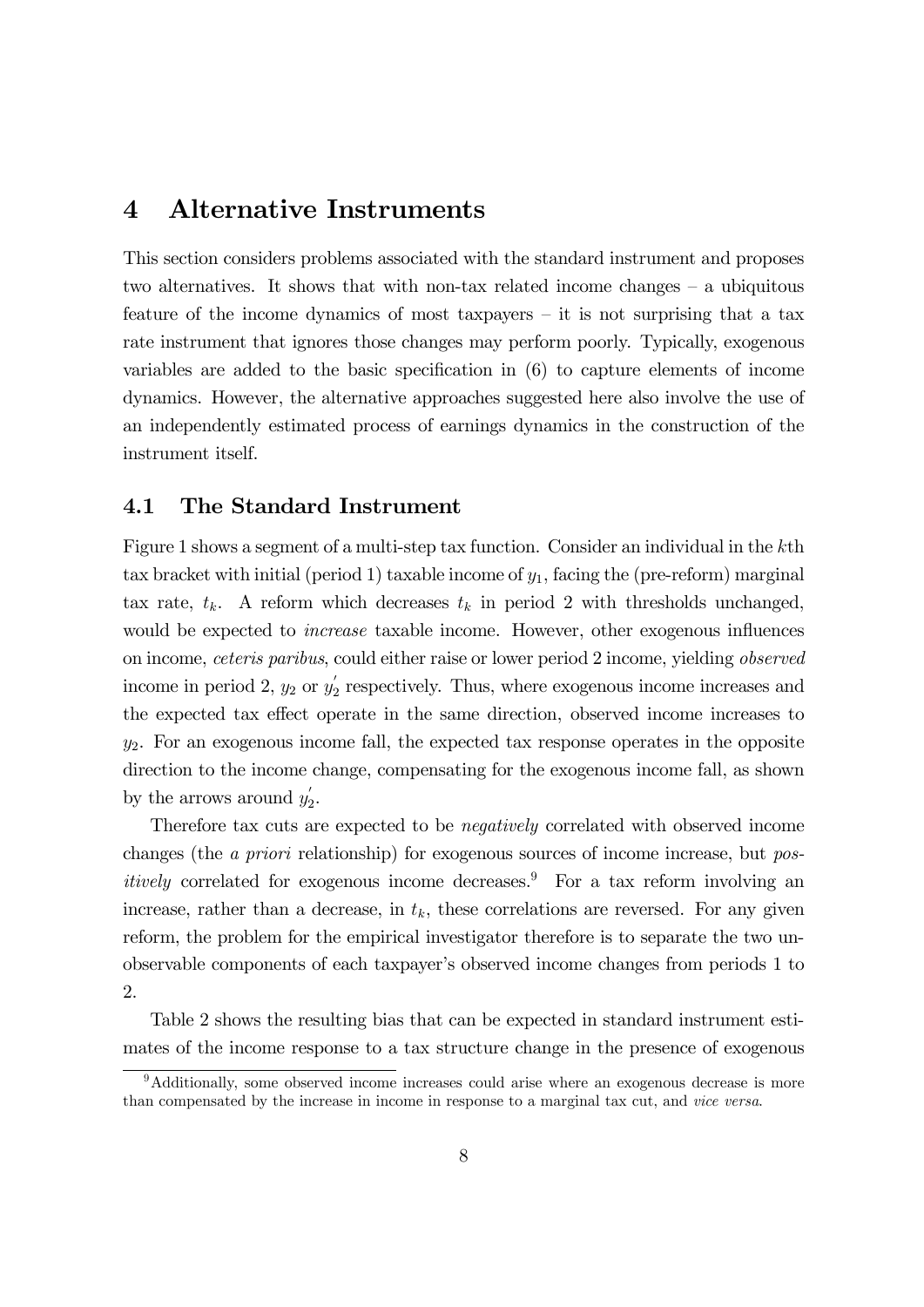

Figure 1: Income and Tax Rate Changes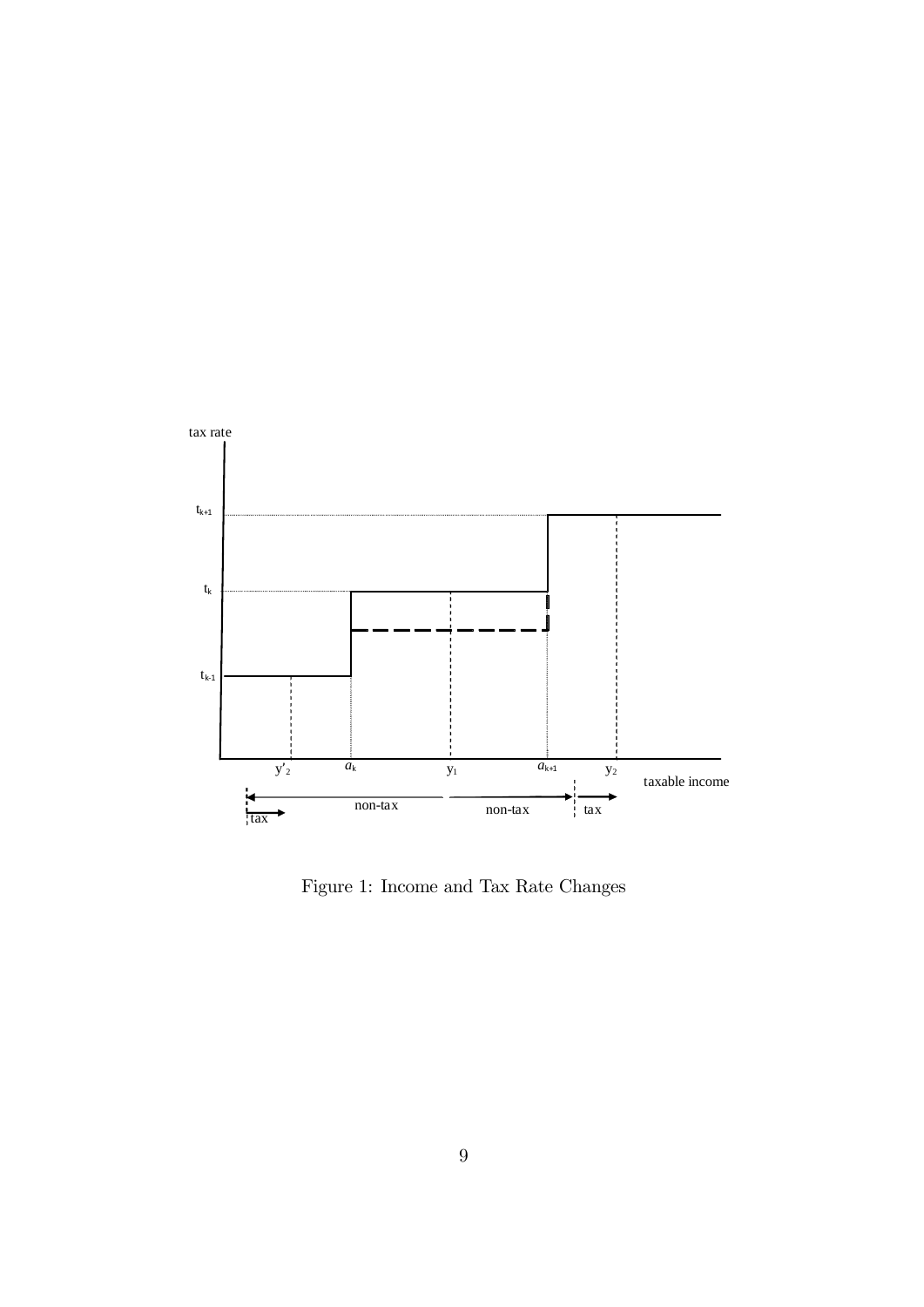income changes for which allowance is not fully made; as before  $\tau_k$  refers to the marginal rate facing the individual, depending on the income level and thus the tax bracket into which the individual falls.<sup>10</sup>

| $\tau_k$ reform | $\Delta y$ (exogenous) |  |
|-----------------|------------------------|--|
|                 | Decrease Increase      |  |
| Decrease        | $+$                    |  |
| Increase        |                        |  |
|                 |                        |  |

Table 2: Tax Rate Instrument Biases

For example, consider the final row of Table 2, which shows that an increase in  $\tau_k$  due to a reform is expected a priori to reduce income. The standard instrument avoids attributing to the tax reform any observed tax rate reduction induced by the income fall. However any exogenous increases in income would raise the taxpayer's marginal rate where that income change involves crossing a tax threshold. Failure to accommodate this second effect within the instrumented tax rate therefore risks attributing some of this positive association between exogenous income change and tax rates to the tax instrument. That is, the parameter on the tax rate term in an instrumental variable regression, attempting to capture the behavioural response to tax reform, is likely to be positively biased (less negative, or more positive).

As mentioned above, a number of existing studies of taxable income elasticities do attempt to control for other sources of income change, such as regression towards the mean, though this income change process is generally not allowed to affect the measurement of the tax instrument.<sup>11</sup> Since imperfect controls for exogenous income changes could result in either over- or under-estimates of their effects, the resulting biases could be in the opposite direction to the 'no income control' cases above. However, the tendency for US elasticity estimates to be based on reforms involving tax *cuts* (increases in  $1-\tau_k$ ), in association with average nominal or real incomes increases (independently of tax reform) suggests the possibility of negative biases in Table 2 predominating in

<sup>&</sup>lt;sup>10</sup>The signs of the biases are reversed when changes in the net-of-tax rate,  $1 - \tau_k$ , are used to capture responses.

<sup>&</sup>lt;sup>11</sup>For example, Auten *et al.* (2008) use the tax rate associated with the paxpayer's taxable income in year  $t-3$  to capture 'reform-only' tax changes (tax reform in year t). As with other 'initial income' tax rate instruments, this will not necessarily measure the tax rate that the taxpayer would have faced in the absense of reform.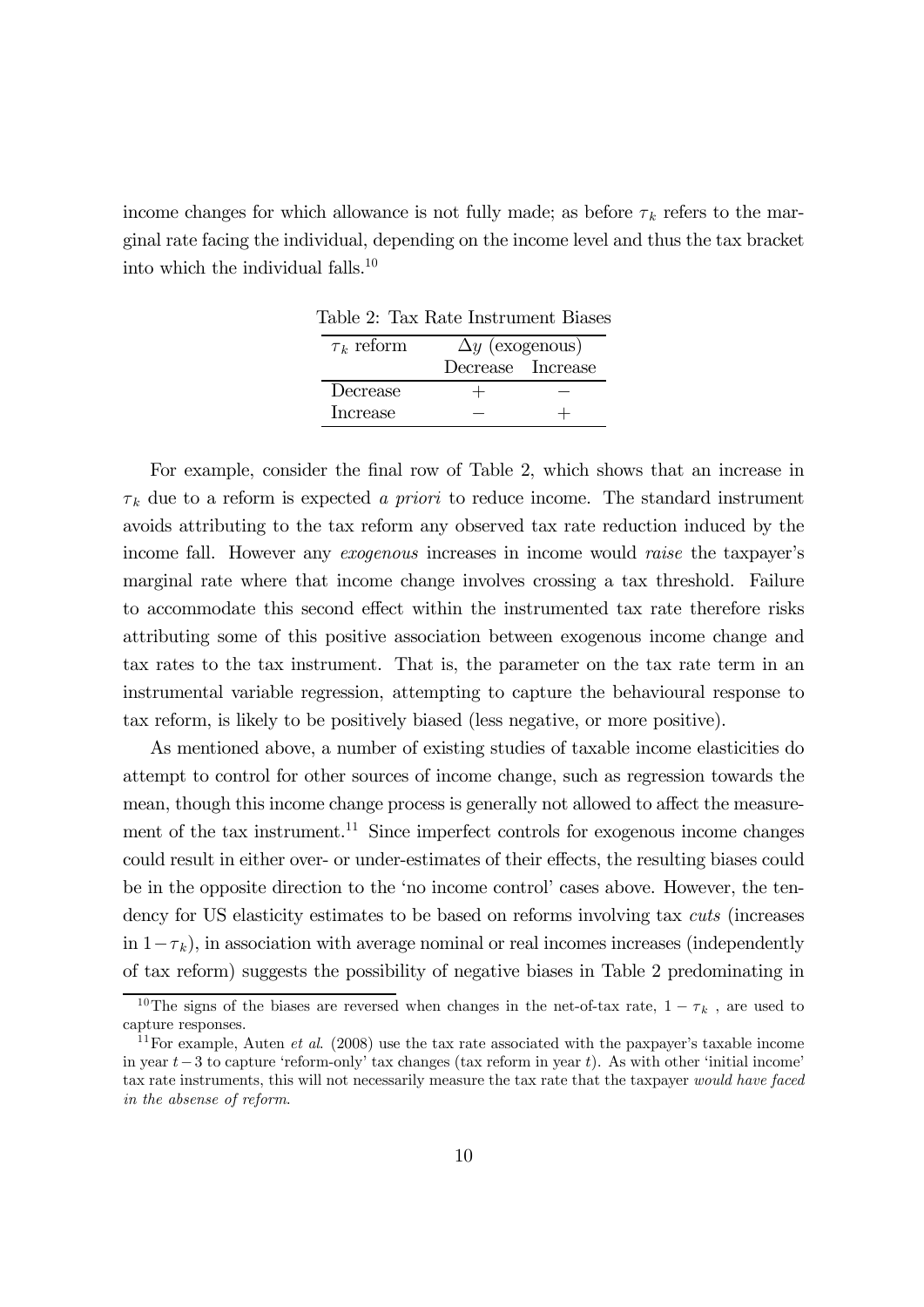these cases.

This simple illustration therefore demonstrates the importance, for accurate estimation of tax responses, of first modelling non-tax induced changes in incomes as accurately as possible and without systematic bias. Second, where exogenous income changes are imperfectly captured, it is important to be aware of the different biases associated with estimates of tax-induced income responses. As Table 2 shows, these depend on the type of tax reform and the exogenous income changes experienced. To the extent that income changes, in the absence of tax reforms, follow a systematic pattern, rather than being purely random, the biases can be substantial. The following subsection suggests how information about income dynamics can be directly used in the construction of a tax rate instrument.

#### 4.2 Incorporating Income Dynamics

A partial solution to deal with potential biases was suggested by Saez et al. (2012, p. 27-8), whereby, 'in situations with mean reversion, it is useful to include episodes of both increases and decreases in tax rates for identification, as mean reversion creates biases in opposite directions in the case of tax increases versus tax decreases'. Saez et al. (2012, p. 28) also find that 'panel regression estimates of taxable income responses are sensitive to the choice of instrument for the marginal tax rate', such that 'standard methods do not control adequately for mean reversion'. Indeed, as argued further below, these standard methods cannot capture more general features of income dynamics, such that their ability to separate 'tax reform only' from 'non-tax induced' changes in income is questionable, especially given the potential for various, reform-specific, biases described above.

The key problem with the standard instrument is that it represents the simplest approximation of income dynamics, namely no change in (real) reported incomes in the absence of tax reform. The alternative approach proposed here provides more sophisticated modelling of taxpayers' income dynamics, using annual income data that, by construction, are unaffected by tax reform.

The method captures any exogenous regression to the mean and serial correlation in relative income changes over a number of years during which there are no tax changes, to yield predicted values of future incomes, given current and past income levels. This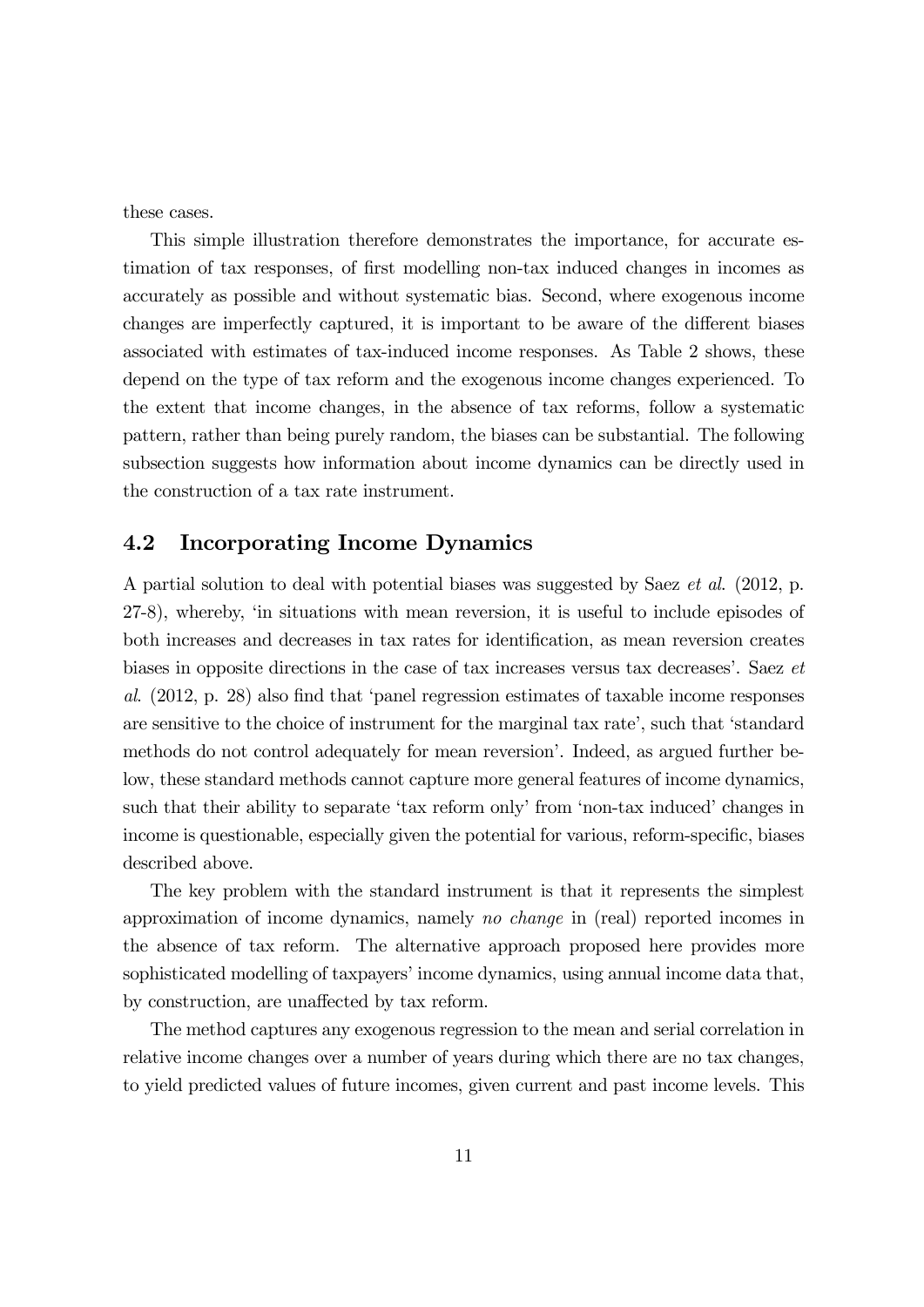yields a conditional probability distribution of income for each future year and taxpayer. Using this information allows construction of two possible marginal tax rate instruments. First, the mean income from the conditional income distribution, given initial income for each taxpayer, for any post-reform year, j,  $E(y_i)$ , can be obtained. For this expected mean income, the associated tax rate is obtained from the postreform tax code. This instrument is labelled  $\tau_{E(y)}^*$ . Here individual subscripts have been suppressed.

Alternatively, the complete probability distribution of incomes for year  $j$  for each taxpayer can be used in conjunction with the post-reform tax code to obtain the set of tax rates associated with each income level. Using the full income distribution to weight each tax rate appropriately yields an 'expected marginal tax rate' after reform which more fully incorporates information on income dynamics. This expected tax rate instrument is labelled  $\tau_{E(\tau)}^*$ .

In terms of Figure 1, a probability distribution of income, centred for example on  $y_2$ , potentially includes a wide dispersion of incomes with associated tax rates  $t_k$  and  $t_{k-1}$ , as well as  $t_{k+1}$  and any other higher or lower rates. Hence, whereas the set of 'expected income' based tax rates,  $\tau_{E(y)}^*$ , includes only the discrete set of rates specified in the tax schedule, 'expected tax rates',  $\tau_{E(\tau)}^*$ , can take a wide range of values, reflecting the income-weighting of each discrete rate.

#### 4.3 Correlations among Measures

To explore the merits of these alternative instruments, and given the earlier discussion of potential biases, it is first useful to consider their correlations with observed income changes. Of interest here is the observed changes in income,  $\Delta y$ , and tax rates,  $\Delta \tau$ , and the change in the relevant tax rate instrument,  $\Delta \tau^*$ . To simplify the exposition at this stage, changes in tax rates,  $\tau$ , rather than net-of-tax rates,  $1 - \tau$ , are considered.

Table 3 shows, for any individual, the possible combinations of  $\Delta y$ , changes in the actual tax rate  $\Delta \tau = (\tau_2 - \tau_1)$ , and the instrumented tax rate  $\Delta \tau^* = (\tau_2^* - \tau_1)$ between the pre- and post-reform periods (1 and 2 respectively). There are  $3 \times 3 \times 3 =$ 27 possible combinations of negative, zero or positive change. The zero income change cases are excluded from Table 3, leaving 18 possible cases.12 Of the 18 cases, 2 are not

 $12$ This keeps the number of cases more manageable and, in the empirical analysis below, less than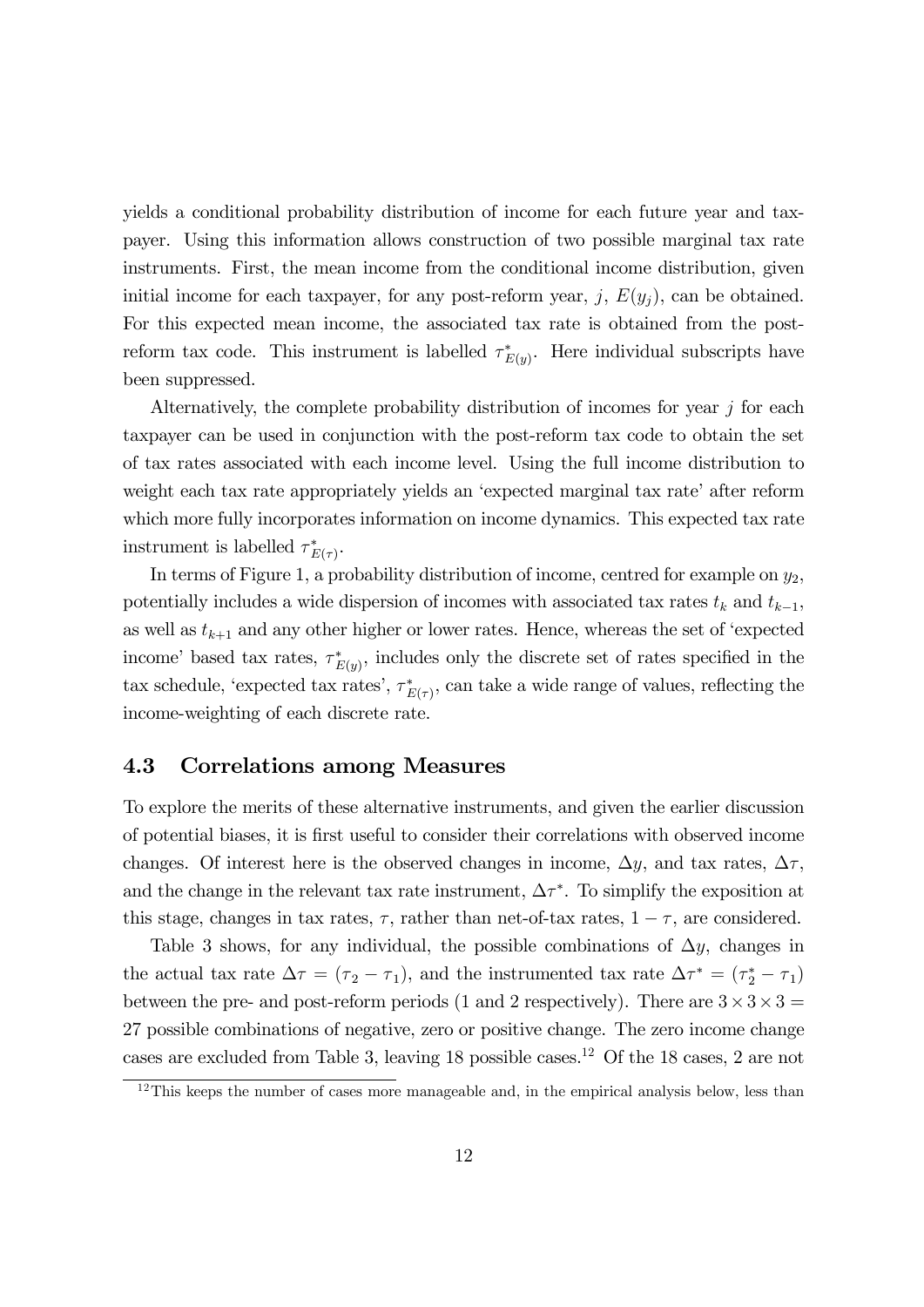| No.              | $\Delta y$ | $\Delta \tau$      | $\Delta \tau^*$  | Comment |
|------------------|------------|--------------------|------------------|---------|
| $\mathbf 1$      | > 0        | > 0                | > 0              |         |
| $\overline{2}$   | > 0        | > 0                | $\overline{0}$   |         |
| 3                | > 0        | $\theta$<br>$\geq$ | < 0              |         |
| $\overline{4}$   | > 0        | $\overline{0}$     | > 0              | ΝA      |
| $\overline{5}$   | > 0        | $\theta$           | $\overline{0}$   |         |
| 6                | > 0        | $\theta$           | < 0              |         |
| $\overline{7}$   | > 0        | $< 0\,$            | > 0              |         |
| 8                | > 0        | $< 0\,$            | $\overline{0}$   | ΝA      |
| $\boldsymbol{9}$ | > 0        | $< 0\,$            | $< 0$            |         |
| 10               | < 0        | > 0                | > 0              |         |
| 11               | $< 0\,$    | > 0                | $\overline{0}$   |         |
| 12               | $< 0\,$    | > 0                | $< 0$            |         |
| 13               | $< 0\,$    | $\overline{0}$     | > 0              |         |
| 14               | < 0        | $\overline{0}$     | $\boldsymbol{0}$ |         |
| 15               | < 0        | $\overline{0}$     | < 0              |         |
| 16               | < 0        | < 0                | > 0              |         |
| 17               | < 0        | $< 0\,$            | $\boldsymbol{0}$ |         |
| 18               | < 0        | < 0                | < 0              |         |

Table 3: Outcomes for Income and Marginal Rate Changes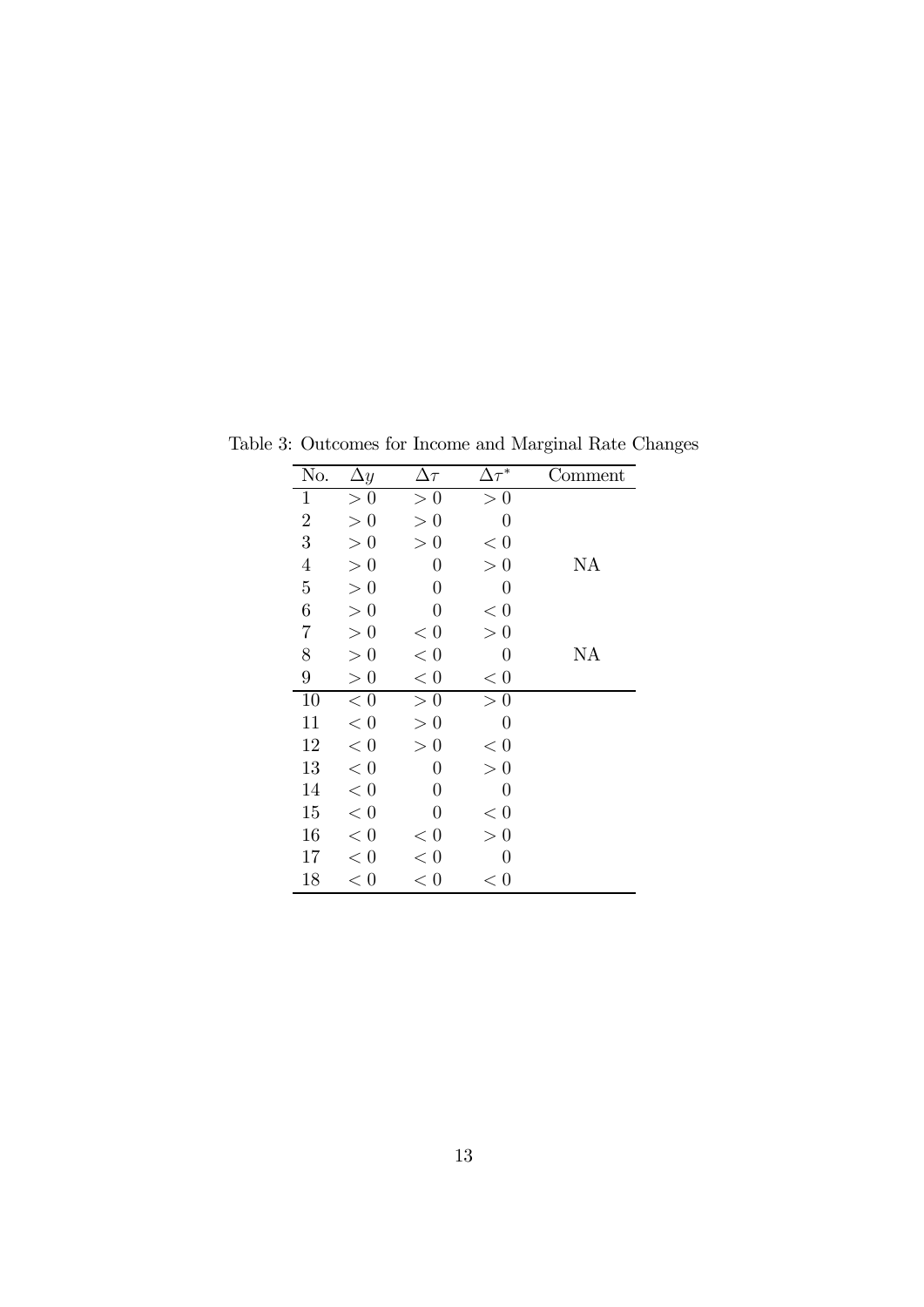feasible with a tax schedule with marginal rate progression everywhere; for example, a positive income change cannot be associated with an actual marginal tax rate decrease.

Given the 16 possible combinations of values for  $\Delta y$ ,  $\Delta \tau$ , and  $\Delta \tau^*$  in Table 3, Table  $4$  shows the unconditional partial correlations,  $\rho$ , between the income change and each of the three tax instruments, where  $\Delta \tau_1^*$  is the (change in the) standard instrument discussed above, but applied to  $\Delta \tau$  rather than  $\Delta (1 - \tau)$ . Tax changes for the new proposed instruments are shown as  $\Delta \tau_{E(y)}^*$  and  $\Delta \tau_{E(\tau)}^*$ .

The table identifies, with a tick  $(\checkmark)$ , those categories where the correlation between the income change and each tax instrument takes the expected, *ceteris paribus*, negative sign:  $\rho < 0$ . Other entries ('incorrect' zero or positive correlation:  $\rho \geq 0$ ) are shown by a cross  $(\times)$ . There are also several 'not feasible' cases. These arise either because of the increasing marginal rate nature of the tax schedule as discussed above (cases 4 and 8) or because they are not feasible for the particular tax instrument in question.

Table 4 also reveals that there are four cases  $(7, 11, 12, 15)$  for the standard instrument, which are not feasible, but which can be accommodated by the other two instruments. This reflects the relative inflexibility of the standard instrument's property that the instrumented tax rate is always that which applies to initial income.

<sup>0.04</sup> per cent of over 800,000 taxpayers had unchanged pre- and post-reform incomes (to the nearest \$1).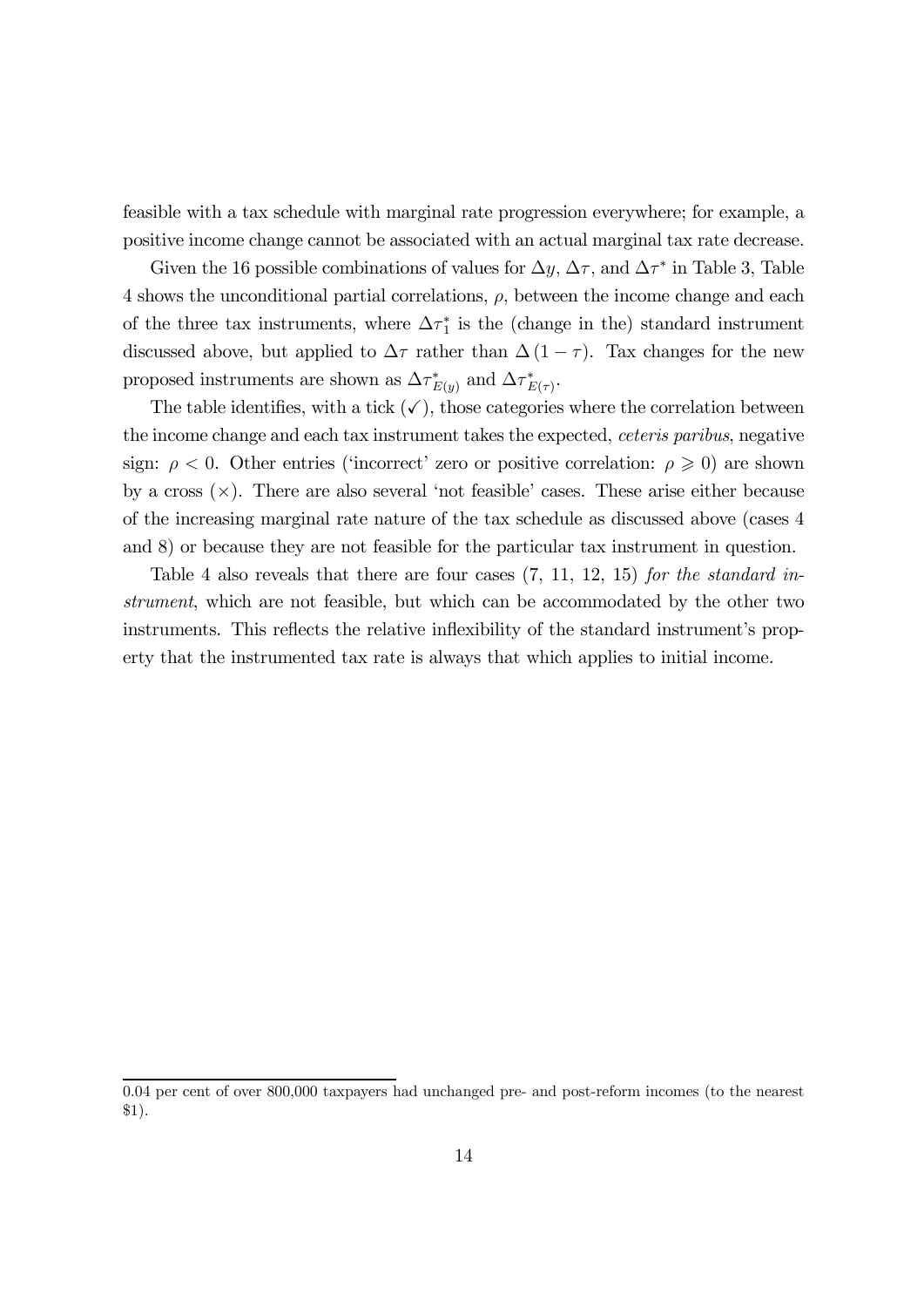| Cat.             | $\rho(\Delta y, \Delta \tau_1^*)$ | $\rho(\Delta y, \Delta \tau_{E(y)}^*)$                                        | $\rho(\Delta y, \overline{\Delta \tau_{E(\tau)}^*})$ |
|------------------|-----------------------------------|-------------------------------------------------------------------------------|------------------------------------------------------|
|                  |                                   | $\sqrt{\phantom{0}} = \rho < 0; \quad \sqrt{\phantom{0}} = \rho \geqslant 0;$ | $NA = not feasible$                                  |
| $\mathbf{1}$     | $\times$                          | $\times$                                                                      | $\times$                                             |
| $\sqrt{2}$       | $\times$                          | $\times$                                                                      | $\times$                                             |
| $\sqrt{3}$       |                                   |                                                                               |                                                      |
| $\,4\,$          | NA                                | NA                                                                            | NA                                                   |
| $\mathbf 5$      | $\times$                          | $\times$                                                                      | $\times$                                             |
| $\,6$            |                                   |                                                                               |                                                      |
| $\overline{7}$   | NA                                |                                                                               |                                                      |
| $8\,$            | $\rm NA$                          | NA                                                                            | ΝA                                                   |
| $\boldsymbol{9}$ | $\checkmark$                      | $\checkmark$                                                                  | $\checkmark$                                         |
| 10               |                                   | $\checkmark$                                                                  | $\checkmark$                                         |
| $11\,$           | NA                                | $\times$                                                                      | $\times$                                             |
| $12\,$           | NA                                | $\times$                                                                      | $\times$                                             |
| 13               | $\checkmark$                      | $\checkmark$                                                                  | $\checkmark$                                         |
| 14               | $\times$                          | $\times$                                                                      | $\times$                                             |
| 15               | NA                                |                                                                               |                                                      |
| 16               | $\checkmark$                      |                                                                               |                                                      |
| 17               | $\times$                          | $\times$                                                                      | $\times$                                             |
| 18               | $\times$                          | $\times$                                                                      | $\times$                                             |

Table 4: Correlations between Income changes and Tax Instruments

Table 5: New Zealand Income Tax Structure: 1999 and 2002

|                   | 1999 Tax Structure |                   | 2002 Tax Structure |  |  |
|-------------------|--------------------|-------------------|--------------------|--|--|
|                   |                    |                   |                    |  |  |
| Income range      | Tax rate           | Income range      | Tax rate           |  |  |
| $1 - 9,500$       | 0.15               | $1 - 9,500$       | 0.15               |  |  |
| $9,501 - 34,200$  | 0.2175             | $9,501 - 34,200$  | 0.21               |  |  |
| $34,201 - 38,000$ | 0.24               | $34,201 - 38,000$ | 0.21               |  |  |
| $>$ 38, 001       | 0.33               | $38,001 - 60,000$ | 0.33               |  |  |
|                   |                    | > 60,001          | 0.39               |  |  |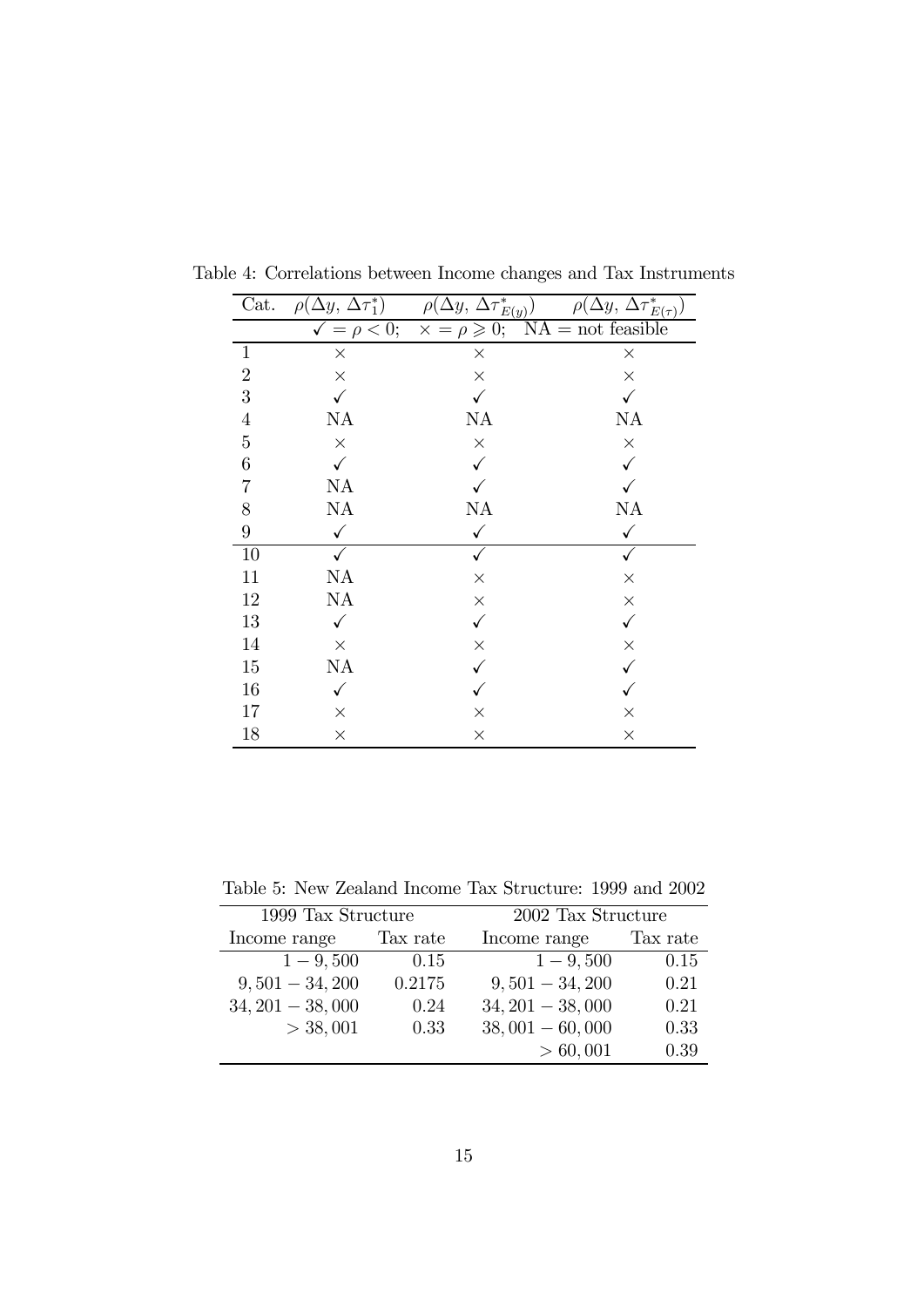Section 6 below compares the regression-based performance of these three instruments in the context of the year 2001 tax reforms in New Zealand. But it is useful here to consider the numbers of New Zealand taxpayers who fall into each of the above categories. Table 5 shows the pre- and post-reform New Zealand tax rates. Of the four marginal rates in the tax schedule in 1999, the reform involved 0.75 and 3 percentage point decreases in two middle tax rates respectively (from 21.75 and 24 per cent to a common 21 per cent rate) and a 6 percentage point increase in the top rate (from 33 to 39 per cent) for incomes above  $$60,000$ <sup>13</sup>

These represent approximate percentage changes in the three reformed tax rates (using log differences) of  $-3.5$ ,  $-13.4$  and  $+16.7$  per cent.<sup>14</sup> This makes the New Zealand reform a particularly helpful one to analyse in this context because of the mixture of tax rate increases and decreases (and no change) across a wide range of incomes.

Based on pre- and post-reform years of 1999 and 2002, the framework in Table 4 can be used to compare each taxpayer's observed change in income with changes in their actual and instrumented tax rates; these years are chosen to avoid effects of income shifting between the announcement and implementation of the tax change; see Claus et al. (2012) for further discussion of this phenomenon.

Table 6 shows the numbers of taxpayers in each category, separated into those categories where  $\rho \geq 0$  (columns 1–4) and  $\rho < 0$  (columns 5–8), where  $\rho$  refers to the unconditional correlation between the income change and the change in the relevant tax instrument. The correlation of interest to identify behavioural responses to tax rate reform is the conditional correlation between the tax instrument and reform-related income change. However, since all three tax instruments considered here attempt, in their different ways, to control for income changes in defining each instrument, the sign on the unconditional correlation involving the total income change might be expected to provide a useful guide to the prospects of finding a similarly signed conditional correlation.

The final row of Table 6 shows that the total numbers of correlations involving the expected tax rate,  $\tau_{E(\tau)}^*$ , yield quite different outcomes from those involving the

<sup>&</sup>lt;sup>13</sup>The lowest rate, applicable up to \$16,000, remained at 15 per cent, with the 33 per cent rate applicable to incomes in the range \$38-60,000.

<sup>&</sup>lt;sup>14</sup>Equivalent percentage changes in the net-of-tax rate,  $1 - \tau$ , are  $-1.0$ ,  $-2.9$  and  $+9.4$  per cent.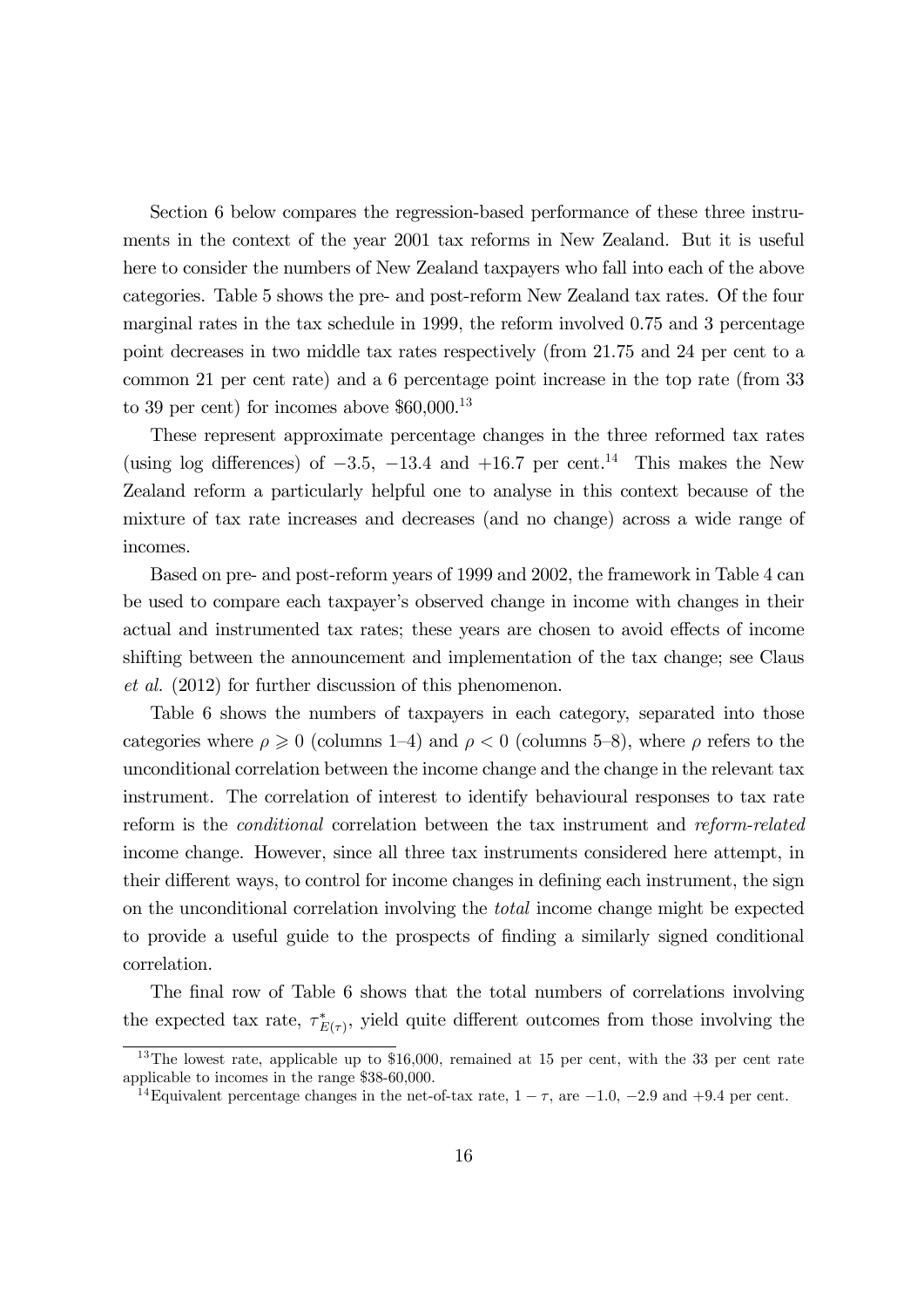|                      |                     | $\rho \geqslant 0$ |                     |     |         | $\rho < 0$         |               |
|----------------------|---------------------|--------------------|---------------------|-----|---------|--------------------|---------------|
| $\operatorname{Cat}$ | $\tau^*$<br>$ y_1 $ | E<br>y)            | $\tau^*[E(\tau^*)]$ | Cat | $ y_1 $ | E<br>$\mathcal{Y}$ | E<br>$\tau^*$ |
|                      | 53                  | 27                 | 122                 | 3   | 122     | 123                | 99            |
| $\mathfrak{D}$       | 46                  | 71                 | 0                   | 6   |         | 19                 | 101           |
| 5                    | 101                 | 82                 | $\left( \right)$    |     |         | small              | 194           |
| 11                   |                     | 6                  |                     | 9   | 194     | 194                |               |
| 12                   | $\left( \right)$    | small              | 25                  | 10  | 25      | 19                 | small         |
| 14                   | 35                  | 44                 | $\Omega$            | 13  | 18      |                    | small         |
| 17                   | 44                  | 40                 | 0                   | 15  |         | $\mathfrak{D}$     | 53            |
| 18                   | 152                 | 163                | 57                  | 16  | 13      | 6                  | 152           |
| Total                | 431                 | 433                | 204                 |     | 372     | 370                | 599           |

Table 6: Number of Taxpayers by Correlation Category: 1000s

other two instruments:  $\tau^*(y_1)$  and  $\tau^*_{E(y)}$ . In particular, there is a much higher ratio of incorrectly signed correlations ( $\rho \geq 0$ ) to correctly signed correlations ( $\rho < 0$ ) for the standard and expected income instruments. Around 54 per cent (431/803) of correlations for those two instruments reveal  $\rho \geq 0$ , whereas for  $\tau^*_{E(\tau)}$  the ratio is only 25 per cent (204/803).

However, the expected tax rate does not out-perform in all categories, in the sense of having more negative correlations than the other instruments. Table 6 reveals that, across instruments, the numbers of positive or negative correlations can be quite different within each category. For example, there is a very high number (122,000) of positive correlations in category 1 using the expected tax rate, whereas the alternative instruments have lower numbers: 53,000 and 27,000. An opposite ranking of instruments is observed for (positive) correlation category 18.

The main reason for the strong correlation performance of the expected tax rate instrument arises from its ability to reclassify 101,000 and 152,000 taxpayers in the positive correlation categories 5 and 18 respectively into negative correlation categories 6 and 16. These numbers provide a clue as to why regression results reported below appear strongly to favour the expected tax rate instrument over the alternatives. To recap, the expected tax rate instrument was constructed to identify changes between the tax rate applicable to actual 1999 income and the rate applicable to 2002 income if the latter had been unaffected by the tax reform. This tax rate instrument appears to be much more highly *negatively* correlated with observed income changes over those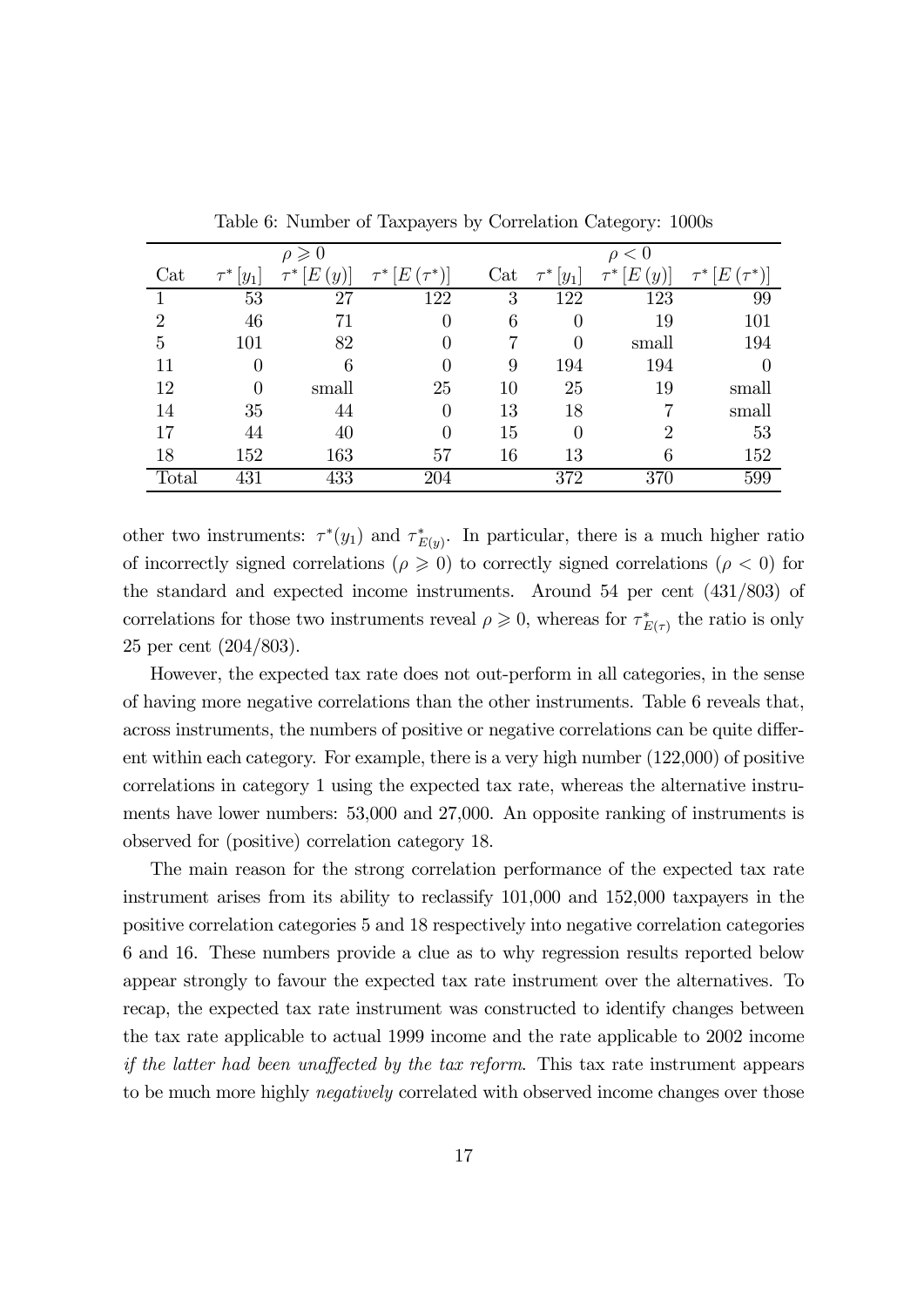years than the alternatives.

### 5 Construction of Alternative Instruments

This section explains the model of income dynamics used to construct the alternative instruments discussed in the previous section. First, income dynamics are described in subsection 5.1. Subsection 5.2 describes the instrument based on each individual's conditional expected income. Subsection 5.3 presents the expected tax rate instrument. The tax rate distributions using alternative instruments are examined in subsection 5.4

#### 5.1 Income Dynamics

The model used here is essentially a stochastic model which identifies two types of relative income change, arising from non-tax related factors. These are 'regression towards the mean' and serial correlation in relative income changes. From Creedy (1985), the two process are captured by the following autoregressive form, where  $\mu_i$ is the arithmetic mean of log-income in period  $j$  and  $u$  is a random error term with variance,  $\sigma_u^2$ :

$$
\log y_{j,i} - \mu_j = \alpha_2 \left( \log y_{j-1,i} - \mu_{j-1} \right) + \alpha_3 \left( \log y_{j-2,i} - \mu_{j-2} \right) + u_i \tag{7}
$$

This can be rearranged as:

$$
\log y_{j,i} - \log y_{j-1,i} = (\mu_j - \alpha_2 \mu_{j-1} - \alpha_3 \mu_{j-2}) + (\alpha_2 - 1) \log y_{j-1,i} + \alpha_3 \log y_{j-2,i} + u_i \tag{8}
$$

In addition, if the age-profile of  $\mu_i$  is thought to be quadratic, then letting  $s_i$  denote  $i$ 's age at time,  $j$ ,  $(8)$  can be replaced by:

$$
\log y_{j,i} - \log y_{j-1,i} = \alpha_4 + \alpha_5 s_i + \alpha_6 s_i^2 + (\alpha_2 - 1) \log y_{j-1,i} + \alpha_3 \log y_{j-2,i} + u_i \tag{9}
$$

Thus (3) can be augmented by adding the terms on the right hand side of (9). Alternatively,  $(\alpha_2 - 1) \log y_{j-1,i} + \alpha_3 \log y_{j-2,i}$  can be rewritten as  $(\alpha_2 + \alpha_3 - 1) \log y_{j-1,i}$  $\alpha_3$  (log  $y_{i-1,i}$  – log  $y_{i-2,i}$ ), so this is consistent with having terms equal to the base period log-income and the previous period's log-income change. In the empirical analysis below, as in Giertz (2009), these variables are used as additional exogenous variables. However, as explained above, the independently estimated parameters  $\alpha_2$  and  $\alpha_3$  can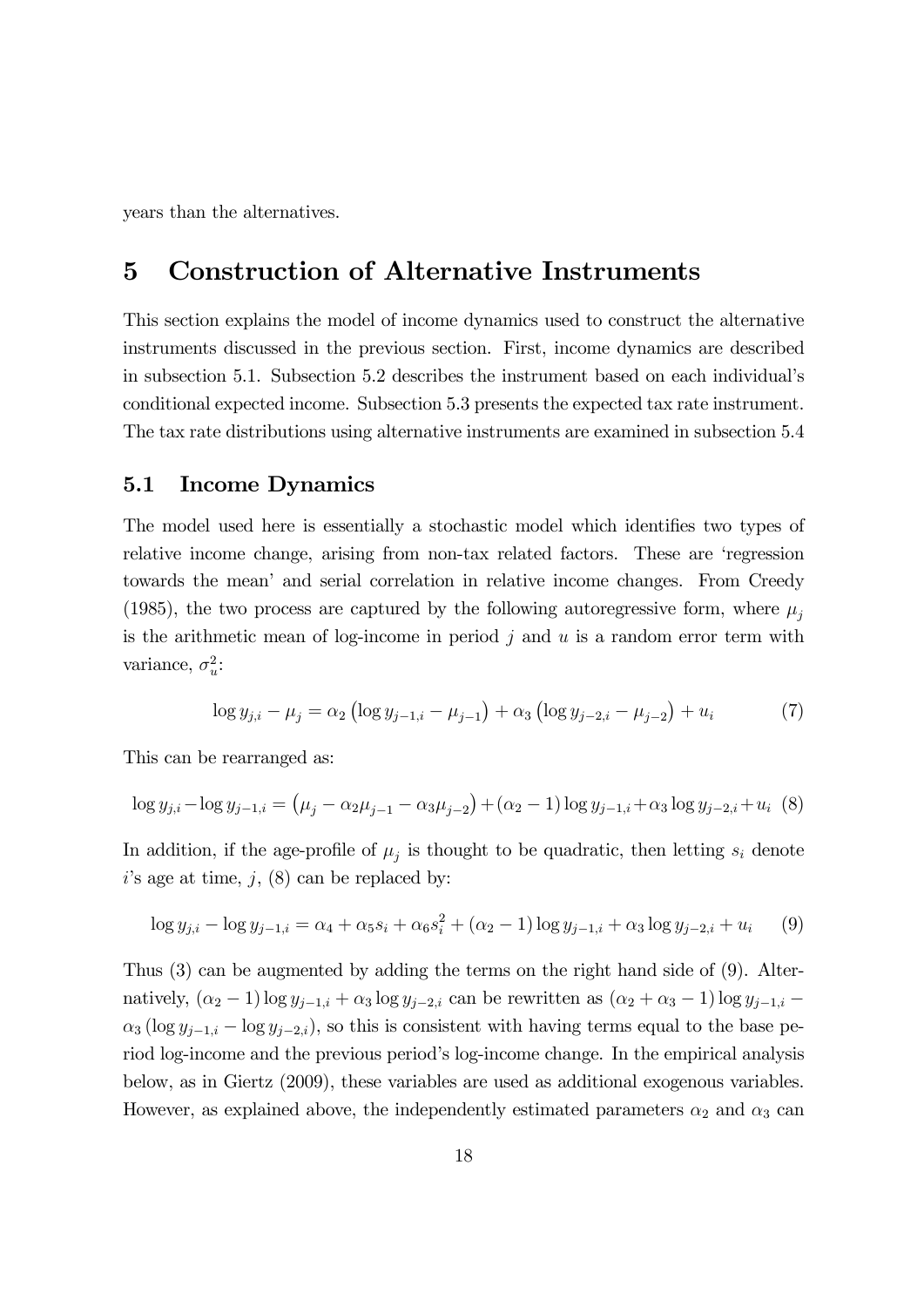also be used, along with  $\sigma_u^2$ , in the construction of an instrument. The following subsections show how the alternative instruments can be constructed using estimates of these income dynamics parameters.

Following the tax policy change in 2001, the tax structure remained unchanged for a number of years. Estimation of the earnings dynamics model of equation (7) involves regressing  $\log y_{05,i} - \mu_{05}$  on  $\log y_{04,i} - \mu_{04}$  and  $\log y_{03,i} - \mu_{03}$ , for the same individuals as used in the estimation of the elasticity of taxable income. It is nevertheless not possible completely to rule out marginal tax rate changes related to income growth for some individuals, since fiscal drag takes those who are near the upper income threshold of their tax bracket into a higher-rate bracket. But if inflation is low, the vast majority of income changes can reasonably be thought to reflect non-tax related income movements. The data are described in Section 6. The parameter estimates of  $\alpha_2$  and  $\alpha_3$  are 0.6677 and 0.1988, with t-values of 145.49 and 43.41, with  $\sigma_u = 2.62144.^{15}$ 

The above specification is consistent with a dynamic process with regression towards the mean of  $\beta$ , where  $\log y_{j,i} - \mu_j = \beta (\log y_{j-1,i} - \mu_{j-1}) + u_{i,j}$ , and first-order serial correlation of  $\gamma$ , where  $u_{i,j} = \gamma u_{i,j-1} + \varepsilon_{i,j}$ . Hence,  $\alpha_2 = \gamma + \beta$  and  $\alpha_3 = -\gamma\beta$ ; see Creedy (1985). It can be shown that  $\beta = \left\{ \alpha_2 + (\alpha_2^2 + 4\alpha_3)^{0.5} \right\} / 2 = 0.891$  and  $\gamma = \left\{\alpha_2 - (\alpha_2^2 + 4\alpha_3)^{0.5}\right\}/2 = -0.223$ . These values imply a high degree of regression towards the mean along with negative serial correlation whereby, for example, those who experience a large income increase are more likely to have a subsequent decrease. These results are consistent with those obtained using New Zealand incomes from the early 1990s; see Creedy (1998, pp. 188-191).

#### 5.2 Tax Rate Applied to Expected Income

The instrument based on expected income uses the estimates from the income dynamics model to construct for each person an expected income in period 2 (the post-change year being considered), by projecting forward for the required number of years. An instrument for the tax rate change can then be constructed using the tax rate applicable to the 'expected' income which would arise from the dynamic process alone (rather than, in the standard instrument, the rate that would apply to an unchanged income).

<sup>&</sup>lt;sup>15</sup>The mean of logarithms of income in 2003, 2004 and 2005 are 10.311, 10.367 and 10.367, with standard deviation of logarithms of 0.9194, 0.9110 and 0.9651 respectively.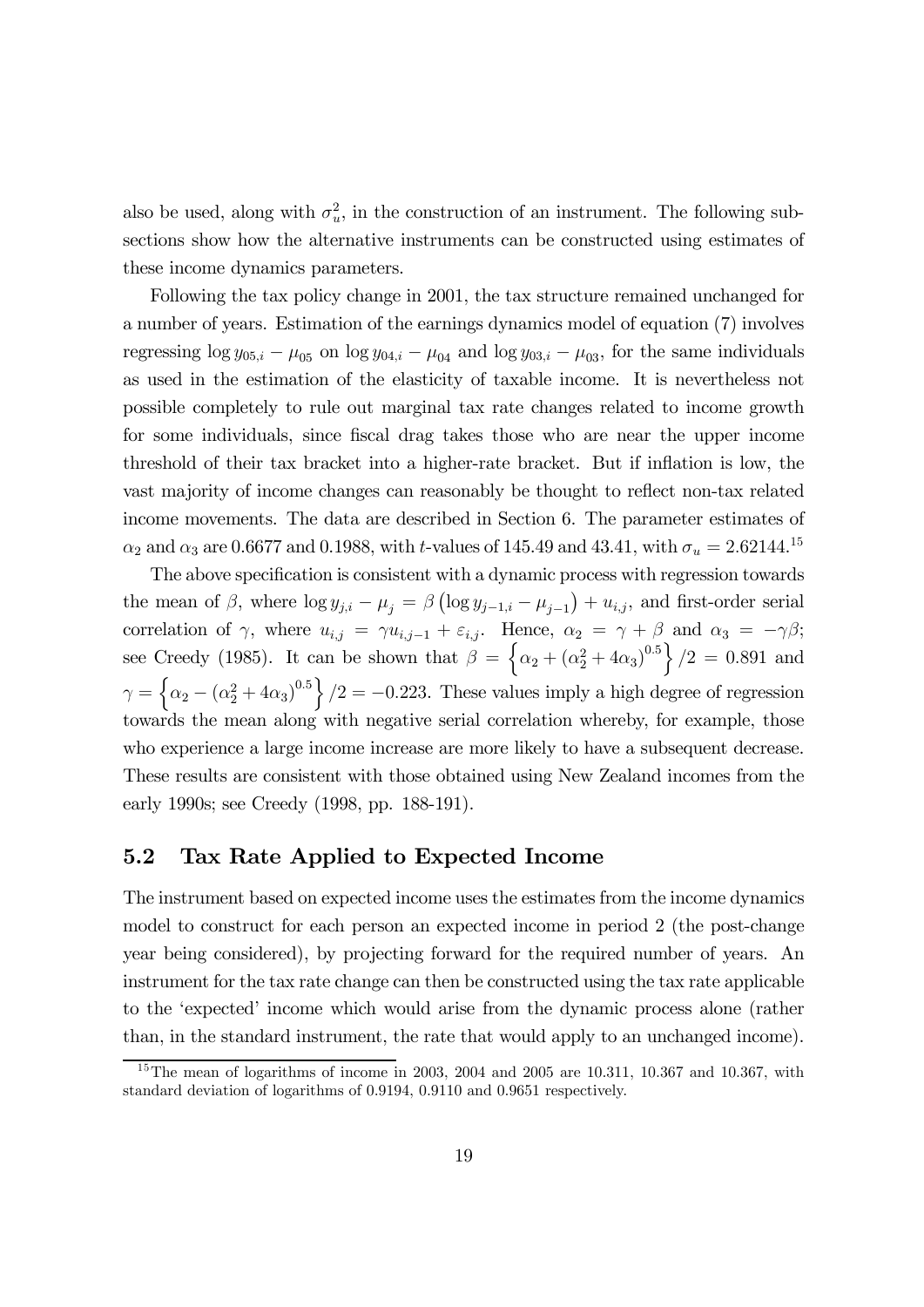Formally, the procedure can be described as follows.

Use the parameter estimates from (7) to obtain values of  $\hat{y}_{2,i}$  by projecting forward from period 1. This requires the values of  $\mu_i$  for the relevant years (period 1 and period 2, as well as the two years before period 1). (For the tax change considered below, it is necessary to project several years ahead, as discussed in the following subsection.) The values of  $E(y_{2,i})$  give the expected income values in the second period under consideration if the above process of income change were to apply in the absence of any tax changes. Then obtain the tax rate,  $\tau_i^*[E(y_{2,i})]$  that would be faced by the individual, given  $E(y_{2,i})$ . Redefine  $z_i$  as  $z_i = \log(1 - \tau_i^* [E(y_{2,i})]) - \log(1 - \tau_{1,i})$  and, as before, define  $x_i$  as  $x_i = \log(1 - \tau_{1,i}) - \log(1 - \tau_{0,i})$ , and let  $s_i$  denote age. Carry out a regression of the form:

$$
x_i = \beta_1 + \beta_2 z_i + \beta_3 s_i + \beta_3 s_i^2 + \dots + v_i \tag{10}
$$

The exogenous variables other than age can be added to the right hand side of (10). Finally, using the parameter estimates from  $(10)$  to obtain the  $\hat{x}_i$  values, carry out a regression of the form:

$$
(\log y_{2,i} - \log y_{1,i}) = \gamma_1 + \eta \hat{x}_i + \gamma_2 s_i + \gamma_3 s_i^2 + \dots + w_i \tag{11}
$$

One problem arising from this method is that in projecting forward, it is necessary to use the value of  $\mu_2$ , that is, the mean log-income in the post-change year. Thus the estimated parameters are used with the autoregressive form to obtain, say,  $\Phi_i$ , defined as the appropriate right hand side of (7) obtained by setting the stochastic term equal to zero and projecting forward from the base year. In the intermediate stages only the terms  $(\log y_{j,i} - \mu_j)$  are needed, rather than separate values of  $\mu_j$  and  $\log y_{j,i}$ . But in the final step,  $\hat{y}_{2,i} = \exp{(\mu_2 + \Phi_i)}$ , and the desired value of  $\mu$  is that which would occur in the absence of tax changes, but of course cannot be known. Hence, using the actual  $\mu$  for year 2 is tantamount to assuming that it was not substantially affected by the tax change; that is, in aggregate the tax effects — from some individuals experiencing higher rates while others experience lower rates — are small relative to the other influences on aggregate income growth. This approximation is unavoidable.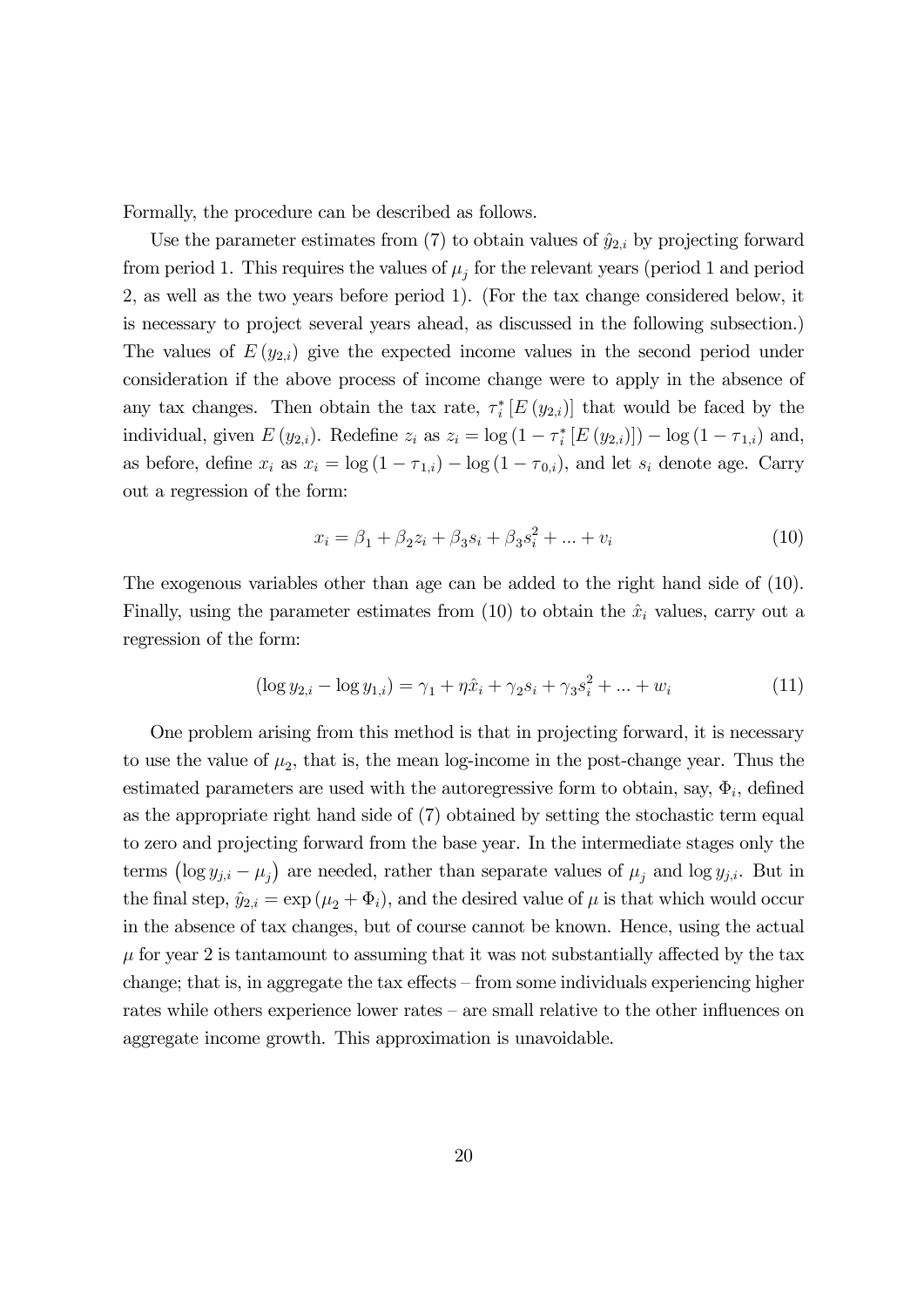### 5.3 An Instrument Based on Expected Tax Rate

This subsection examines the construction of the alternative instrument which makes use of the conditional distribution of income that is predicted in the absence of tax changes, rather than only the expected value. Given a distribution of income for each individual, conditional on income in the two years preceding the tax change, it is possible to calculate an expected tax rate. Clearly there is no reason to expect this rate to be the same as that applied to the conditional expected value of income in the post-change period. Similarly, the average will not generally correspond to a statutory marginal rate in the multi-rate structure.

As before, let  $y_{j,i}$  denote individual i's income at time j, and let  $\mu_i$  denote arithmetic mean log income at time,  $j$ . The process of relative income change is the same as described in (7) above, which allows for serial correlation and regression towards the mean in the process of relative income change. Rearranging this equation gives:

$$
\log y_{j,i} = (\mu_j - \alpha_2 \mu_{j-1} - \alpha_3 \mu_{j-2}) + \alpha_2 \log y_{j-1,i} + \alpha_3 \log y_{j-2,i} + u_{j,i} \tag{12}
$$

Hence, assuming that  $E(u_{j,i}) = 0$  and  $V(u_{j,i}) = \sigma_u^2$  are the constant mean and variance of  $u_{j,i}$  for all j, taking expectations gives:

$$
E\left(\log y_{j,i} | y_{j-1,i}, y_{j-2,i}\right) = \left(\mu_j - \alpha_2 \mu_{j-1} - \alpha_3 \mu_{j-2}\right) + \alpha_2 \log y_{j-1,i} + \alpha_3 \log y_{j-2,i} \quad (13)
$$

and the variance of logarithms of conditional income is:

$$
V(\log y_{j,i} | y_{j-1,i}, y_{j-2,i}) = \sigma_u^2 \tag{14}
$$

As explained earlier, in the context of the tax change in New Zealand, it is necessary to obtain values relating to 2002, given incomes in 1999 and 1998. Hence, moving forward one year gives:

$$
E\left(\log y_{j+1,i} | y_{j-1,i}, y_{j-2,i}\right) = \left(\mu_{j+1} - \alpha_2 \mu_j - \alpha_3 \mu_{j-1}\right) + \alpha_2 E\left(\log y_{j,i} | y_{j-1,i}, y_{j-2,i}\right) + \alpha_3 \log y_{j-1,i} \tag{15}
$$

with a variance of logarithms of:

$$
V(\log y_{j+1,i} | y_{j-1,i}, y_{j-2,i}) = (1 + \alpha_2^2) \sigma_u^2 \tag{16}
$$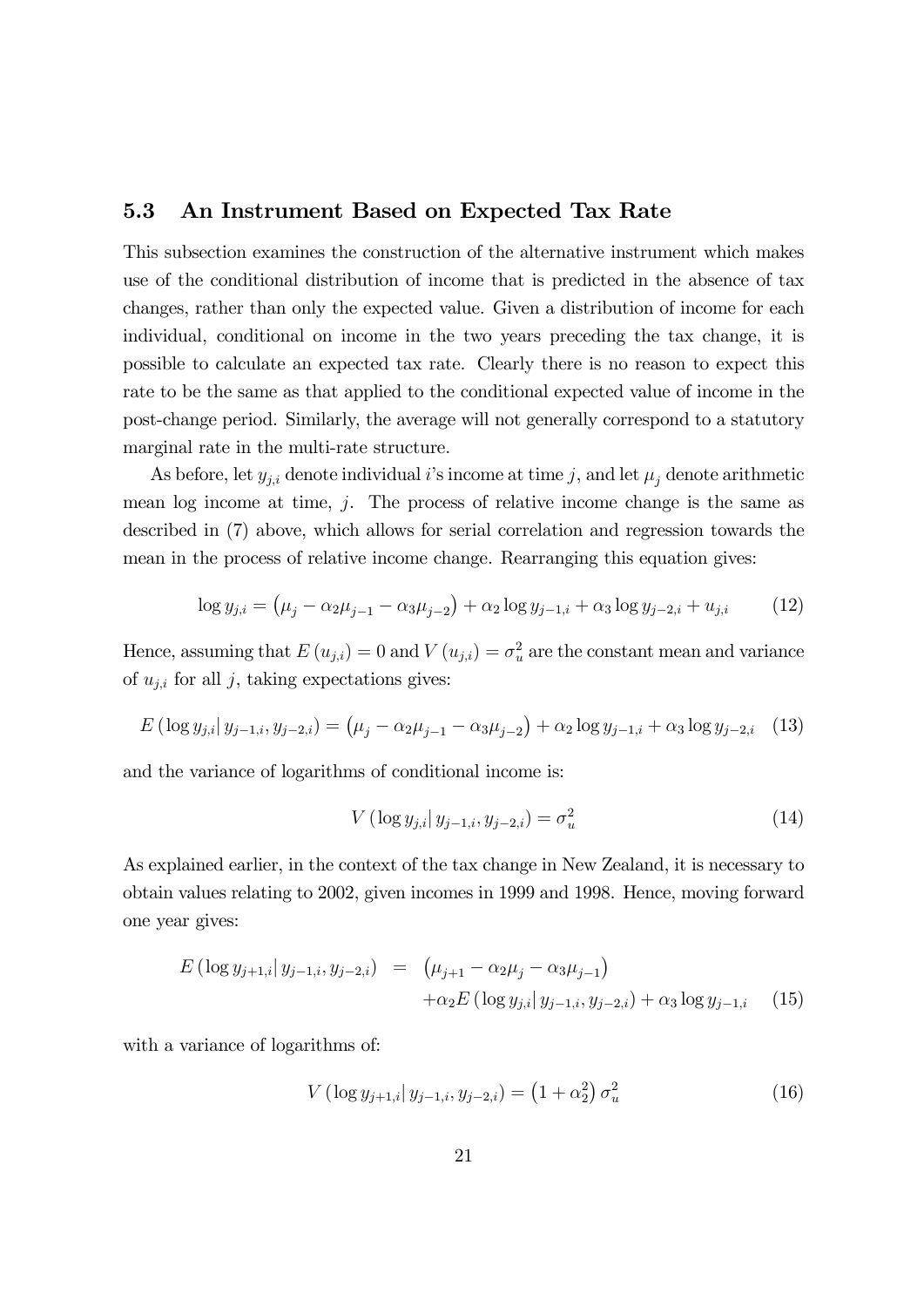Finally, moving a further year forward gives:

$$
E\left(\log y_{j+2,i} | y_{j-1,i}, y_{j-2,i}\right) = \left(\mu_{j+2} - \alpha_2 \mu_{j+1} - \alpha_3 \mu_j\right) + \alpha_2 E\left(\log y_{j+1,i} | y_{j-1,i}, y_{j-2,i}\right) + \alpha_3 E\left(\log y_{j,i} | y_{j-1,i}, y_{j-2,i}\right)
$$
(17)

with a conditional variance of logarithms of:

$$
V(\log y_{j+2,i}|y_{j-1,i}, y_{j-2,i}) = \left\{1 + \alpha_2^2 \left(1 + \alpha_2^2\right) + \alpha_3^2\right\} \sigma_u^2 \tag{18}
$$

These last two expressions can be used to give the mean and variance of log-income in 2002 conditional on income in 1999 and 1998. The variance is of course the same for each individual.

It is possible to find the expected tax rate for the individual in period  $j+2$ , given a set of tax thresholds and rates, as follows. Suppose the income tax function has rates  $t_k$  for  $k = 1, ..., K$  applying between income thresholds  $a_k$  and  $a_{k+1}$  where  $a_1 = 1$  and  $a_{K+1} = \infty$ . First let  $E(\log y_{j+2,i} | y_{j-1,i}, y_{j-2,i}) = \mu_{j+2,i}$  and  $V(\log y_{j+2,i} | y_{j-1,i}, y_{j-2,i}) =$  $\sigma_{j+2}^2$ , with:

$$
\xi_{j+2,k,i} = \frac{\log a_k - \mu_{j+2,i}}{\sigma_{j+2}}
$$
\n(19)

On the assumption that the  $u$  are normally distributed, log-income is normally distributed and the probability that the individual falls into the k<sup>th</sup> bracket is:

$$
P_{j+2,k,i} = N\left(\xi_{j+2,k+1,i} | 0,1\right) - N\left(\xi_{j+2,k,i} | 0,1\right) \tag{20}
$$

where  $N(h | 0, 1)$  is the area to the left of h of a standard normal distribution. Here  $N\left(\xi_{j+2,K+1,i} | 0,1\right) = 1$  and  $N\left(\xi_{j+2,1,i} | 0,1\right) = 0$ .

The expected tax rate for the individual,  $E(\tau_{j+2,i})$  is thus:

$$
E(\tau_{j+2,i}) = \sum_{k=1}^{K} t_k P_{j+2,k,i}
$$
 (21)

This gives the expected tax rate instrument,  $\tau_i^*$  [ $E(\tau_{2,i})$ ] =  $E(\tau_{j+2,i})$ , for each individual.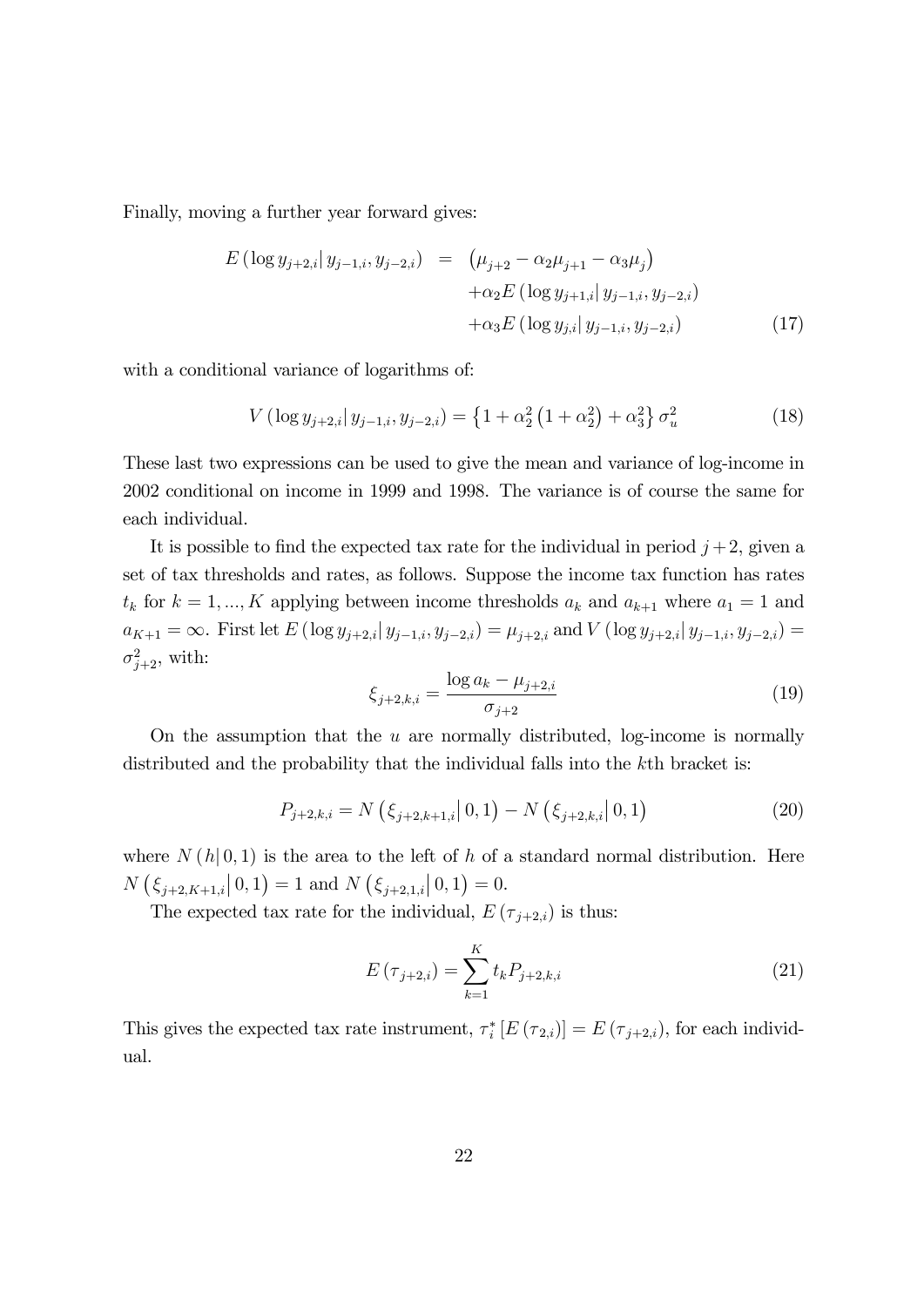### 5.4 The Distribution of the Tax Rate Instruments

In section 6, these three tax rate instruments are used to calculate the instrumented change in the net-of-tax rate. First it is useful to compare the distributions of  $\tau_i^*$  for the three cases. That is, each of the three methods yields a predicted tax rate in 2002 for each taxpayer. For the standard and expected income instruments these are represented by the four statutory tax rates in the 2002 schedule. For the expected tax rate instrument, being an income-weighted average, in principle these may take any number of possible values between the lowest and highest statutory rates, of 15 and 39 per cent respectively.



Figure 2: Distribution of Tax Rate Instruments

The top half of Figure 2 shows the percentage of taxable income associated with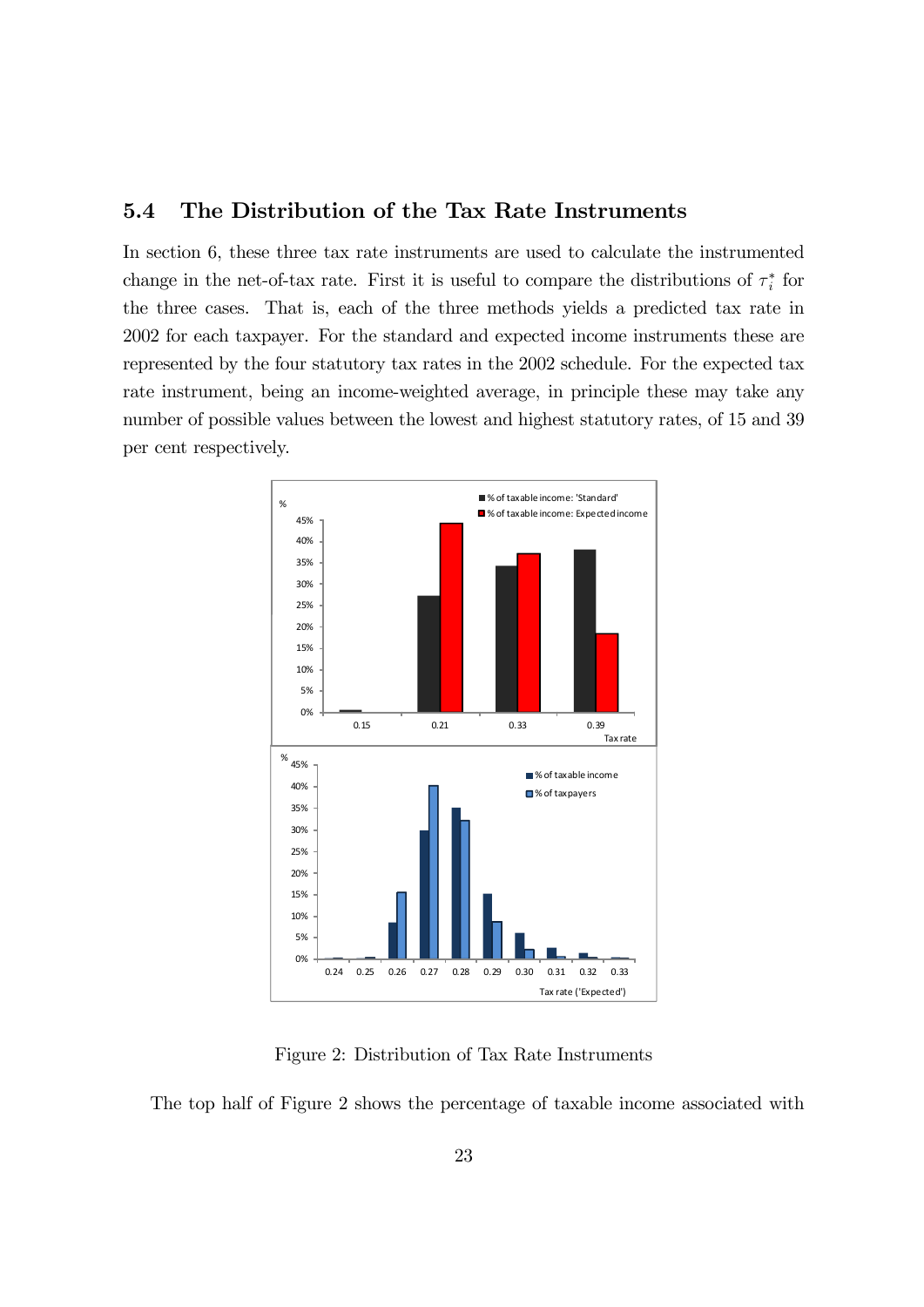taxpayers facing the respective marginal rates based on the first two instrumental variable measures. This 'taxable income share' distribution is more relevant for behavioural responses than the equivalent share of taxpayers. As can be seen in Figure 2, the share of income facing the four different rates is quite similar. However, whereas the standard instrument produces a declining share of income across the 21, 33 and 39 per cent rates, the reverse is true for the expected income tax instrument. Taxpayers facing the 39 per cent marginal rate (based on these instruments) account for almost 40 per cent of taxable income using the expected income instrument, but the corresponding proportion is less than 20 per cent based on the standard instrument. This probably reflects the ability of the expected income instrument to capture the general tendency for incomes to rise over the period, pushing more taxpayers into the 39 per cent band in the absence of tax rate changes.

The lower half of Figure 2 shows the equivalent histogram for the expected tax rate instrument. Both the share of taxpayers, and the share of taxable income, are included for comparison. In each case the expected tax rate shown on the horizontal axis, for example, 24 and 25 per cent, represents the share of income, or taxpayers, having a tax rate instrument lying between 24.00 and 24.99 per cent, 25.00 and 25.99 per cent and so on.

The resulting range of expected tax rates is, in fact, much narrower than for the other two instruments, lying between rates of 24 and 33. This reflects the weighting process across the probability distribution of possible tax rates with a minimum and maximum rate respectively of 15 and 39 per cent. The distribution of taxable income shares associated with these tax rates can be seen to be slightly asymmetric around a mode of 28 per cent, with a more-skewed distribution using the share of taxpayers which has a mode of 27 per cent.<sup>16</sup>

## 6 Applications: The 2001 Tax Change

Table 5 in section 4 shows the New Zealand income tax structure reforms in 2001. After a period with relatively few changes, the 2001 reforms represented a significant

<sup>16</sup>Symmetry of these expected tax rate distributions would not be expected, even with a symmetric income distribution, given the non-uniform differences between the statutory tax rates on which they are based (15, 21, 33 and 39 per cent).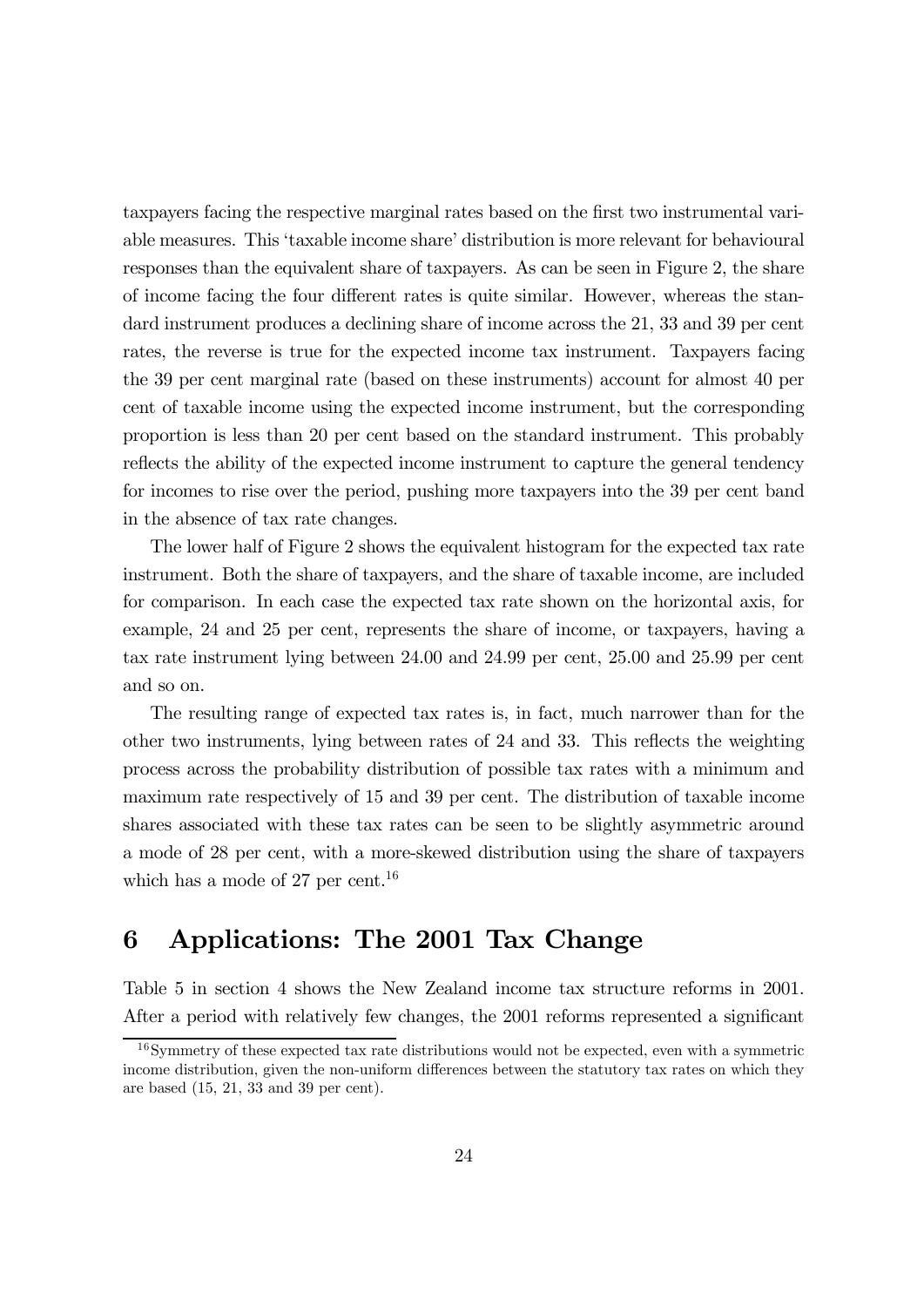policy change, involving a number of tax rate changes, but especially an increase in the top marginal rate from 0.33 to 0.39 above \$60,000. This policy change is examined using comparisons of top income shares by Claus *et al.* (2012). They show that the announcement of the tax changes led to a certain amount of income shifting between periods, so that a comparison between incomes in 2000 and those immediately after the change gives highly misleading results. Using a longer interval allows for these inter-temporal shifts in income to settle down.

The income dynamics model discussed above allows for the possible effect of regression towards the mean in generating relative income changes that are independent of tax changes, along with serially correlated changes; that is, proportional changes may depend on previous proportional changes as well as relative income position. In examining the 2001 New Zealand tax change, period 2 refers to 2002. Period 1 refers to 1999, so that the use of lagged income terms requires information on incomes in 1998.

In addition to the age terms and income terms in the regression, a dummy variable was added to allow for the composition of income. This dummy was set equal to zero if the individual received only wage or salary income in 1998, 1999 and 2002, the three years used in the regressions. The dummy was set equal to 1 if the individual received, either in addition to or instead of wage and salary income, any 'other income'. Other income includes the following official income categories: dividends, trust and estate income, partnership, rental income, business or other income, shareholder employee income, and overseas income. Subsection 6.1 describes the special dataset used here. Subsection 6.2 presents the regression results, while subsection 6.3 considers in further detail the characteristics of those who responded to the tax changes.

#### 6.1 The Data

The database used here was constructed by randomly sampling the Inland Revenue Department's individual taxpayer population, and covers the period 1994—2009. The number of taxpayers in the random sample rises from 138,464 in 1999 to 139,420 in 2002. The sample is weighted to match the individual taxpayer population, which increased from 2,800,528 taxpayers in 1999 to 2,962,200 in 2002.

For the regressions outlined below, various restrictions are imposed on the data.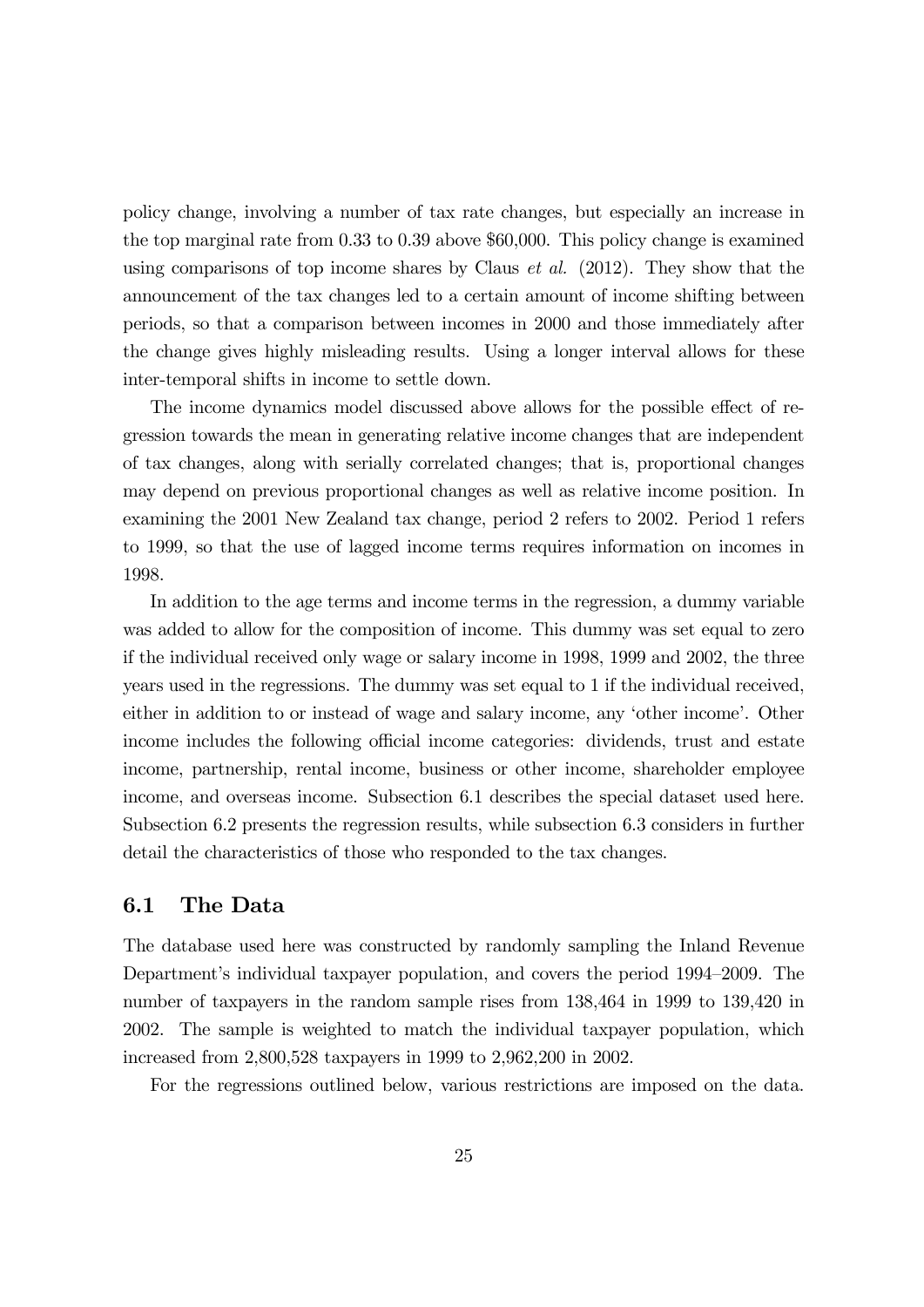Age restrictions are imposed in order to remove those taxpayers likely to be in the very early stages of their careers as well as those becoming eligible for New Zealand superannuation. Only taxpayers aged 25-64 across the entire period are included. Income restrictions are also imposed, in order to remove very high income earners (over \$1 million in 1999) and those likely to be receiving some form of government benefit (under \$16,000). The latter face abatements rates which mean that their effective marginal tax rates differ significantly from those of a standard taxpayer. Finally, those without sufficient income data across all relevant years (1998, 1999, 2002, 2003, 2004 and 2005) are necessarily excluded. As a result, the sample size is reduced to 38,744, which, when weighted up to reflect the population, represents 803,920 individual taxpayers. Further details of the data, the restrictions and the sampling process are given in Appendix B.

#### 6.2 Regression Results

The results of applying the three alternative instruments to a sample of over 800,000 taxpayers are reported in Table 7. The standard instrument gives an estimated elasticity of a huge negative number,  $-175$  (*t*-value =  $-0.11$ ) which is obviously meaningless. Also, none of the coefficients on the age and income variables is significantly different from zero.

Introducing the first of the alternative instruments, the tax rate associated with expected income in 2002, in Table 7, radically changes the parameter estimates. In particular, using the expected income instrument, the estimate of the elasticity of taxable income becomes 0.575,  $(t$ -value  $= 1.99$ ) and all variables are significantly different from zero at standard levels of significance. Furthermore, this value is in the range obtained by Claus et al. (2012), using non-regression methods.

Using the expected tax rate instrument has a modest impact on the point estimate of the elasticity of taxable income (0.676 compared with 0.575) but more than halves the standard error, resulting in a  $t$ -value of 5.4. Similarly all variables in the regression now have higher coefficient *t*-values. The use of the expected tax rate instrument therefore appears to substantially improve the robustness of the estimated marginal tax rate effect on taxable income, with a plausible mean value.

The specification in Table 7 only includes an intercept shift dummy, allowing for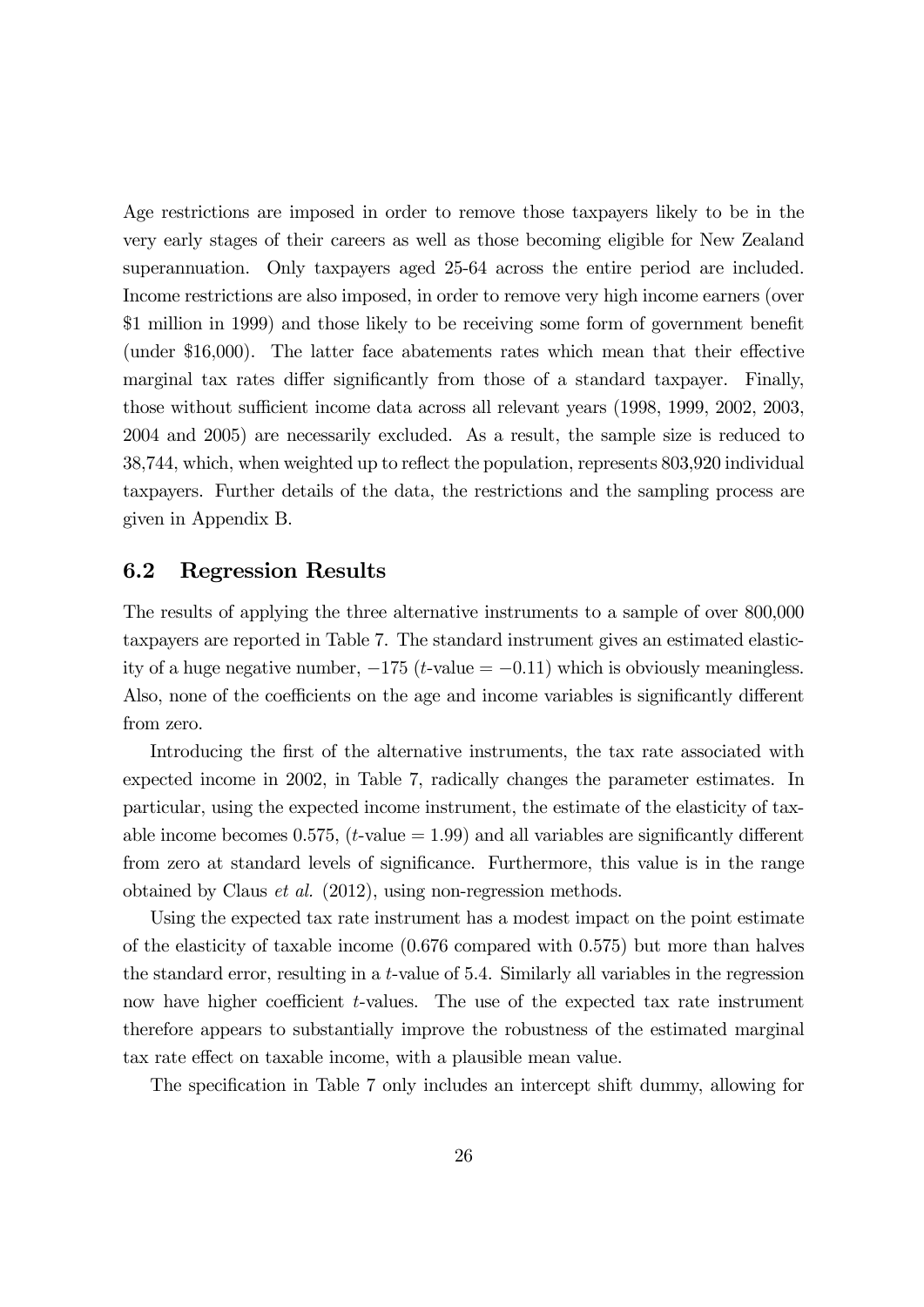| Dependent variable: $\log y_{02} - \log y_{99}$ |                                     |          |            |  |  |
|-------------------------------------------------|-------------------------------------|----------|------------|--|--|
|                                                 | Parameter Standard                  |          |            |  |  |
| Independent variables                           | estimate                            | error    | $t$ -value |  |  |
|                                                 | Standard instrument                 |          |            |  |  |
| Intercept                                       | 26.704                              | 236.297  | 0.11       |  |  |
| $\Delta \log(1-\tau)$                           | $-175.027$                          | 1630.677 | $-0.11$    |  |  |
| Age                                             | $-0.240$                            | 2.561    | $-0.09$    |  |  |
| Age-squared                                     | 0.004                               | 0.045    | 0.10       |  |  |
| $\log y_{99}$                                   | $-2.591$                            | 22.383   | $-0.12$    |  |  |
| $\log y_{99} - \log y_{98}$                     | 1.897                               | 18.733   | 0.10       |  |  |
| Other income dummy                              | $-2.312$                            | 21.883   | $-0.11$    |  |  |
|                                                 | Instrument based on expected income |          |            |  |  |
| Intercept                                       | 1.259                               | 0.094    | 13.37      |  |  |
| $\Delta \log(1-\tau)$                           | 0.575                               | 0.288    | 1.99       |  |  |
| Age                                             | 0.036                               | 0.003    | 13.04      |  |  |
| Age-squared                                     | $-0.0005$                           | 0.00003  | $-14.67$   |  |  |
| $\log y_{99}$                                   | $-0.181$                            | 0.0077   | $-23.61$   |  |  |
| $\log y_{99} - \log y_{98}$                     | $-0.121$                            | 0.0076   | $-15.86$   |  |  |
| Other income dummy                              | 0.044                               | 0.0078   | 5.71       |  |  |
| Instrument based on expected tax rate           |                                     |          |            |  |  |
| Intercept                                       | 1.244                               | 0.087    | 14.29      |  |  |
| $\Delta \log(1-\tau)$                           | 0.676                               | 0.125    | 5.39       |  |  |
| Age                                             | 0.036                               | 0.003    | 13.12      |  |  |
| Age-squared                                     | $-0.0005$                           | 0.00003  | $-14.99$   |  |  |
| $\log y_{99}$                                   | $-0.179$                            | 0.0068   | $-26.25$   |  |  |
| $\log y_{99} - \log y_{98}$                     | $-0.123$                            | 0.0071   | $-17.25$   |  |  |
| Dummy                                           | 0.046                               | 0.007    | 6.52       |  |  |

Table 7: Regression Estimates using Alternative Instruments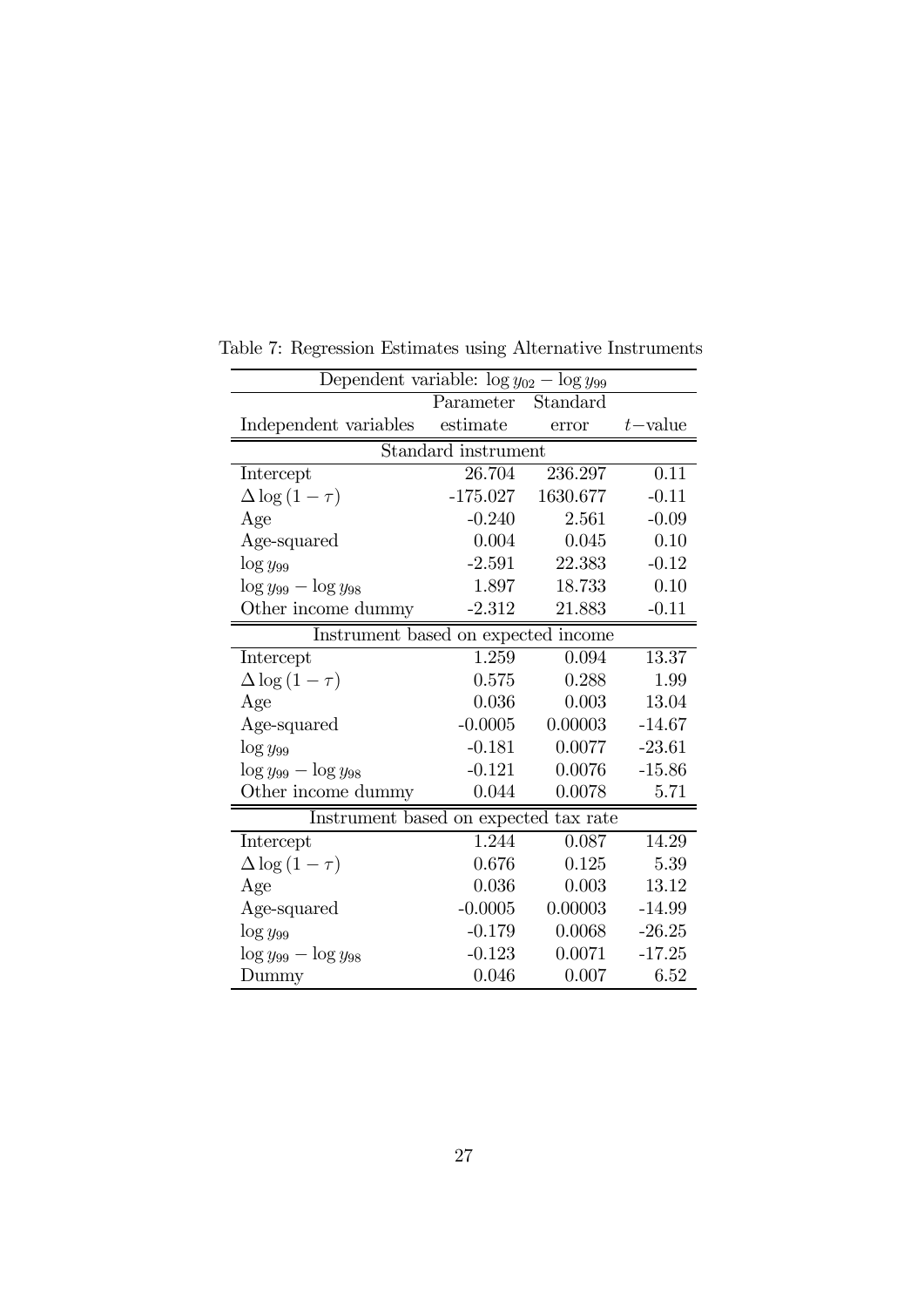| Dependent variable: $\log y_{02} - \log y_{99}$  |           |          |             |
|--------------------------------------------------|-----------|----------|-------------|
|                                                  | Parameter | Standard |             |
| Independent variables                            | estimate  | error    | $t$ – value |
| Intercept                                        | 1.200     | 0.087    | 13.74       |
| $\Delta \log(1-\tau)$                            | 0.414     | 0.173    | 2.39        |
| Age                                              | 0.036     | 0.003    | 13.54       |
| Age-squared                                      | $-0.0005$ | 0.00003  | $-15.45$    |
| $\log y_{99}$                                    | $-0.176$  | 0.0068   | $-25.75$    |
| $\log y_{99} - \log y_{98}$                      | $-0.121$  | 0.0069   | $-17.65$    |
| Other-income dummy                               | 0.054     | 0.0079   | 6.86        |
| Other-income dummy $\times \Delta \log (1-\tau)$ | 0.495     | 0.232    | 2.13        |

Table 8: Regression Estimates: Expected Tax Rate Instrument with Slope Dummy

observed income changes to differ for taxpayers with other income from those with only wage and salary income. However, it cannot capture the potential for different tax rate responsiveness by those with other income; for example, if other income is easier to shift, re-classify or evade for tax purposes. To allow for the possibility that the elasticity coefficient on  $\Delta \log (1 - \tau)$  depends on the composition of income, Table 8 adds an interaction term equal to the product of the dummy variable and  $\Delta \log (1 - \tau)$ .<sup>17</sup>

The results suggest that the elasticity for those without other income is smaller, at 0.414 ( $t$ -ratio = 2.39), while the coefficient on the interaction term is 0.495 and significantly different from zero ( $t$ -ratio = 2.13). That is, the estimated elasticity of taxable income for those who have only wage and salary income, at 0.414, is around half of the value for those who have income from other sources, at  $0.909 (= 0.414 + 0.495)$ . This latter value is similar to values found by Claus *et al.* for the higher income groups. It is consistent with the findings for the US by Saez (2004) that taxpayers' non-salary income appears to be especially responsive, via income shifting, to marginal tax rates and other tax parameters.<sup>18</sup> However, Saez's (2004) evidence for the 1986 US tax reform was less clear regarding whether the observed growth of wage and salary income after reform represented a tax response.

<sup>&</sup>lt;sup>17</sup>Here the term  $\Delta \log (1 - \tau)$  in the table denotes the difference,  $\log (1 - \hat{\tau}_{02}) - \log (1 - \tau_{99})$ .<br><sup>18</sup>Although there is a considerable overlap in the income distributions of those with a zero dummy

and those with a dummy equal to 1, income at the 90th percentile of the two distributions is \$53,704 and \$87,714 respectively. That is, the richest 10% (in terms of total taxable income) of taxpayers with positive other income have substantially higher income compared to the richest  $10\%$  of taxpayers with no other income.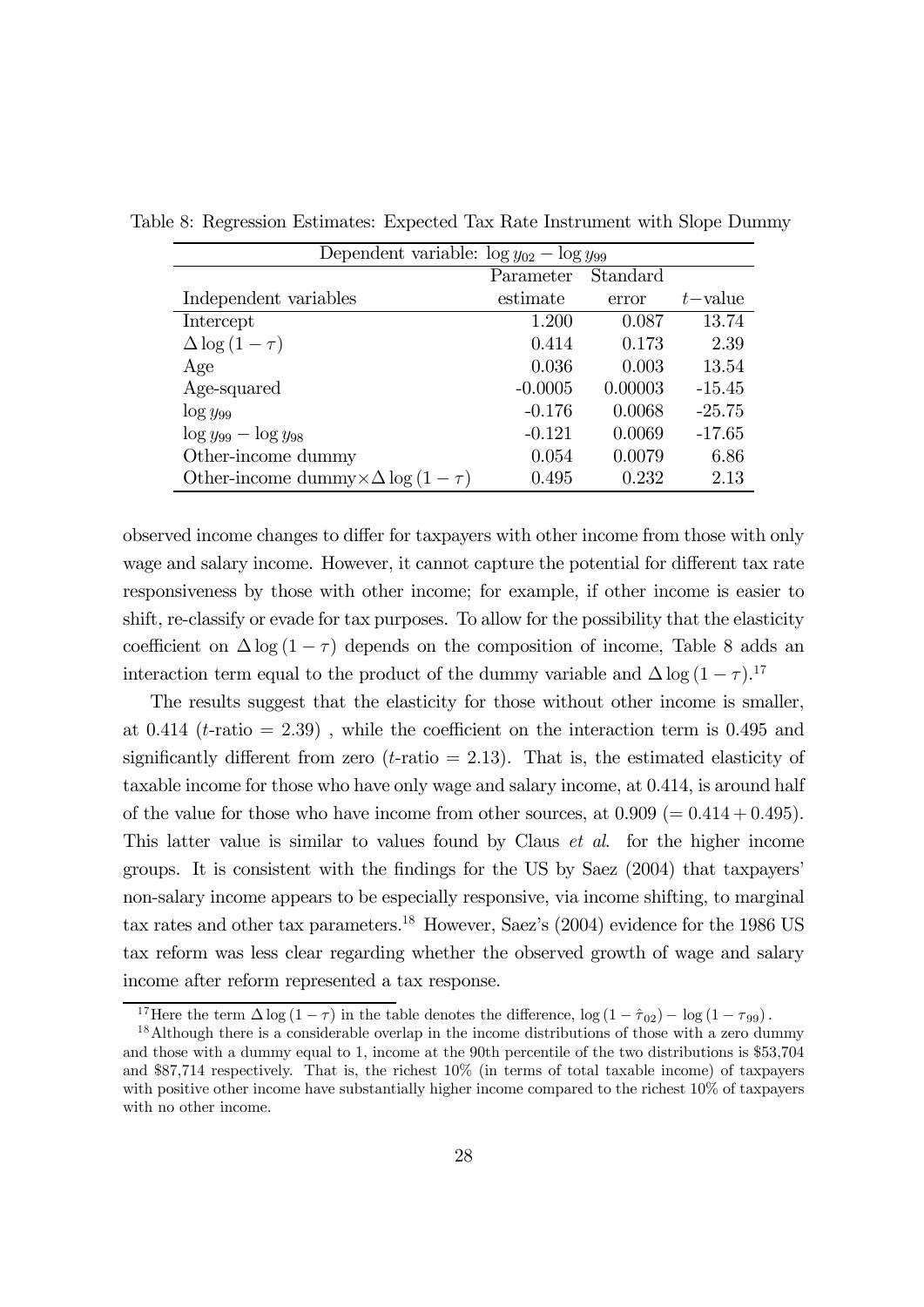To test this aspect further, the total sample was decomposed into taxpayers with and without at least one of the categories of non-wage-or-salary income sources (dividends, trust income and so on). If it is either easier to alter other income than salary income, or taxpayers have a greater propensity to do so, in response to tax changes, then it might be expected that those taxpayers with non-salary income would demonstrate a larger elasticity than taxpayers with no other income. Secondly, among the subset of taxpayers with other income, the responsiveness of their other income to a change in marginal tax rates might be expected to be greater than the equivalent response for salary income.

This is likely to be important in the case of New Zealand's 2001 reform. Though all types of personal income (salary, dividends and so on) above the new \$60,000 threshold after the reform were taxed at 39 per cent, rather than 33 per cent, income received by trusts and companies continued to be taxed at 33 per cent. Diversion of income to trusts, and incorporation, are relatively easy (with a low cost) in New Zealand, and the new 6 percentage point gap provided a strong incentive to shift income away from the personal tax code to those alternatives. This can be expected to have further induced reductions in other income received by individual taxpayers in the current sample in response to the tax rise.19

Table 9 shows the regression parameters on  $\Delta \log (1 - \tau)$  for the specification in Table 7 but for those taxpayer/income sub-samples. The estimate for all taxpayers (0.676) is repeated from Table 7. Splitting the sample into taxpayers who had other income in at least one of the three years (1998, 1999, 2002), and those with only salary income gives a much larger parameter estimate of 0.514 for those with other income compared with the estimate of 0.19 for those with no other income. Only the former is statistically significant at conventional levels with much more noise associated with the 0.19 estimate.

Testing the sub-set of taxpayers with non-salary income both before and after reform (1999 and 2002), Table 9 confirms that the responsiveness of other income is sub-

<sup>&</sup>lt;sup>19</sup>There were additional complications associated with the reform that could induce income responses in either direction. For example, trust income received by trustees continued to be taxed at 33 per cent whereas it was taxed at 39 per cent if received by trust beneficiaries (with incomes over \$60k). There were also greater post-reform incentives for intra-household shifting of salary and other income, encouraging individual members facing lower marginal rates to declare a greater share of total household income.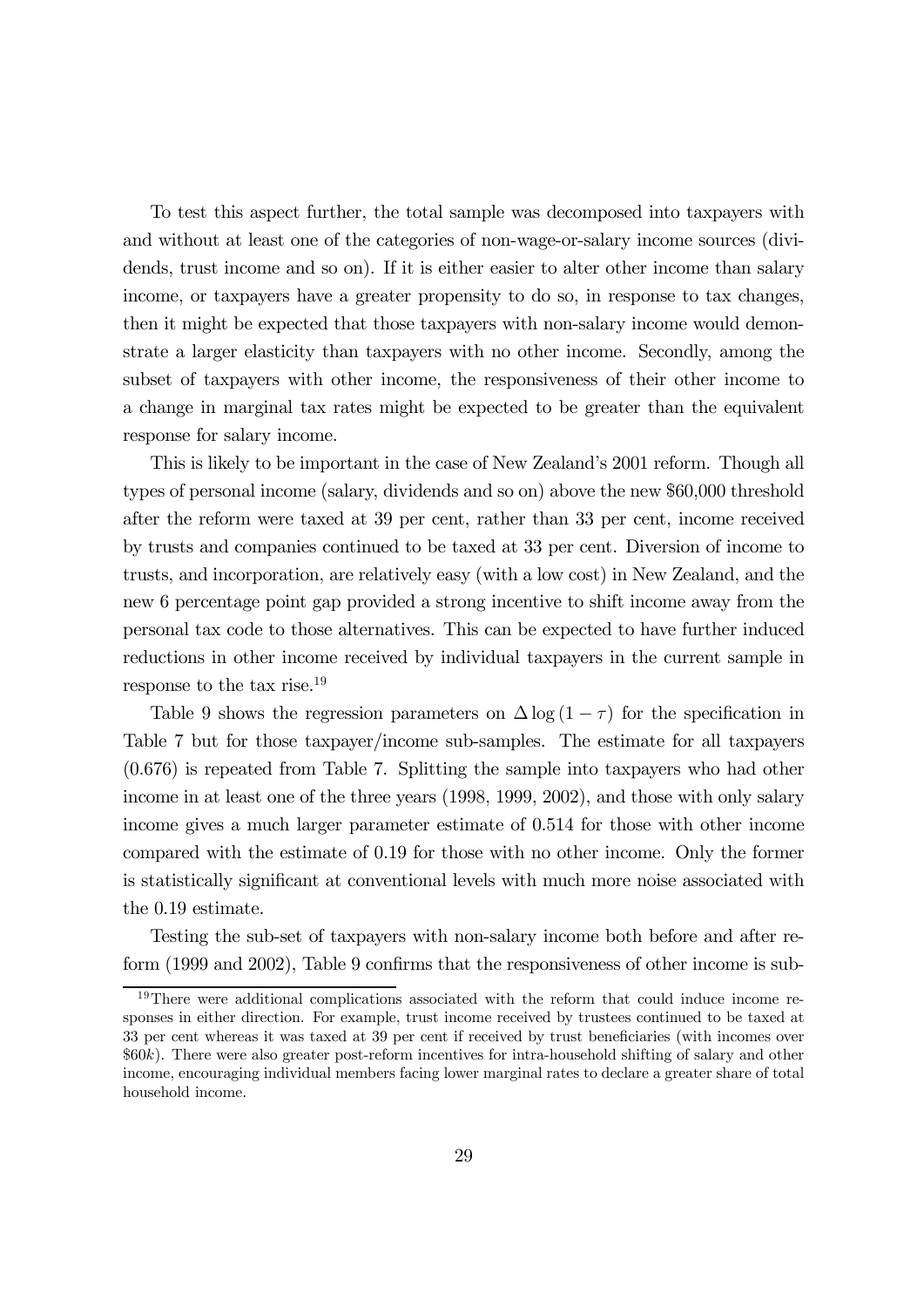|                                     | Dependent variable: $\log y_{02} - \log y_{99}$ |          |         |                    |  |
|-------------------------------------|-------------------------------------------------|----------|---------|--------------------|--|
| Independent variable:               | Parameter                                       | Standard |         | Sample             |  |
| $\Delta \log(1-\tau)$               | estimate                                        | error    | t-value | size <sup>20</sup> |  |
| Taxpayers:                          |                                                 |          |         |                    |  |
| All                                 | 0.676                                           | 0.125    | 5.39    | 38,743             |  |
| With other income                   | 0.514                                           | 0.141    | 3.65    | 28,435             |  |
| Without other income                | 0.190                                           | 0.216    | 0.88    | 10,307             |  |
| With other income in 1999 and 2002: |                                                 |          |         |                    |  |
| Dep. variable: all taxable income   | 0.220                                           | 0143     | 1.53    | 22,415             |  |
| Dep. variable: other income only    | 2.484                                           | 0.341    | 7.28    | 22,415             |  |

Table 9: Expected Tax Rate Instrument: Non-Wage Income

stantially greater, with a parameter estimate on  $\Delta \log (1 - \tau)$  of 2.48 (t-ratio = 7.28) for other income, compared with  $0.22$  (*t*-ratio = 1.53) for salary income.

The importance of the other income component of total taxable income, and its response to the 2001 reform, can be seen in Figure ??. This shows the percentage distribution of all other income across (\$5000) income bands both in 1999 and 2002.

The first point to note is that 'other income' is not especially concentrated among taxpayers with high taxable incomes; the bulk of other income is received by taxpayers in the  $$30-70k$  taxable income range. This tends to suggest that the estimate above of high responsiveness of other income to tax rate changes is not exclusively a highincome earner phenomenon. Secondly, the clearest difference between the 1999 and 20002 distributions of other income is the new large spike in 2002 around the new  $660k$  threshold introduced in the 2001 reform. That is, a much larger fraction of other income in 2002 is accounted for by taxpayers with income around  $660k$  than was the case in 1999, with a compensating decrease in other income received by taxpayers with taxable incomes around \$25-35 $k$ .

Unfortunately, the available data do not allow investigation of intra-household transfers of income in response to the 2001 tax reform. However, the evidence in Figure ?? may be indicative, in part, of previously low-income earners within a household (where the higher earner has income in excess of  $60k$ ) taking a greater share of declared household income after reform. That is, both household members' incomes move towards the  $60k$  threshold in opposite directions. Section 6.3 below discusses in more detail how different types of individuals responded to the tax reform.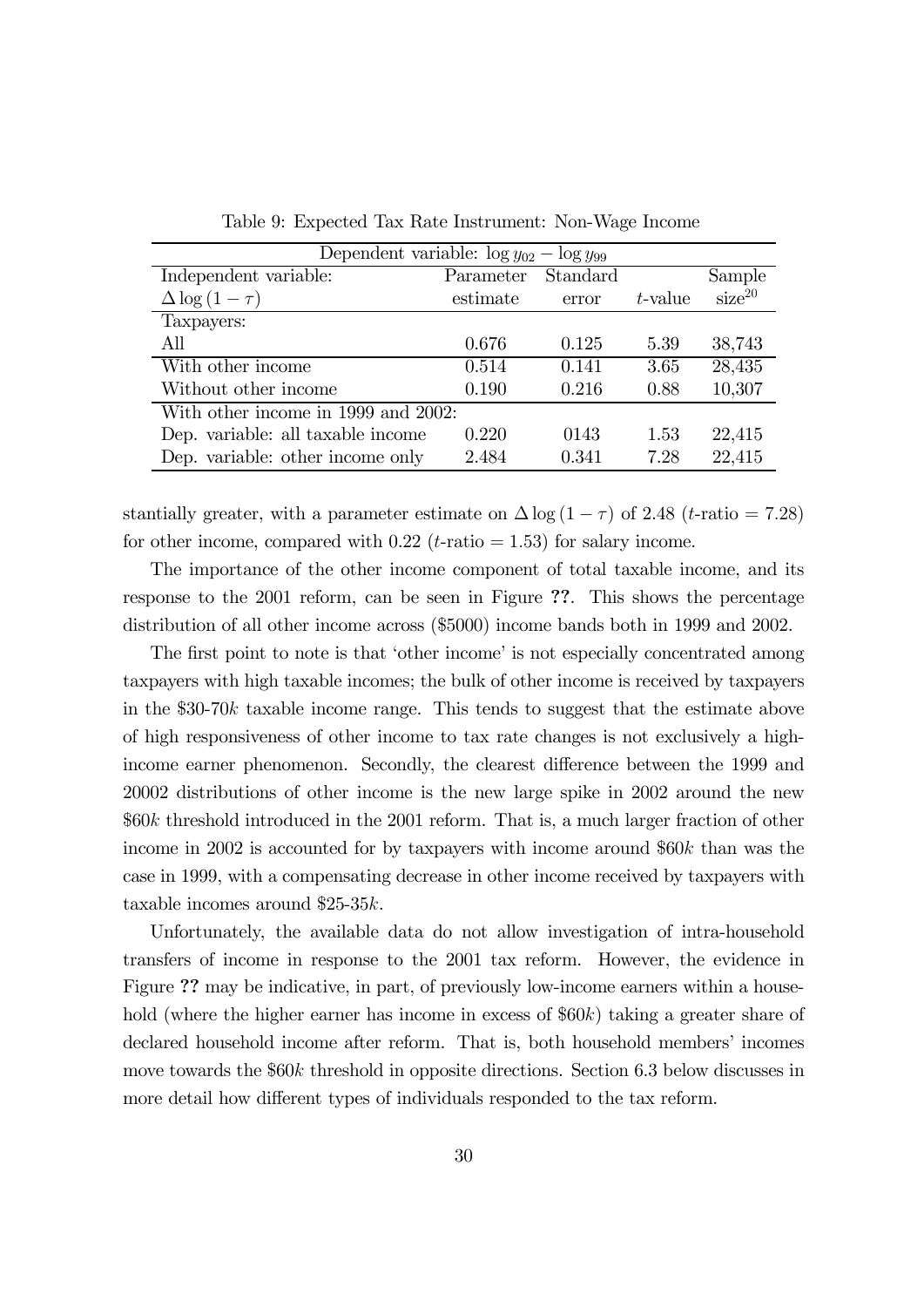

Figure 3: The Distribution of Other Income, 1999 & 2002

### 6.3 Who Responded to the 2001 Reform?

The above results suggest that taxpayers in receipt of non-wage and salary income responded especially strongly to the 2001 reform and, in particular, by altering the declared 'other income' component of their taxable income. This subsection considers whether these were exclusively, or mainly, those on higher incomes facing the 33 to 39 per cent tax rate change, or whether this response applied more generally. [Data on, and discussion of, the distribution of taxable income decomposition here]

Furthermore, the 2001 New Zealand tax reform involved a combination of constant, increasing and decreasing tax rates, so it is possible to identify the categories of taxpayer shown in Table 6 who contributed most to the observed responses. Table 6 shows that it was mainly taxpayers in categories 3, 6, 7, 15 and 16 whose incomes responded in the expected direction. These categories account for 75 per cent of all taxpayers in the sample. From the combinations of  $\Delta y$ ,  $\Delta \tau$ , and  $\Delta \tau^*$  which each category represents, it is possible to identify those tax brackets within the New Zealand tax system in which those taxpayers are located.

Figure 4 shows the tax schedules for 1999 and 2002, with tax rates rising for in-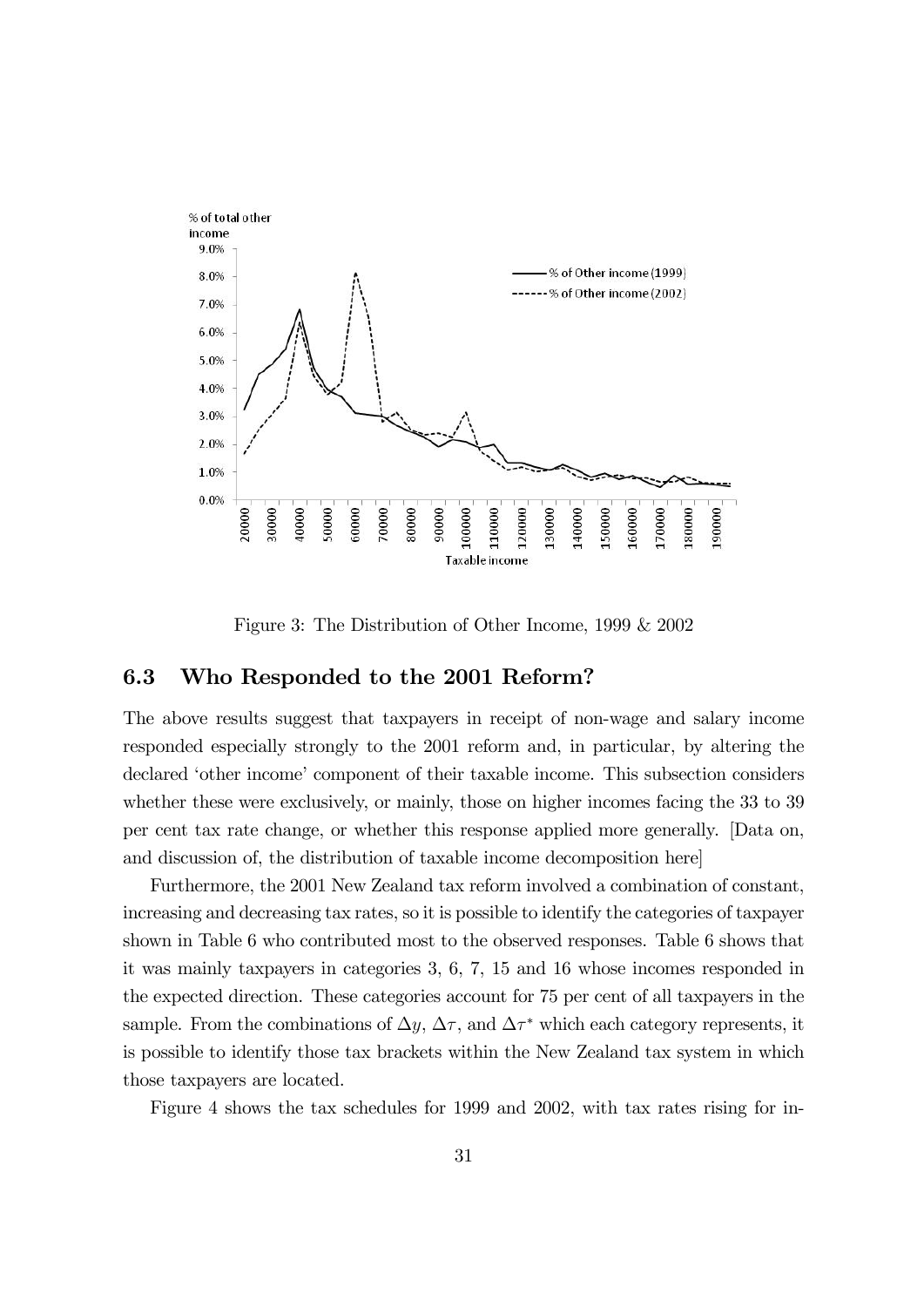

Figure 4:

comes above \$60,000, remaining constant between \$38,000 and \$60,000 and falling for taxpayers between \$14,000 and \$38,000. The Figure also shows the five categories of taxpayer of interest. The unbroken arrows indicate the observed movement in those taxpayers' incomes and marginal tax rates between 1999 and 2002; the broken arrows indicate the predicted movement in their 'expected tax rate' in the absence of reform based on the income dynamics described earlier.

For example, consider category 16, involving 152,000 taxpayers. Those taxpayers experienced a fall in their income and actual tax rate, while their predicted tax rate rose. This included two groups: taxpayers between  $$38k$  and  $$60k$  in 1999 whose incomes fell to below the  $$38k$  threshold in 2002 but who were (in the absence of the reform) expected to move above the  $60k$  threshold. It also includes taxpayers with incomes above  $60k$  in 1999 whose 2002 income fell to less than \$38k. Their responses are discussed further below.

Category 7 is another large sub-set of 194,000 taxpayers. The experienced income increases took them towards the  $$34.2k$  (1999) or  $$38k$  (1999 and 2002) thresholds, but their predicted tax rate increase implies that they were expected to experience an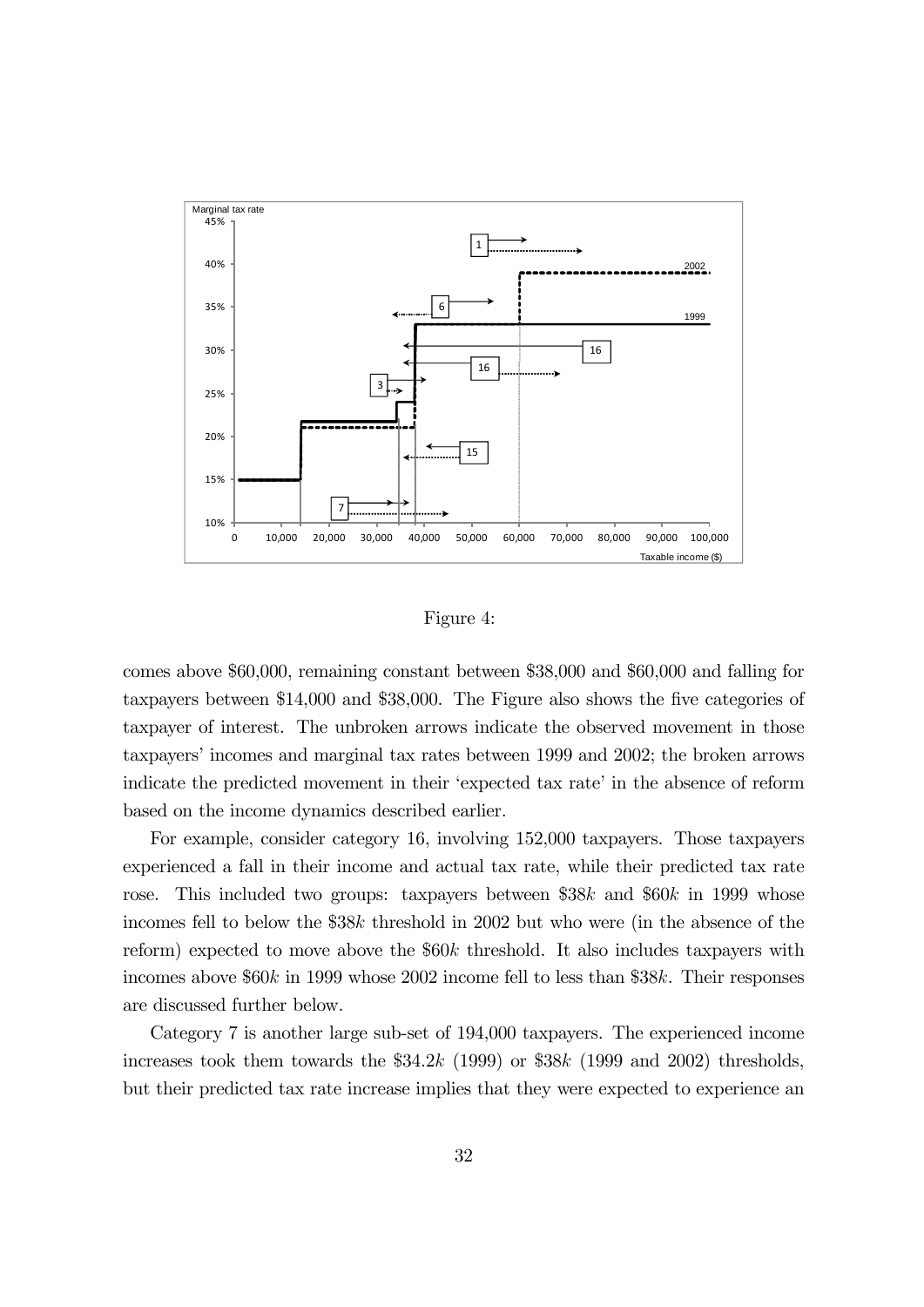income increase to above the  $$38k$  threshold. Thus the higher jump in marginal rates at  $\$38k$  after 2001 (from 21 to 33 per cent instead of from 24 to 33 per cent) may have persuaded some taxpayers to declare lower income than otherwise expected, keeping their 2002 declared income below  $$38k$ .

In addition to the categories listed above, category 1 in Table 6 captures a large number of taxpayers (122,000) where  $\Delta y$ ,  $\Delta \tau$ , and  $\Delta \tau^*$  are all positive. This includes taxpayers for whom their 'no reform' predicted income increase exceeds their actual income increase; that is, their response is consistent with a smaller declared income increase in response to the tax rate change from 33 to 39 per cent. This includes taxpayers below  $60k$  in 1999 and 2002 who would otherwise have crossed that threshold by 2002, and those above the  $660k$  threshold in both years, as shown in Figure 4. The standard instrument cannot account for the former group (below  $60k$  in 1999 and 2002) because of the restriction that the instrumented tax rate is based on unchanged income levels ( $\Delta \tau^* = 0$  for incomes in the range \$38k and \$60k).

In summary, actual and expected taxpayer income movements, as depicted in Figure 4, suggest a large amount of crossing, and bunching around, the  $$38k$  and  $$60k$ thresholds. This is confirmed by an examination of the distribution of taxable income in 1999 and 2002. Figure 5 shows the two distributions of aggregate taxable income by \$1000 income band over the \$16k to \$100k range (the range relevant to the analysis here). In addition to the general tendency for taxable incomes to rise over the three years (the 2002 profile generally lies above the 1999 version), a large spike can be seen to emerge around  $60k$  in 2002 which did not exist in 1999. further, the small spike evident around \$38 $k$  in 1999 is considerable larger by 2002.

Figure 5 also suggests an increased concentration of taxable income in the \$38 to  $60k$  range in 2002 compared with 1999. The percentage of taxpayers and taxable income in this range rose from respectively 12 and 23 per cent to 15 and 26 per cent. Almost all of this reflected a net movement out of the \$9.5k to \$38k bracket. While the marginal tax rate in this bracket remained unchanged at 33 per cent before and after reform, the increased concentration here is consistent with expected behavioural responses to the combination of a reduced tax rate in the bracket below (24 to 21 per cent) and the increased rate in the bracket above (33 to 39 per cent).

Finally, actual Inland Revenue data on numbers of taxpayers in various income groups, and their share of income, in 2002 after the tax reform, can be compared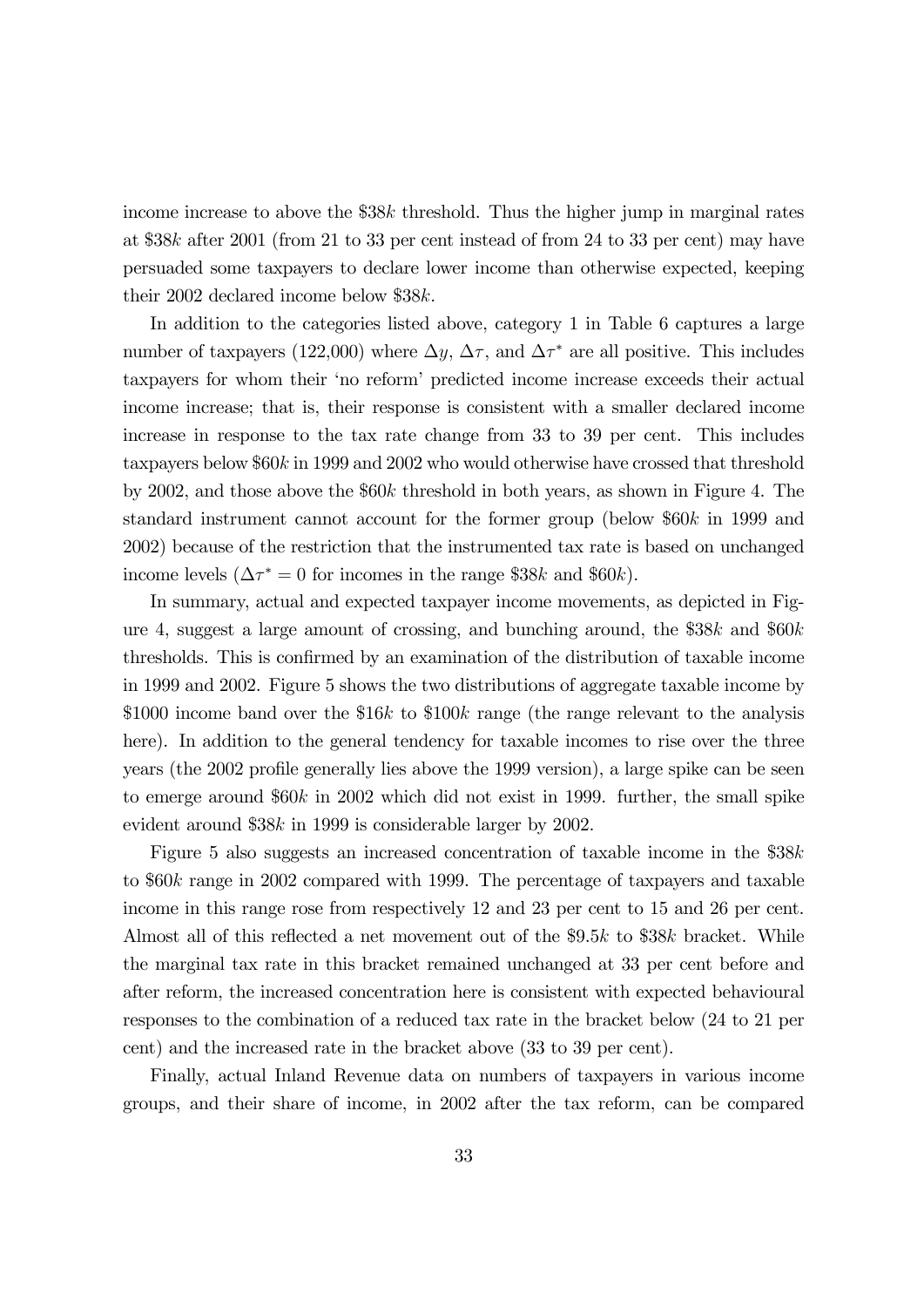

Figure 5: Distribution of Taxable Income

with those predicted by the income dynamics modelled. This is especially useful for taxpayers with incomes above/below the  $$60k$  threshold where the new 39% tax rate was introduced. Actual 2002 data for all taxpayers shows that 14.2 per cent of all taxpayers with incomes over  $$16k$  (the equivalent group to that used above to model dynamics), had incomes in excess of  $60k$ . They accounted for 33.2 per cent of total taxable income.<sup>21</sup> Using expected income and the associated tax rate as instrument, the equivalent percentages for predicted taxpayers and expected taxable income in excess of  $60k$  are 17.3 and 38.0 per cent. These values suggest plausible responses by taxpayers to the higher marginal rate; that is, around 3 per cent of taxpayers, and 5 per cent of total taxable income shifted to below the  $60k$  threshold after the reform, relative to what would otherwise have been expected.

By itself, the increased bunching of taxable income around these two thresholds in Figure 5, and income growth within the  $$38k$  to  $$60k$  bracket, might be considered

 $^{21}$ Unlike the simualted dynamics data the published actual IRD data does not separate out those with incomes above \$1 million.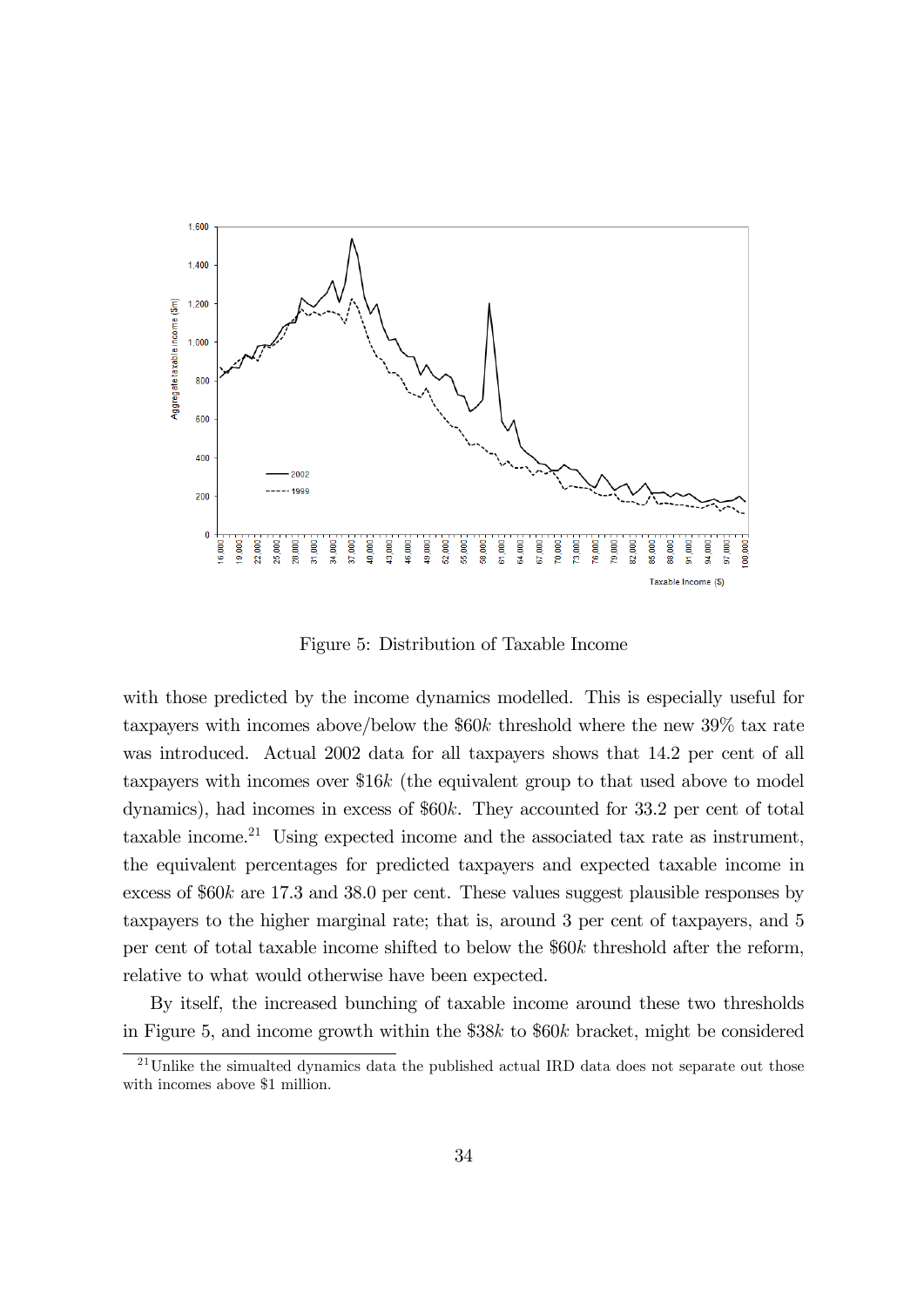merely suggestive of behavioural responses to the 2001 reform. However, the regression evidence above, and the income movements identified in Table 6, offer strong confirmation that this reflects the predicted causal behavioural responses to tax reform when those predictions are based on modelling income changes that occur both with and without that reform.

### 7 Conclusion

This paper has examined estimation of the elasticity of taxable income using instrumental variable regression methods. It has argued that the 'standard instrument' for the net-of-tax rate − the rate that would be applicable post-reform but with unchanged income levels − is unsatisfactory in contexts where there are large numbers of taxpayers with exogenous changes in their taxable income. Two alternative tax rate instruments were proposed, based estimates of the dynamics of taxable income for a panel of taxpayers over a period that involved no tax changes.

The parameters derived from that procedure were then used to construct hypothetical (or counterfactual) post-reform incomes that would be expected in the absence of reform. The first method is based on the tax rate each individual would face if their income were equal to 'expected income', conditional on income in two periods before the tax change. The second alternative uses the form of the conditional distribution of income for each taxpayer to obtain an instrument based on their 'expected tax rate'.

These methods were applied to the 2001 tax reform in New Zealand. This involved a convenient mix of marginal tax rate increases, decreases and no change across a wide range of incomes. Comparing taxable incomes in 1999 and 2002, the paper first examined taxpayer responses in terms of observed correlations between income change and changes in the actual and instrumented tax rates. Secondly, instrumental variable regressions were examined. Thirdly, these results were compared with observed and predicted changes in key parts of the taxable income distribution between 1999 and 2002. All three approaches suggest that observed income changes after reform reflect the causal behavioural responses to tax reform predicted by the elasticity of taxable income literature. However, a tax rate instrument based on the 'standard approach', of assuming unchanged income levels after reform, performed poorly. Tax rate instruments that are based on a model of income dynamics, estimated using extraneous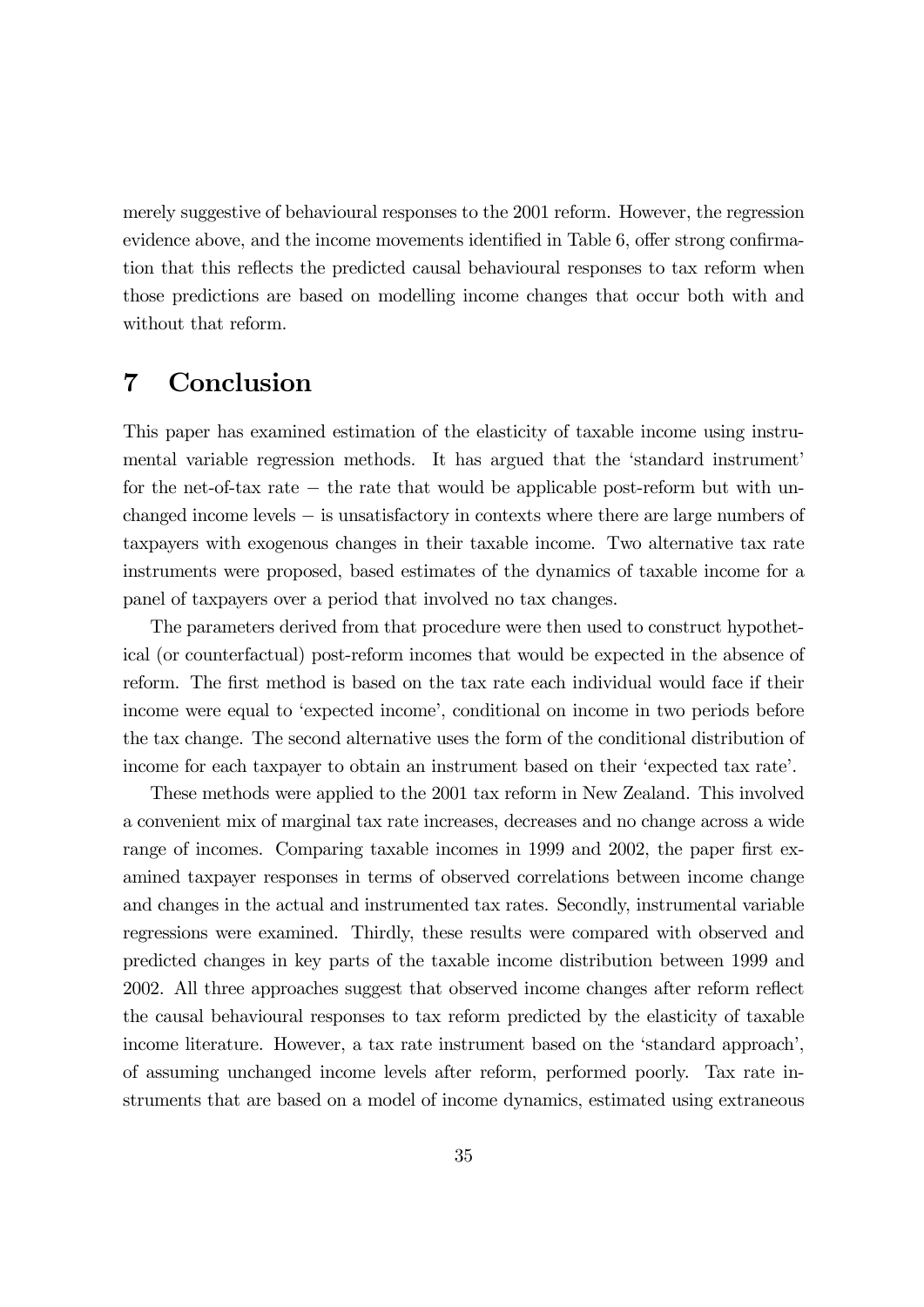information on incomes over a three-year period without any tax structure changes, performed much better, particularly the instrument based on an expected tax rate for each individual. Importantly, they produced estimated behavioural responses that are both plausible and consistent with earlier estimates obtained using different methods by Claus  $et \ al.$  (2012).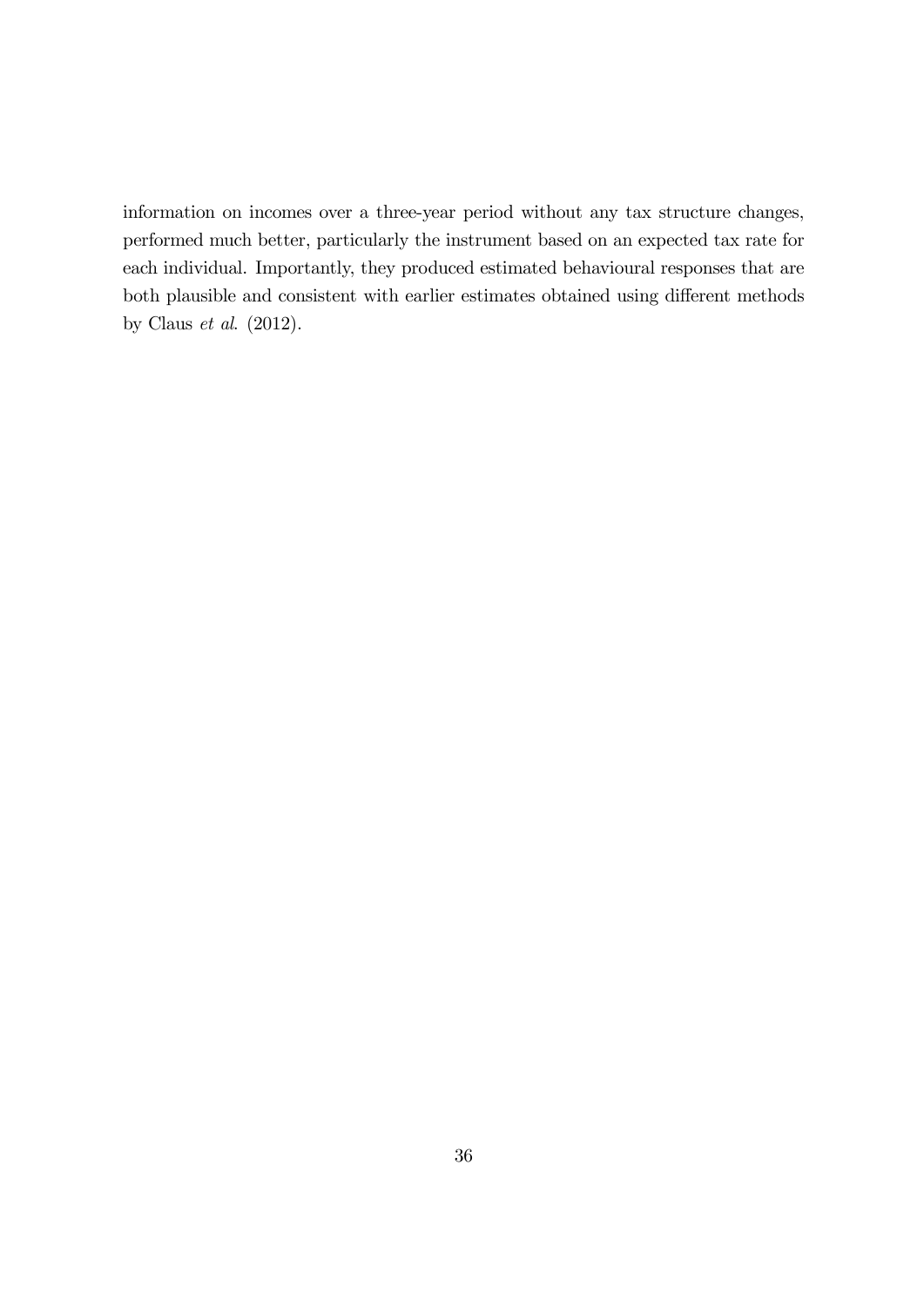### Appendix A: 1980s Tax Reforms in New Zealand

The first application of the instrumental variable approach to New Zealand was by Thomas (2007), who examined the1980s income tax reforms using IRD data. The same dataset is used here to consider the properties of the instrument. The tax structures for 1986 and 1988 are shown in Table 10. The reforms involved a reduction in income tax rates and a change in the direct—indirect tax mix as a result of the introduction of a Goods and Services Tax (GST).

| Table 10: NZ Income Tax Structure: 1986 and 1988 |          |                    |          |  |  |
|--------------------------------------------------|----------|--------------------|----------|--|--|
| 1986 Tax Structure                               |          | 1988 Tax Structure |          |  |  |
| Income range                                     | Tax rate | Income range       | Tax rate |  |  |
| $1 - 6,000$                                      | 0.20     | $1 - 9,500$        | 0.15     |  |  |
| $6,001 - 25,000$                                 | 0.23     | $9,501 - 30,000$   | 0.30     |  |  |
| $25,001 - 30,000$                                | 0.451    | >30,001            | 0.48     |  |  |
| $30,001 - 38,000$                                | 0.561    |                    |          |  |  |
| >38,000                                          | 0.66     |                    |          |  |  |

Table 10: NZ Income Tax Structure: 1986 and 1988

The analysis is restricted to individuals aged 25 to 65. The number of those in each of the possible outcomes, adjusted to population values using sample weights, is shown in Table 11, where the number indicated in the left hand column refers to the corresponding case in Table 3. The small number in category 18 is not surprising, since this relates to people who reported no change in their taxable income. The large number of individuals in category 18 have decreases in their taxable incomes despite the fact that they have a reduction in both the tax rate they face and the rate they would face without any change in income. A substantial component of the income change must therefore arise from non-tax related factors.

Table 11: Numbers in Tax Change Categories: Thomas's Data

| Category | Number $(1000s)$ |
|----------|------------------|
| 3        | 226              |
| Q        | 512              |
| 18       | 163              |
| Total    | 902              |

In carrying out regressions using (3), Thomas (2007) used the following exogenous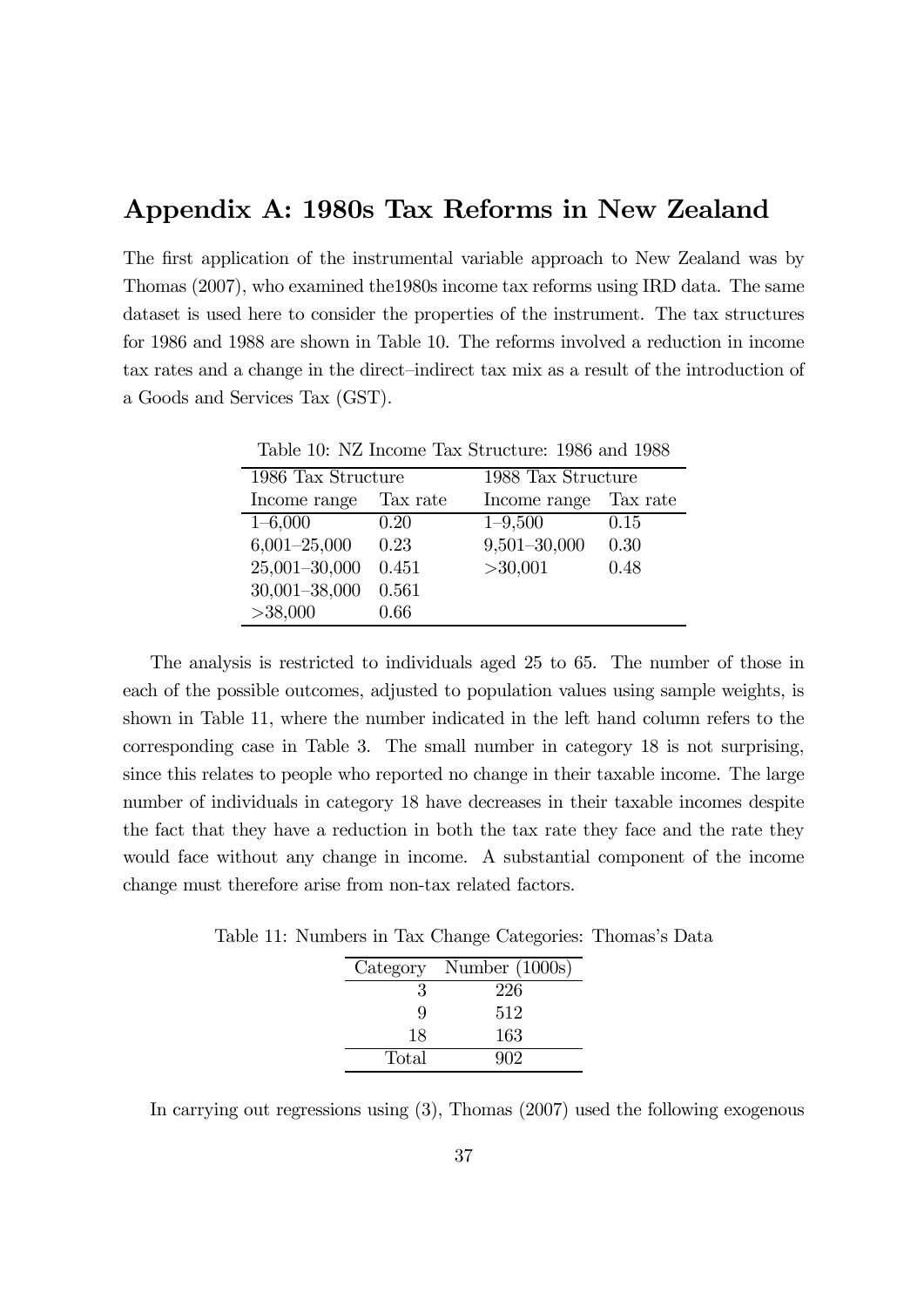variables: age; age-squared; 1986 taxable income; 1986 capital income; an entrepreneurship dummy. He also reported results separately for taxable income and labour income, and for unweighted and weighted values.<sup>22</sup> For present purposes, it is useful to concentrate on taxable income, and only the age and 1986 income variables are included.23 The income term is the most important exogenous variable: when only the terms involving age are included, both the ordinary least squares and instrumental variable estimates of the elasticity of taxable income were found to be negative (at around −2 and −08 respectively). With all three exogenous variables, the instrumental variable estimate of  $\eta$  was 0.61, and with only taxable income in 1986 included it was  $0.58^{24}$ 

<sup>&</sup>lt;sup>22</sup>The elasticity in the latter case was found to be higher than for the former. Thomas argued that this demonstrated a higher elasticity for higher-income groups.

<sup>&</sup>lt;sup>23</sup>The inclusion of a term in age-squared implies an age-log-income profile that is cubic in form, so it is not expected to have much influence on the results, given that most profiles are closer to quadratic.

<sup>&</sup>lt;sup>24</sup>The *t*-value when all three exogenous variables are included is 10.79. Excluding those in category 27 increases the instrumental variable estimate to  $0.84$ , with a t-value of 19.77.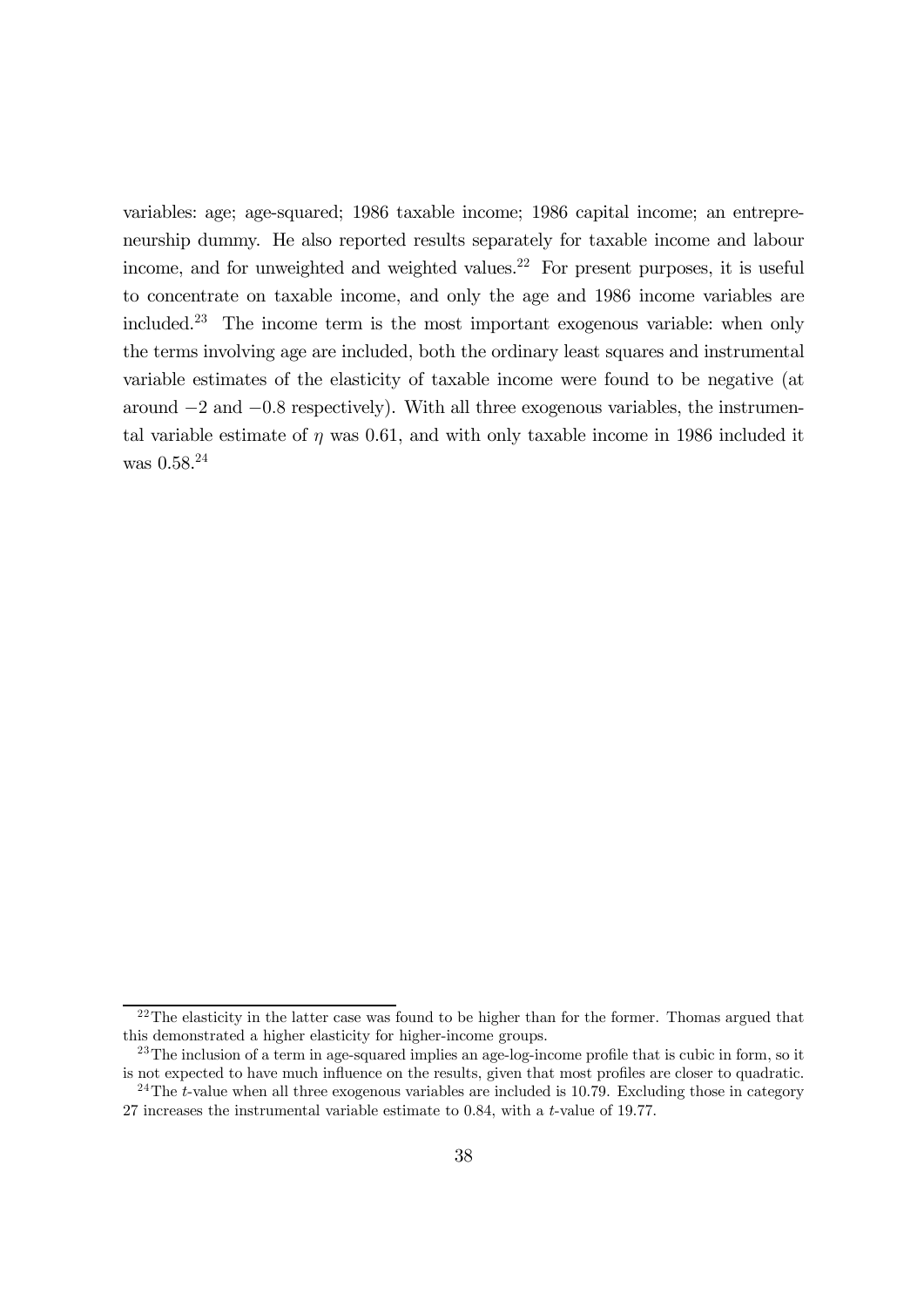## Appendix B: The Inland Revenue Data

The data used in this paper are personal income information sourced from the New Zealand Inland Revenue Department's (IRD's) tax returns and employer PAYE records. The database is a stratified random sample, including 2 per cent of all wage and salary earners (which in turn includes people in receipt of taxable welfare benefits) and 10 per cent of all other individual taxpayers, such as the self-employed. The database omits individuals with no personal taxable income (unless they filed a tax return), and those whose only income was from investments with the correct amount of tax deducted at source and no requirement to file a tax return. The former group are not of interest for this study, and the latter are expected to be a fairly small group representing a very small proportion of total taxable income. The database does not include income not attributed to natural persons, for example income held in companies or trusts.

Randomness is ensured by sampling taxpayers based on the last two digits of their unique 'IRD number', which are issued broadly sequentially and not reflective of the characteristics of the specific individual. In order to ensure these are representative of the total individual taxpayer population, weights are applied to each observation in the sample according to the characteristics of the individual. For 1999, the database includes a total sample of 138,464 individual taxpayers, representing a total population of 2,800,528 taxpayers. For 2002 the sample size increases to 139,420, representing a taxpayer population of 2,962,200.

The database covers the years 1994 to 2009, and allows users to follow individuals across time by use of their IRD number. Because filing requirements have changed across time, the dataset contains a number of structural breaks. These include a break across the 1999—2002 period considered here, when the pre-populated personal tax summary (PTS) replaced the old IR5 tax return. This had a minor impact on some income tax data collected, particularly with regards to dividend and interest income below a small threshold. Aside from salary and wage income data, the database also includes data on business income, trust income, interest, dividends, rental income, shareholderemployee salary, partnership income and other income. Expenses and losses claimed (including those through LAQCs) are also recorded, as well as information on demographic characteristics such as date of birth and gender. These data are taken from a range of sources, largely tax returns submitted to the IRD.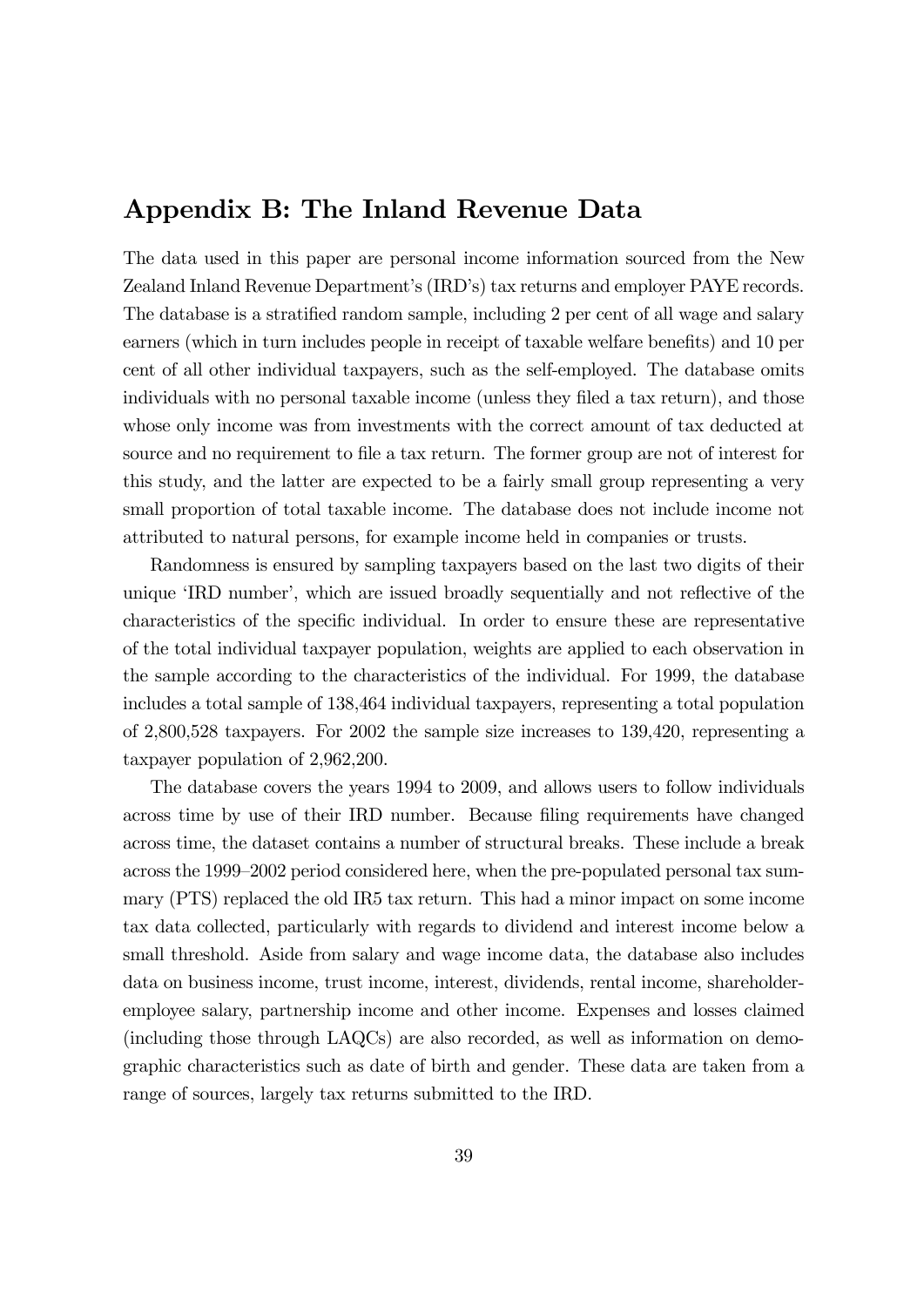For the regressions in this study, various restrictions are applied to the data. Firstly, in recognition that various unrelated behavioural changes may bias the results, those taxpayers who were younger than 25 in 1999, or older than 64 in 2002, are removed from the sample. This fairly common restriction removes those taxpayers likely to be in the very early stages of a career, as well as those likely to have retired at the age of 65 (the age of eligibility for New Zealand superannuation). Secondly, those with 1999 taxable income less than \$16,000 or greater than \$1,000,000 are excluded from the sample. The first of these restrictions is particularly important in order to remove a significant segment of the population who received some form of government benefit, as abatement rates mean that these individuals face different effective marginal tax rates to standard taxpayers. Finally, the sample is necessarily reduced to only those individuals who have sufficient data in all six relevant income years (ending 1998, 1999, 2002, 2003, 2004 and 2005). Some taxpayers either entered or exited the tax system over this time, which means that their income dynamics cannot be estimated. A number of smaller, less significant restrictions are also imposed, such as the removal of zero or negative taxable income values and data entry errors (such as negative ages). Combined, these restrictions reduce the sample size to 38,744, which, when weighted up to reflect the population, represents 803,920 individual taxpayers (29 per cent of the original 1999 weighted sample).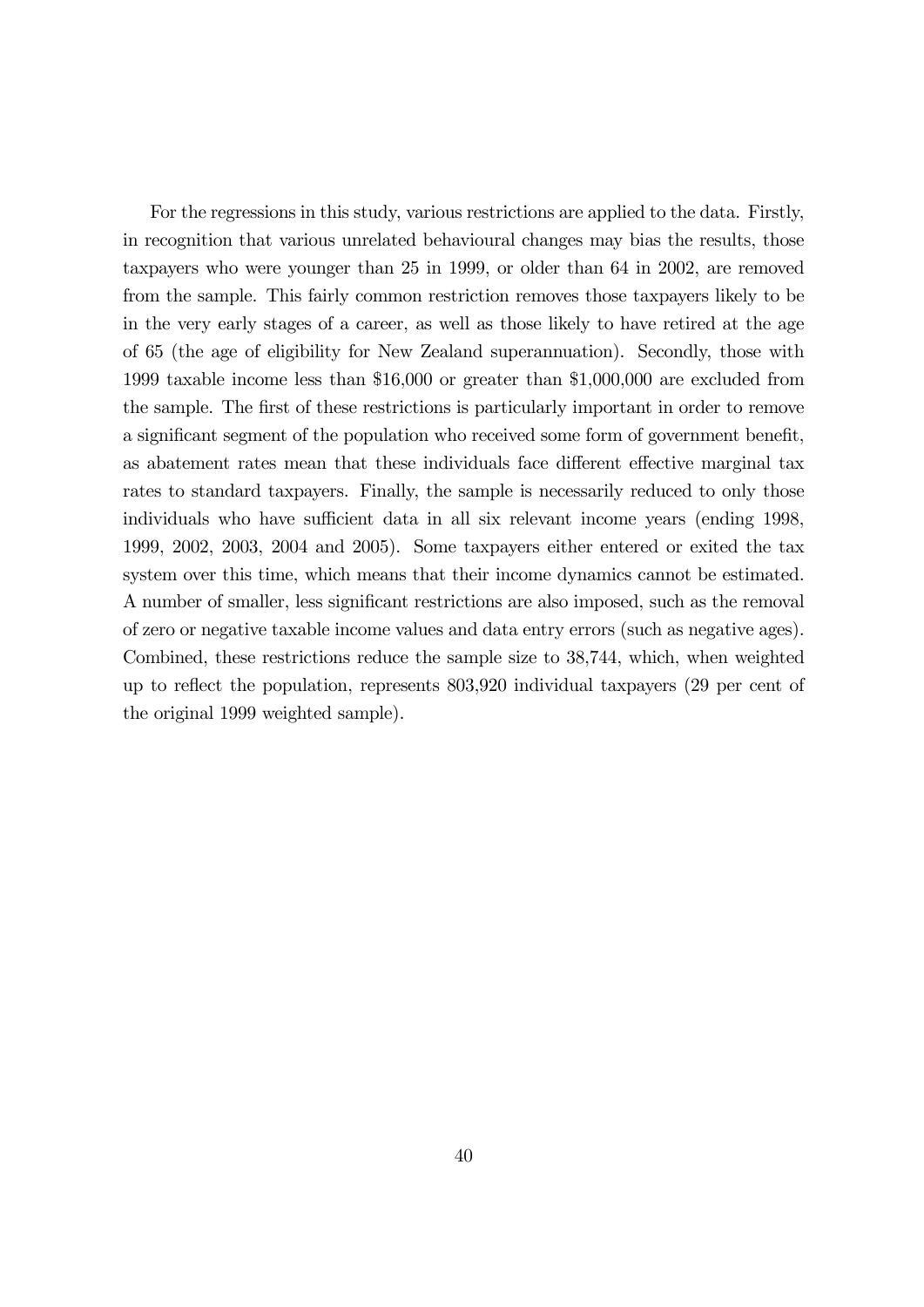# References

- [1] Aarbu, K. and Thoresen, T. (2001) Income responses to tax changes evidence from the Norwegian tax reform. National Tax Journal, 54, pp. 319-335.
- [2] Auten, G. and Carroll, R. (1995) Behavior of the affluent and the 1986 Tax Reform Act. In Proceedings of the 87th Annual Conference on Taxation of the National Tax Association, Columbus, Ohio, pp. 70-76.
- [3] Auten, G. and Carroll, R. (1999) The effect of income taxes on household behavior. Review of Economics and Statistics, 81, pp. 681-693.
- [4] Auten, G., Carroll, R. and Gee, G. (2008) The 2001 and 2003 tax rate reductions: An overview and estimate of the taxable income response. National Tax Journal, 61, pp. 345-364.
- [5] Blomquist, S. and Selin, H. (2009) Hourly wage rate and taxable labor income responsiveness to changs in marginal tax rates. CESifo Working Paper, no. 2644.
- [6] Caminada, K. and Goudswaard, K. (1996) Progression and revenue effects of income tax reform. International Tax and Public Finance, 3, 57-66.
- [7] Carroll, R. (1998) Do taxpayers really respond to changes in tax rates? Evidence from the 1993 Tax Adt. US Department of Treasury Office of Tax Analysis Working Paper, no. 78.
- [8] Claus, I., Creedy, J. and Teng, J. (2012) The elasticity of taxable income in New Zealand. Fiscal Studies (forthcoming).
- [9] Creedy, J. (1985) Dynamics of Income Distribution. Oxford: Basil Blackwell.
- [10] Creedy, J. (1998) Dynamics of Inequality and Poverty: Comparing Income Distributions.Cheltenham: Edward Elgar.
- [11] Creedy, J. (2010) The elasticity of taxable income: an introduction. Public Finance and Management, 10, pp. 556-589.
- [12] Feldstein, M. (1995) The effect of marginal tax rates on taxable income: a panel study of the 1986 Tax Reform Act. Journal of Political Economy, 103, pp. 551-572.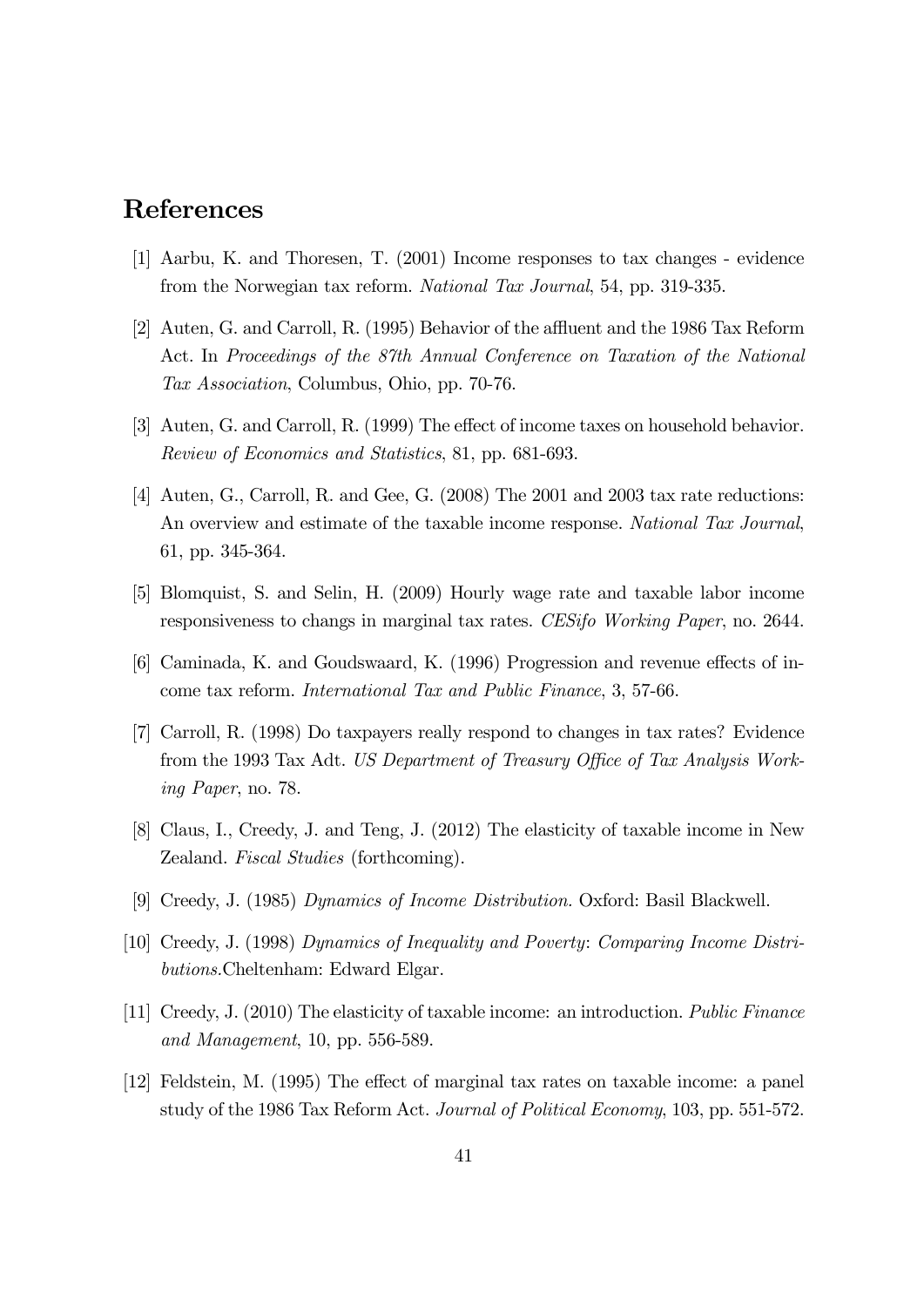- [13] Giertz, S.H. (2004) Recent literature on taxable income elasticities. Tax Analysis Division Congressional Budget Office, Washington D.C., paper 2004-16.
- [14] Giertz, S.H. (2007) The elasticity of taxable income over the 1980s and 1990s. National Tax Journal, LX, pp. 743-768.
- [15] Giertz, S.H. (2009) The elasticity of taxable income: influences on economic efficiency and tax revenues, and implications for tax policy. In Tax Policy Lessons from the 2000s (ed. by A.D. Viard), pp. 101-136. Washington, DC: AEI Press.
- [16] Giertz, S.H. (2010) The elasticity of taxable income during the 1990s. New estimates and sensitivity analyses Southern Economic Journal, 77, pp. 406-433.
- [17] Gruber, J. and Saez, E. (2002) The elasticity of taxable income: evidence and implications. Journal of Public Economics, 84, pp. 1-32.
- [18] Goolsbee, A. (1999) Evidence on the high-income Laffer curve for six decades of tax reform. Brookings Papers on Economic Activity, 1999, pp. 1-47.
- [19] Goolsbee, A. (2000) What happens when you tax the rich? evidence from executive compensation. Journal of Political Economy, 108, pp. 352-378.
- [20] Hansson, Å. (2004) Taxpayers responsiveness to tax rate changes and implications for the cost of taxation in Sweden. Lund University Department of Economics.
- [21] Heim, B.T. (2009) The effect of recent tax changes on taxable income: evidence from a new panel of tax returns. Journal of Policy Analysis and Management, 28, pp. 147-163.
- [22] Kopczuk, W. (2005) Tax bases, tax rates and the elasticity of reported income. Journal of Public Economics, 89, pp. 2093-2119.
- [23] Lindsey, L.B. (1987) Individual taxpayer response to tax cuts: 1982-1984: with implications for the revenue maximizing tax rate. Journal of Public Economics, 33, pp. 173-206.
- [24] Moffitt, R. and Wilhelm, M. (1998) Taxation and labour supply decisions of the affluent. NBER Working Paper, no. 6621,